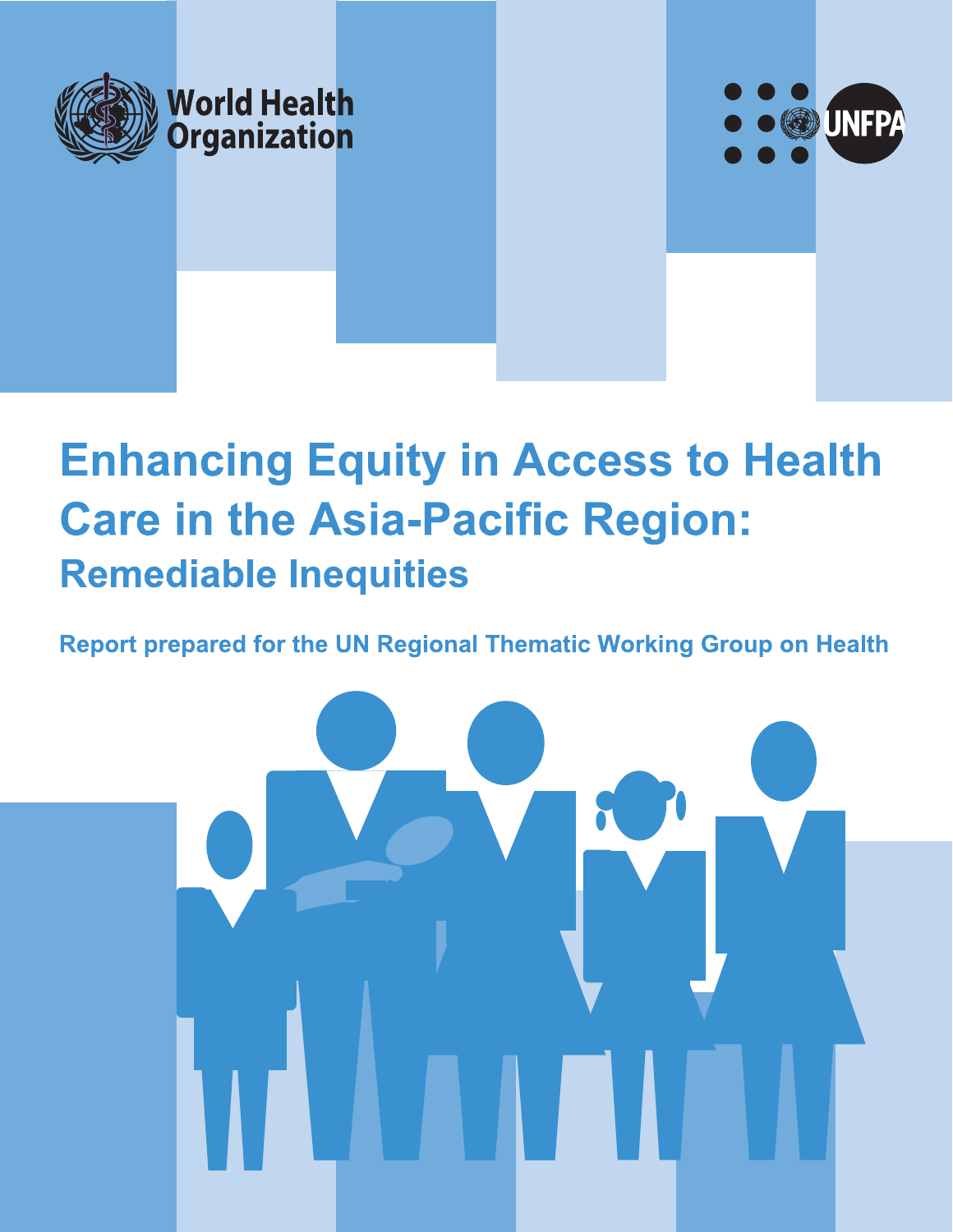**Enhancing equity in access to health care in the Asia-Pacific region: Remediable inequities**

*Report prepared for the UN Regional Thematic Working Group on Health*

May 2007

Varatharajan Durairaj

Health Economist WHO<sup>1</sup>, Geneva, Switzerland

*<sup>1</sup> The work was carried out when the author was in Achutha Menon Centre for Health Science Studies, Sree Chitra Tirunal Institute for Medical Sciences and Technology, Thiruvananthapuram, Kerala, India. He was a short-term consultant to the UN Regional Thematic Working Group on Health*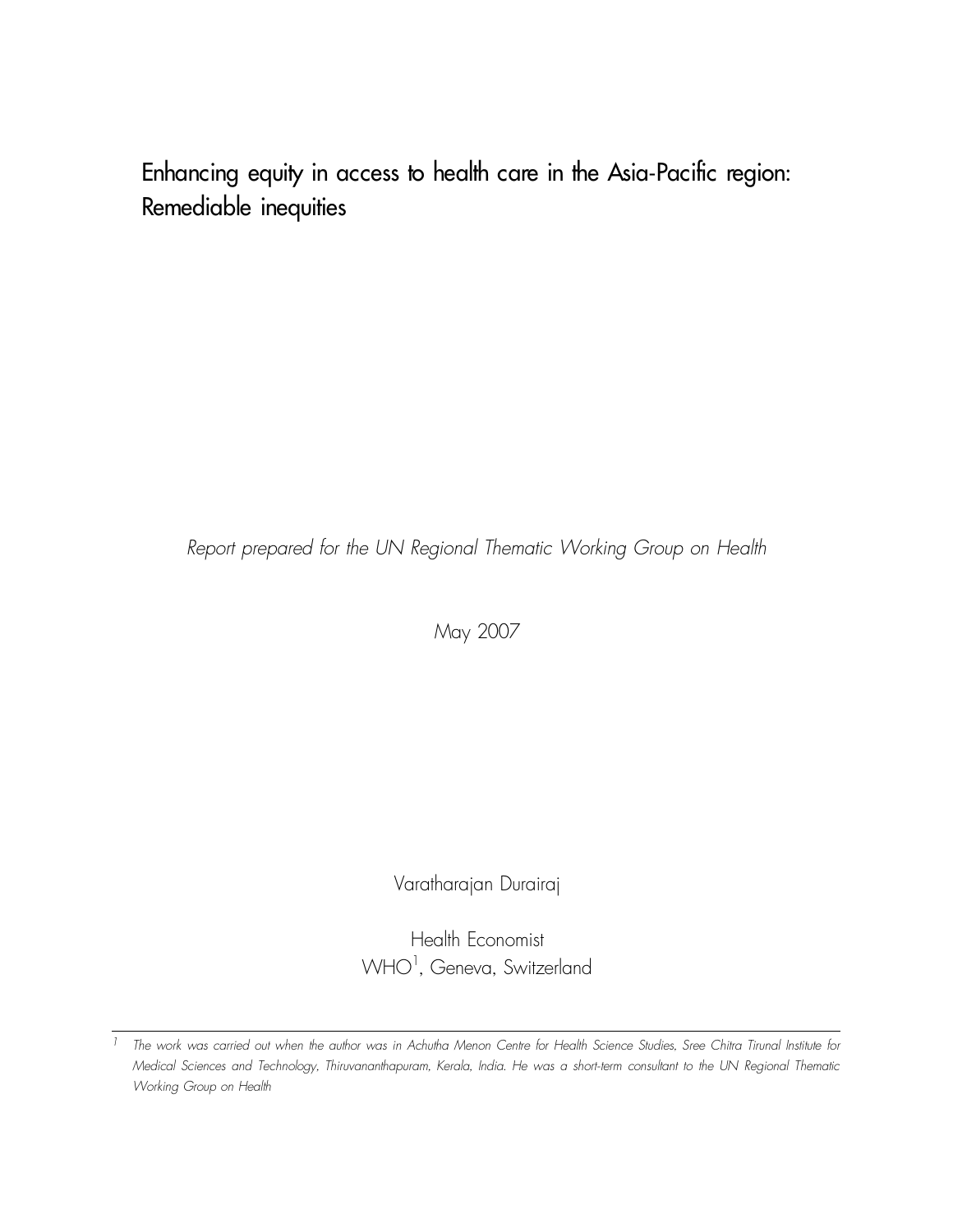This background paper was commissioned by the United Nations Regional Thematic Working Group on Health (TWG-H) as a review of existing inequities in access to health care and to suggest strategies to overcome them. Member agencies of TWG-H include ESCAP, FAO, ILO, IOM, OCHA, OHCHR, UNAIDS, UNDP, UNESCAP, UNFPA (Co-Chair), UNHCR, UNICEF, UNIFEM, UNODC, WHO (Chair), and World Bank. The TWG-H would like to express appreciation to Dr Maureen Birmingham of WHO SEARO and Dr Josephine Sauvarin of UNFPA Country Technical Services Team in Bangkok for their contributions to the functioning of the working group and to Dr Srinivas Tata of ESCAP for his significant inputs into the final draft of the paper. Funding for this review paper was provided by UNFPA CST in Bangkok.

#### **Disclaimer**

*Opinions expressed and recommendations made in this report are those of the author alone, and not necessarily those of the agencies in the Technical Working Group, the World Health Organization, UNFPA or Sree Chitra Tirunal Institute for Medical Sciences and Technology.*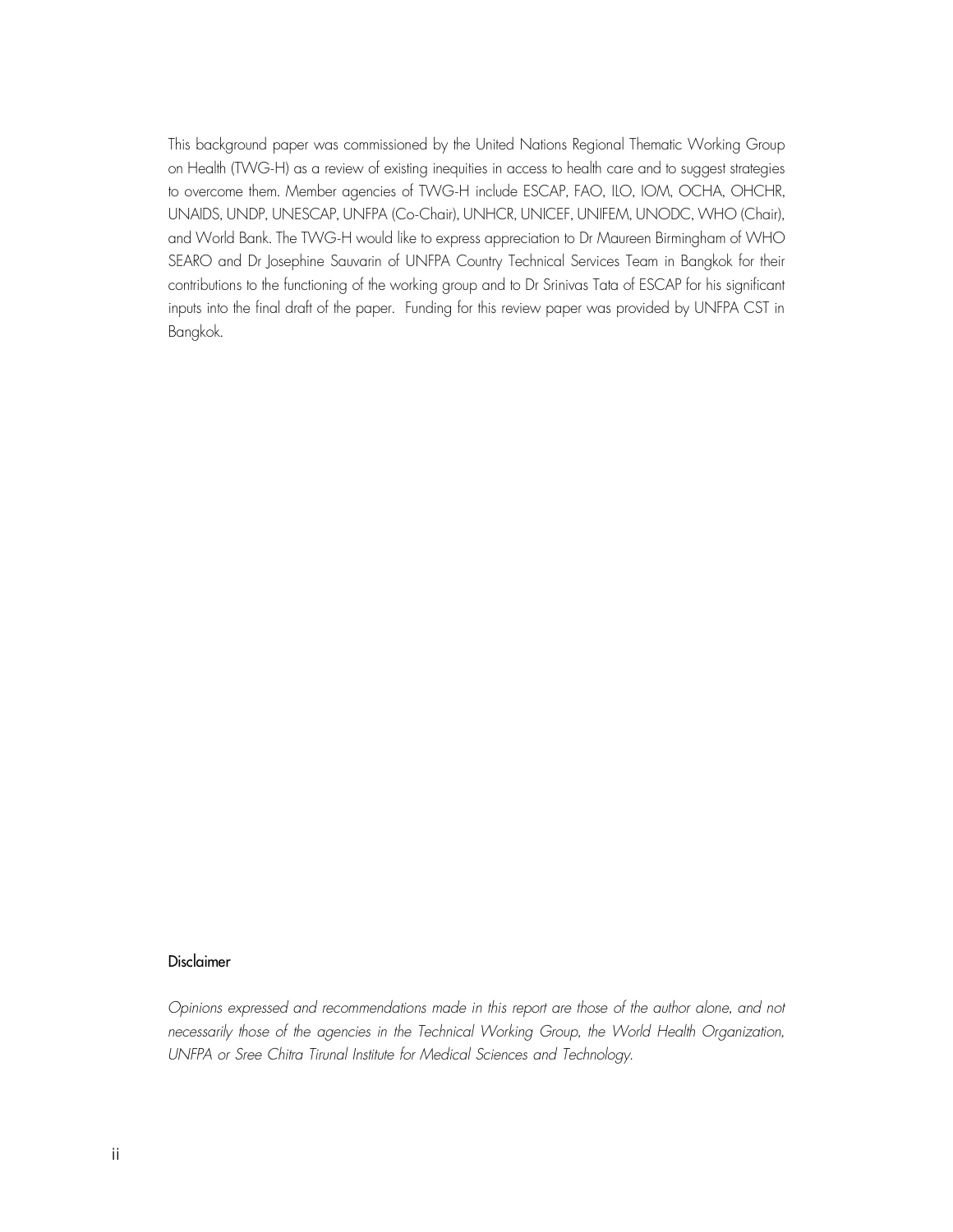# **Foreword**

The guiding principles of adequate health care and access to these services are within the Alma-Ata Declaration that health is a fundamental human right and that provision of adequate health and social measures are the responsibility of governments, in collaboration with NGOs, civil society and the private sector. While there have been overall improvements in health status in the region as reflected in an increase in life expectancy (from 46 years in 1960 to 69 years in 2005), obstacles to achieving 'Health-For-All' exist. Progress towards achieving the health targets in the Millennium Development Goals in the Asia Pacific region has been uneven. While some countries have improved maternal and child health, close to 5 million children under five years in the region die each year, and the maternal mortality ratio has increased by 16 per cent, which underscores the extreme inequities in health care in the region. Overall, there is a large number of off-track countries in health related MDGs in the region.

Equity in access to health services is an issue in many countries of the region. There is a large disparity in access between the rich and the poor, urban and rural areas, and marginalized groups are underserved in the region including migrants and ethnic minorities. Social relations between women and men in many Asia Pacific societies result in gender in-sensitive health services and limited access to health services among women and girls. Not only is the total health expenditure on health quite low in the region (less than 5 per cent of the GDP in many countries), government spending on health as a proportion of total health expenditure is also the lowest in the Asian and Pacific region, with South Asia being the lowest at 24 per cent. This results in catastrophic expenditures on health in household, which is one of the causes of poverty in the region. The region is also home to 60 per cent of the world's population which lacks access to essential drugs (1 billion).

The UN Regional Coordination Meeting was held on 9 September 2005 at ESCAP in Bangkok with an aim to promote harmonization and alignment of programmes to enhance UN's impact at the regional level as well as to promote synergies with other regional organizations. The key points of discussions focused on measures for enhanced regional cooperation and improved operational coherence of UN programmes, including the need for strengthened coordination and coherence, priority areas for cooperation and the need for alignment with regional priorities. As a result, health was determined as one of the 5 priorities and the "Thematic Working Group on Health" was established. The other TWGs are: environment and development, international migration and trafficking, poverty and hunger, and education for all.

The TWG-Health commissioned this review of existing information on inequities in access to health care in the Asia Pacific region, including health financing and policies influencing equity. The review, by Dr Varatharajan Durairaj, provides a summary of the political, economic and social causes of and the implications of health inequities in the Asia-Pacific region, as well as analyzing policies, strategies and activities which address health care inequities in the region. As the review indicates, there are substantial inequities in access to health care. Accordingly the TWG-H has to focus on a) tracking the inequities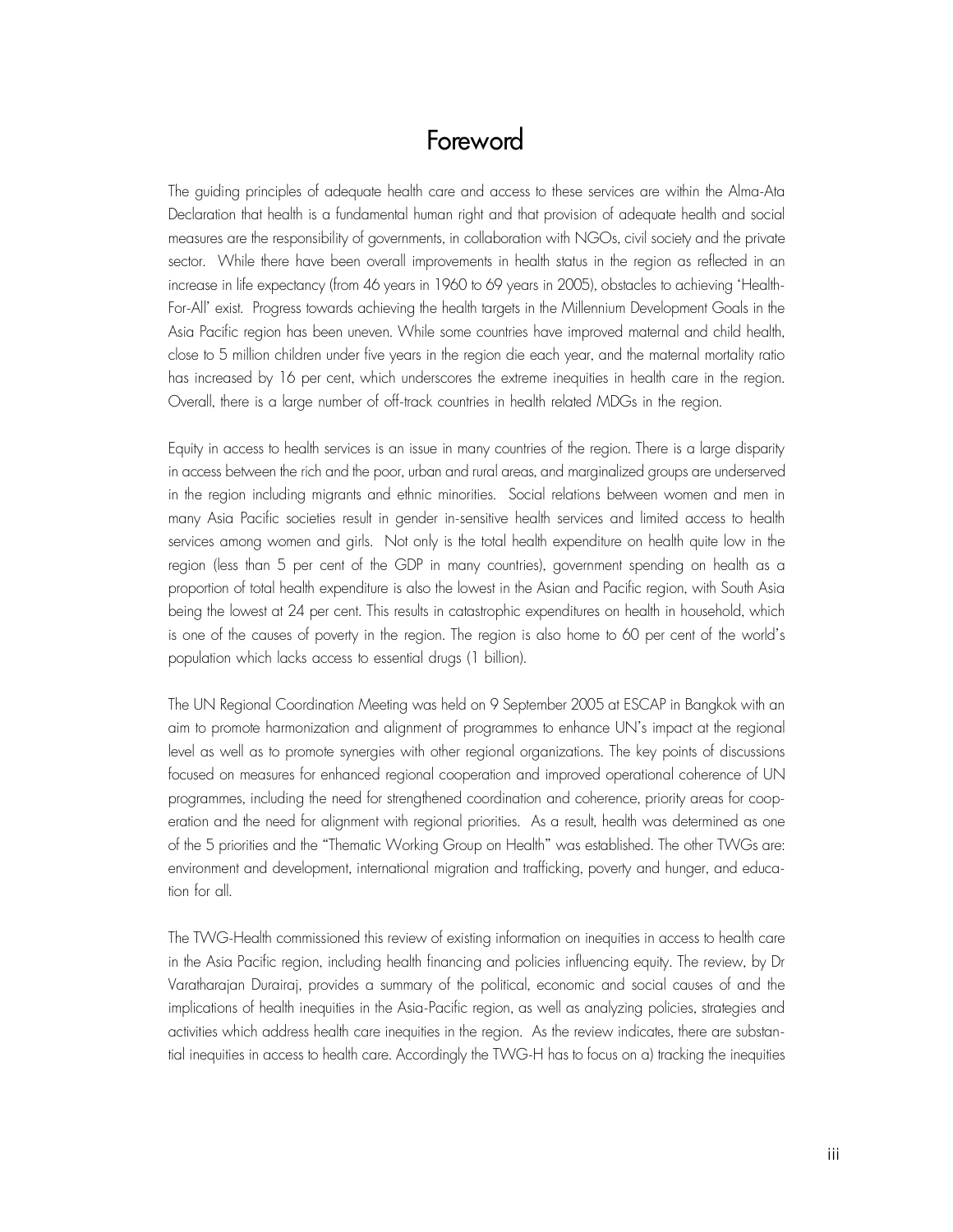and factors associated with them and b) advocating with governments and other stakeholders for policies and strategies to reduce such inequities.

**Dr P.T. Jayawickramarajah WHO Representative in Thailand Chair of UN Regional TWG-H**

**Mr G. Giridhar Director, CST for E&SE Asia and UNFPA Representative in Thailand Co-Chair**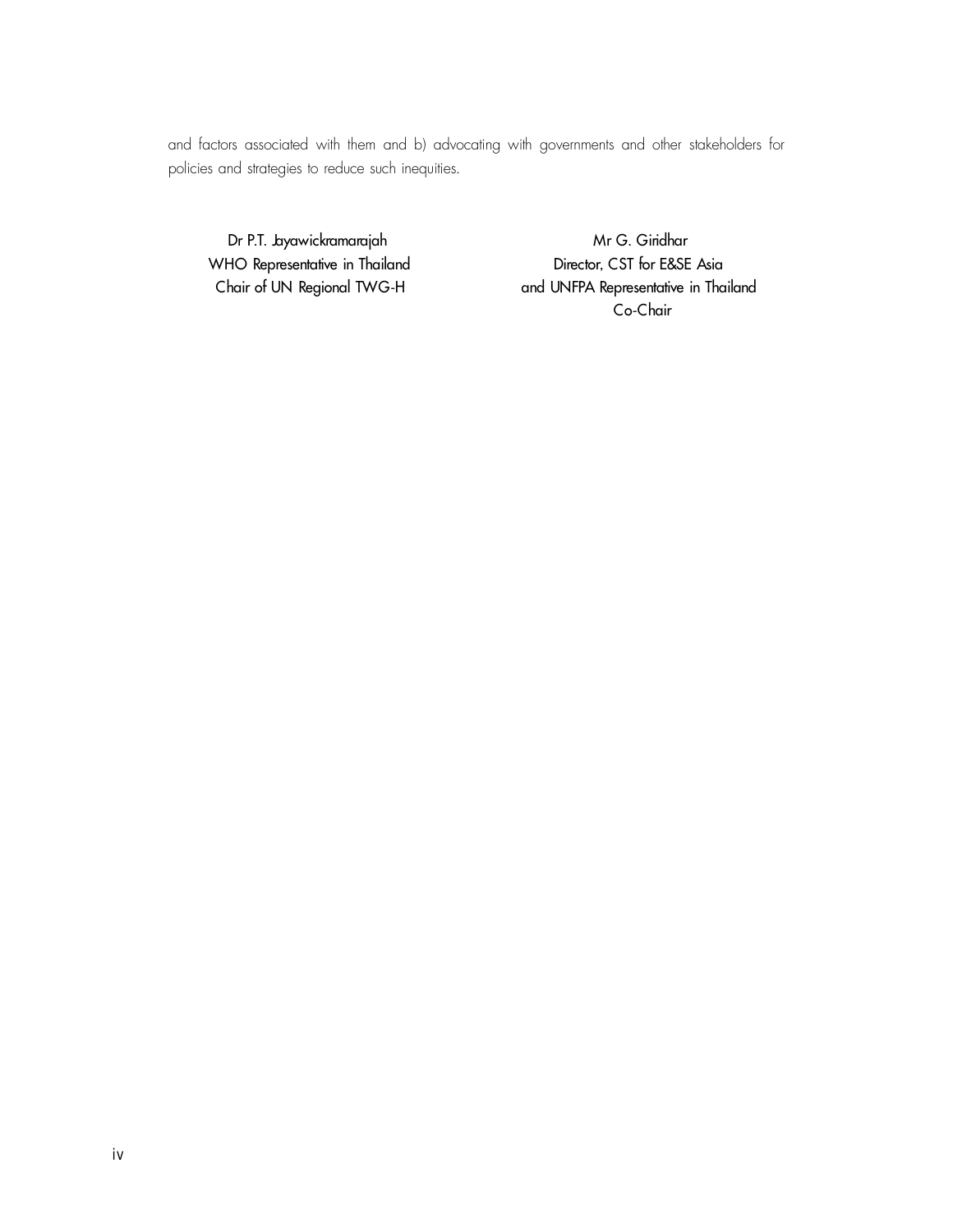# **TABLE OF CONTENTS**

| Chapter | Title                                             | Page |
|---------|---------------------------------------------------|------|
|         |                                                   |      |
|         | Abbreviations                                     | vi   |
|         | Executive summary                                 |      |
|         | Introduction                                      | 5    |
| 2       | Conceptual framework                              | 9    |
| 3       | Inequities in health spending and physical access | 11   |
| 4       | Causal factors                                    | 18   |
| 5       | National policies and strategies                  | 22   |
| 6       | What worked and what did not                      | 27   |
|         | Possible future options                           | 30   |
| 8       | Recommendations for the regional TWG on Health    | 33   |
| 9       | References                                        | 35   |
| 10      | Supplementary Tables and Figures                  | 42   |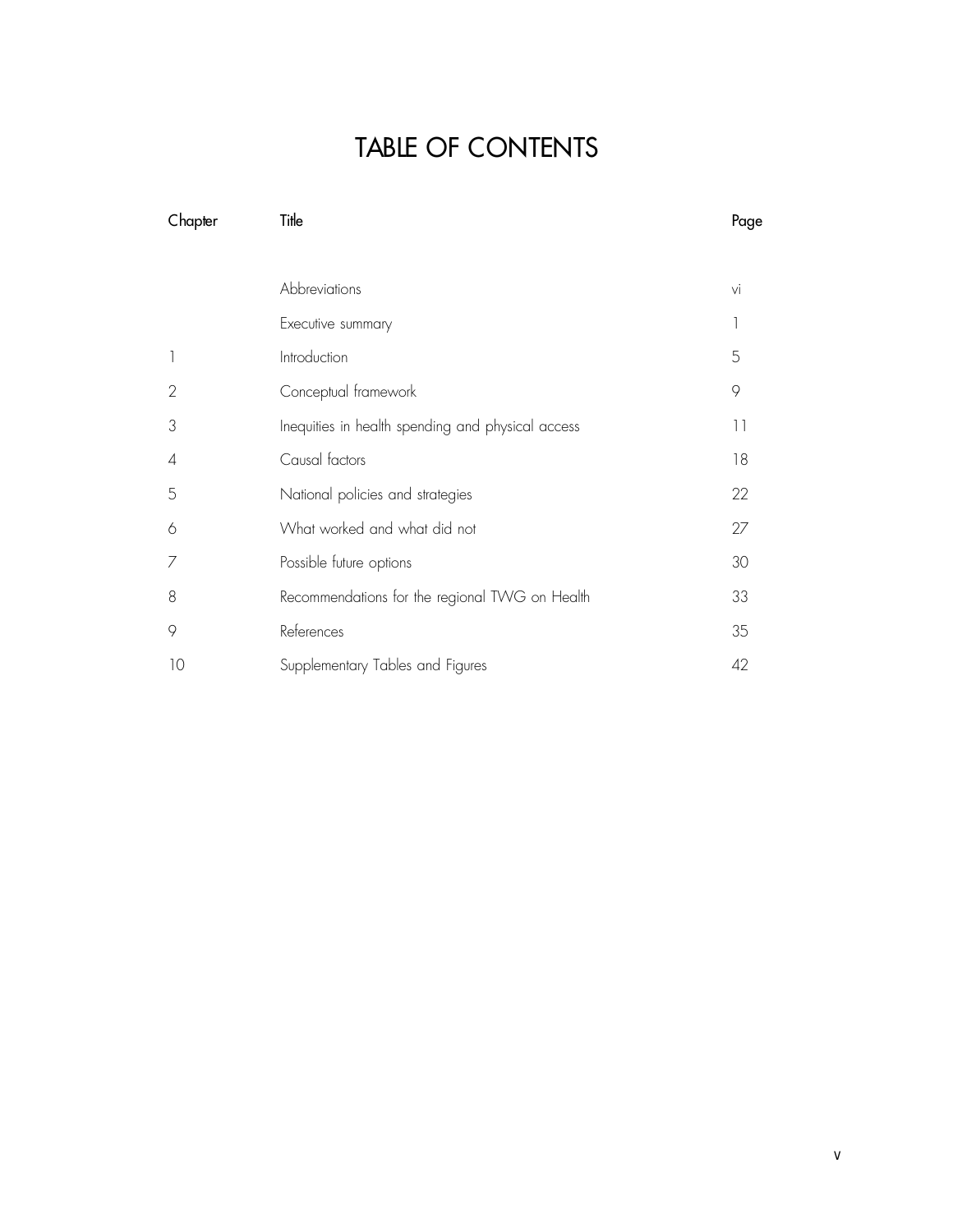# **ABBREVIATIONS**

| <b>ADB</b>     | Asian Development Bank                                                 |
|----------------|------------------------------------------------------------------------|
| <b>DALY</b>    | Disability Adjusted Life Year                                          |
| GDP            | Gross Domestic Product                                                 |
| IMR            | Infant Mortality Rate                                                  |
| <b>MDGs</b>    | Millennium Development Goals                                           |
| <b>MMR</b>     | Maternal Mortality Ratio                                               |
| NGO            | Non-Governmental Organization                                          |
| <b>NTP</b>     | National TB control Programme                                          |
| <b>OOP</b>     | Household Out-of-pocket spending                                       |
| <b>RCMS</b>    | <b>Rural Cooperative Medical Schemes</b>                               |
| SC/ST          | Scheduled Caste/Scheduled Tribe                                        |
| ТB             | Tuberculosis                                                           |
| THE.           | Total Health Expenditure                                               |
| <b>TQM</b>     | <b>Total Quality Management</b>                                        |
| <b>TWG</b>     | Thematic Working Group                                                 |
| <b>UNDP</b>    | United Nations Development Programme                                   |
| <b>UNESCAP</b> | United Nations Economic and Social Commission for Asia and the Pacific |

# **Key Words**

Health care access, health financing, health system, health care equity, and health policy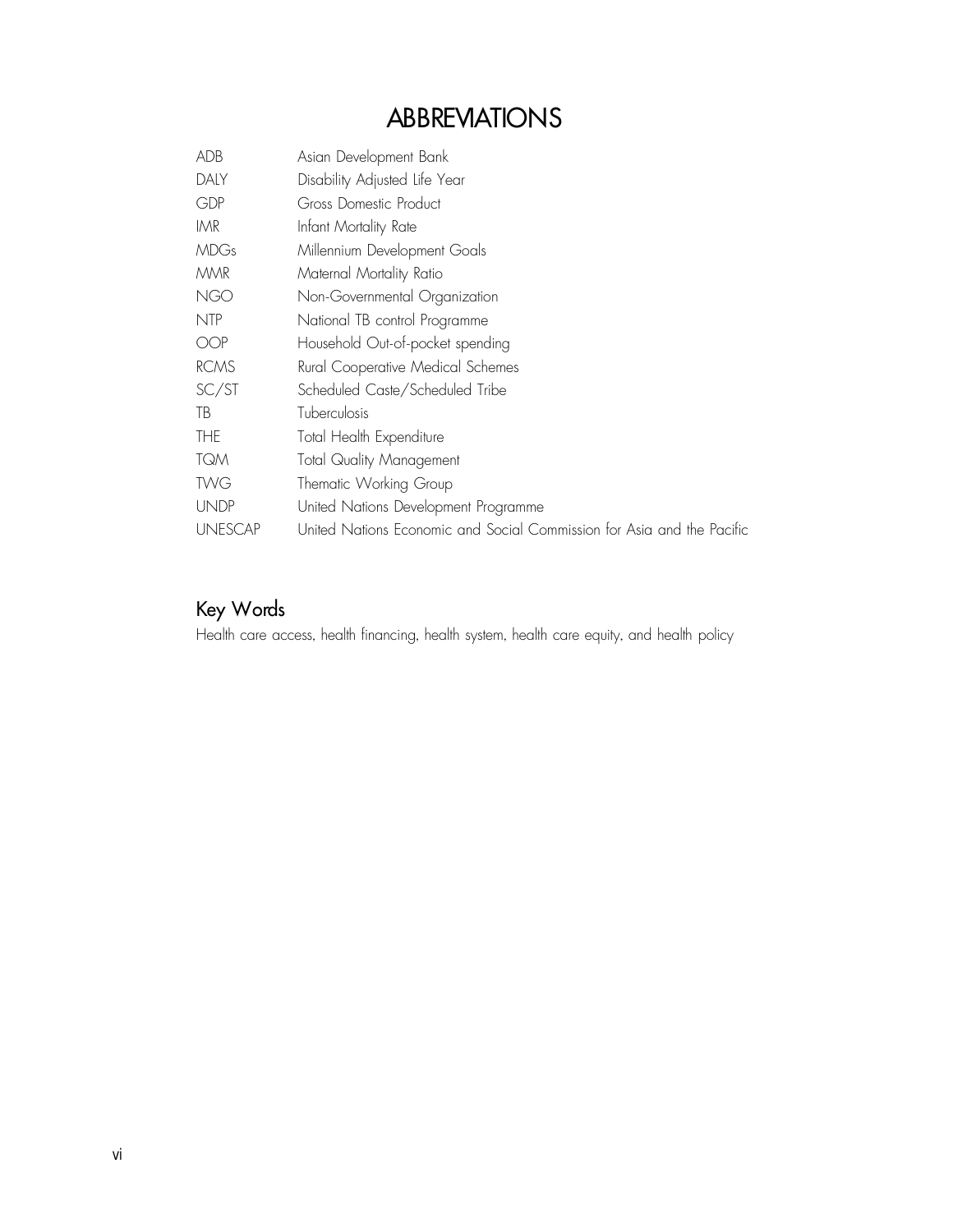#### **EXECUTIVE SUMMARY**

#### **Background and objectives**

Adequate health spending so as to achieve universal access to health care is one of the fundamental goals of any national health system. Access to essential health care is a basic human right. Health is also a tool for social inclusion, eradication of poverty and impoverishment, and the development of human capital. Despite its potential benefits (reduced mortality and morbidity), investment in health in a majority of Asia-Pacific countries is below five per cent of GDP. On the other hand, countries such as Malaysia, Sri Lanka, and Thailand have demonstrated the positive impact of better and more efficient health spending. Government spending on health is one of the lowest in the world in ten countries in this region, where the share of household out-of-pocket expenditure is also the highest. Poor overall spending in general, and low government spending in particular, limits access to health care in rural and remote areas resulting in uneven progress towards attainment of good health. Variation in life expectancy within countries is as high as 30.9 per cent among low-income countries compared to six per cent among high-income countries. Low-income countries also have the highest per capita disease burden and extreme poverty. Based on evidence from countries within the Asian and Pacific region, it would appear that benefits of increased and well targeted government spending accrue most to underserved populations in the disadvantaged countries and populations.

This report is an attempt to draw regional attention towards attaining equity in access to health care with an overall goal of achieving universal access to health care. It reviews the available information on inequities in access to health care in the Asia-Pacific region and looks at synergies and gaps in policies, strategies, and activities directed at addressing health care inequities from regional, subregional, national, and subnational perspectives.

#### **Inequities in health spending**

Both government and private spending are inequitably distributed across sub-national territories in the Asia-

Pacific region. For instance, rural and disadvantaged provinces in China and India are found to receive a lower share of resources for health. Out-of-pocket spending by households is a major source of financing of health expenditures in countries in the region, such as Bangladesh, China, India, Indonesia, Nepal, and Viet Nam. This catastrophic out-of-pocket spending pushes an estimated 37.0 million people in India, 32.4 million in China, and 5.0 million in Bangladesh below the poverty line. More than 20.0 per cent of households' out-of-pocket expenditures is used for accessing government health care facilities in India, Indonesia, Kyrgyzstan, Thailand, and Viet Nam.

Health spending is low in countries in the region where the disease burden is high. Per capita spending per DALY varies between \$42 in Afghanistan and \$30,130 in Australia. It is estimated that the existing facilities in Afghanistan are adequate to meet only 42.0 per cent of health care needs. Countries like Nepal are unable to spend adequately enough to fund even the basic essential service package. Under-funding is one of the major reasons for poor health outcomes in Tajikistan, while South Asia has the poorest coverage of antenatal care and the lowest skilled attendance of births among all regions in Asia and the Pacific.

Public health functions and preventive services receive a lower proportion of funds in many countries in the region, with a large portion of health care resources being accounted for by curative care facilities.

#### **Physical access to care**

Health care facilities are concentrated in high-income and urban areas. For instance, availability of physicians is three times higher in urban and high-income areas in India as compared to rural areas. In China, overall access to health care is better in high-income areas. In Bangladesh, high-income individuals are three times more likely to receive care from qualified providers than low-income individuals. In the Pacific subregion, inequalities in access to care exist between urban and rural areas, men and women and between socio-economic groups. In Papua New Guinea, physician availability is disproportionately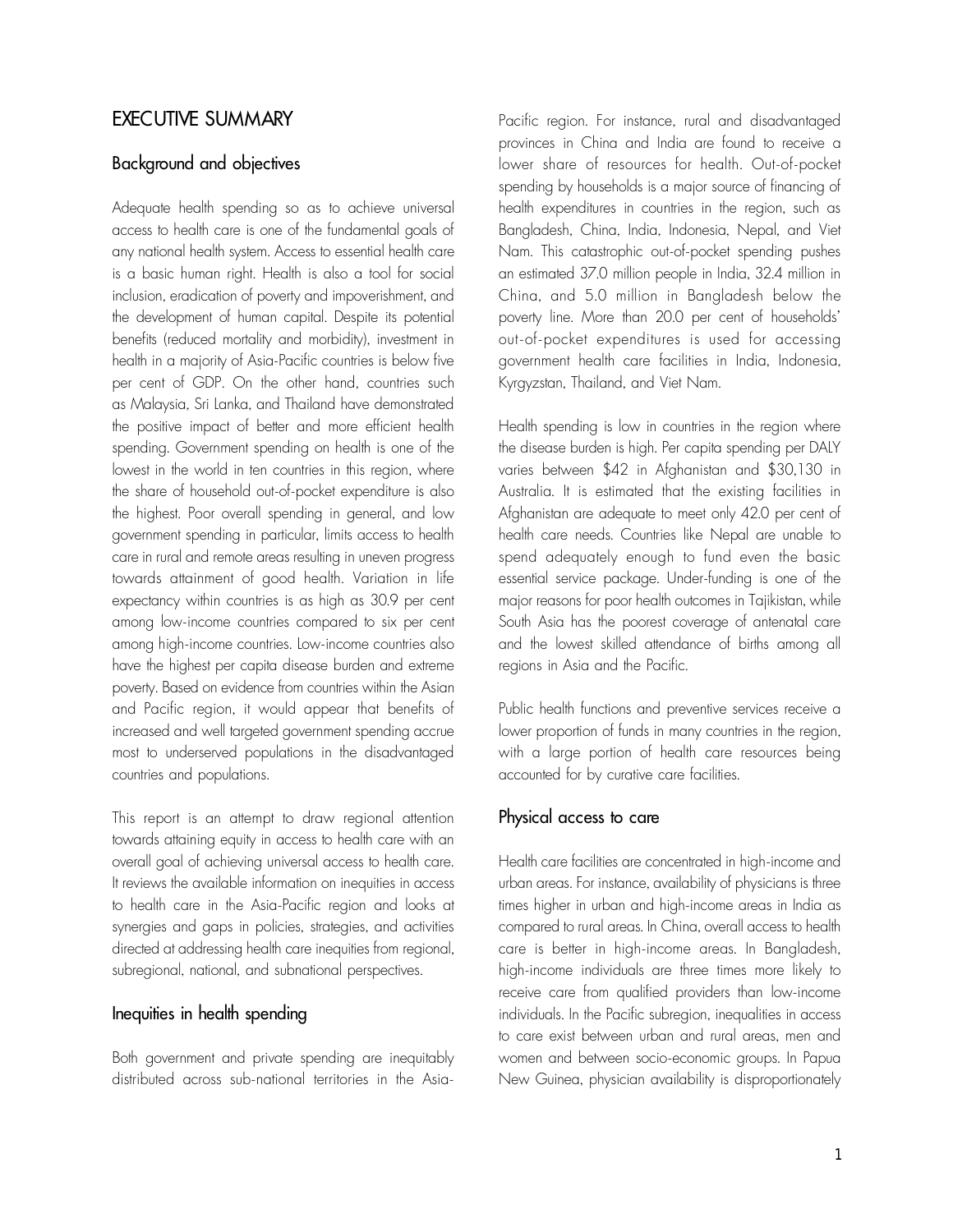low in rural and remote areas. The average number of persons served per health facility across provinces in Afghanistan varies between 11,800 and 52,000.

The utilization of public facilities and free wards by people in higher income quartiles is significant in India indicating utilization of free and subsidized care by the non-poor. Overall health care utilization and expenditure are also higher among the higher quartiles. Moreover, access to health care including immunization is found to be lower in Indian districts where people from Scheduled Castes and Scheduled Tribes live.

#### **Causal factors**

High rates of maternal mortality are associated with limited access to health care services for expectant mothers. This is due to the non-availability of services or due to gender or cultural barriers. Women in Afghanistan suffered due to a combination of lack of trained female birth attendants, gender segregation and restrictions placed on the female population by local traditions. Male members take decisions which have an impact on the health of women in the family, in the case of about 50 per cent of women in India, Nepal and Bangladesh.

Public health care systems suffer from many drawbacks both structural and functional. Introduction of user fees in some health-care institutions may have played a major role in increasing the inequity in access to health care in Cambodia, China, India, Indonesia, Kyrgyzstan, Thailand, Viet Nam and Pacific islands countries and territories. They act as barriers by preventing the poor from gaining access to public health care institutions even in the presence of schemes to exempt the poor from user fees. The insufficient regulation of the private sector also contributes to the irrational use of medicines and diagnostics which increases the cost of treatment.

## **National policies and strategies**

National policies of many countries in this region imply the intent to provide universal access to health care by strengthening the publicly financed institutions. These policies, however, need to be considered in the context

of the levels of economic development of the countries; while low-income countries strive to achieve a minimum standard of care, high-income countries focus more on ensuring quality. Recent efforts in some countries have been advocating for a higher share of government resources for health. The drive for additional resources include steps such as increasing the government health budgets, imposing user fees, expanding social health insurance schemes as well as community-based health insurance schemes. Since the financial requirements of some of the low-income countries in the region for providing a minimum package of affordable health care may far exceed the available means, donors may have to step in to fill the gap.

Strategies adopted by different countries to target the poor varied between shifting resources to primary health care in Kyrgyzstan and India, exempting the poor from user fees in Bangladesh, adjusted/subsidized insurance premiums for the poor in Republic of Korea, and safety nets in Hong Kong. In many countries, the boundary between the poor and those above the poverty line is drawn based on an urban-rural divide assuming that a vast majority of the poor live in rural areas.

## **What worked and what did not**

In the Asian and Pacific region, overall there seems to be a policy push towards improving health outcomes in South and South-East Asia. Malaysia, the Republic of Korea and Sri Lanka continue to do well in ensuring health equity. Good economic performances have contributed to improved health outcomes and equity in East Asia and the Pacific subregion also. The Philippines showed some significant progress in health status due to certain health sector reforms. There are also national measures such as the 'Health Equity Fund' in Cambodia, 'Health Care Fund for the poor' in Viet Nam, 'New Cooperative Medical Scheme (NCMS)' in China and Thailand's 'Universal health-care scheme' that directly address health care inequities. Preliminary results suggest that Cambodia's 'Health Equity Fund' and Thailand's 'Universal health-care scheme' to some extent reduced inequities in access.

Policies targeting higher expenditure for health met with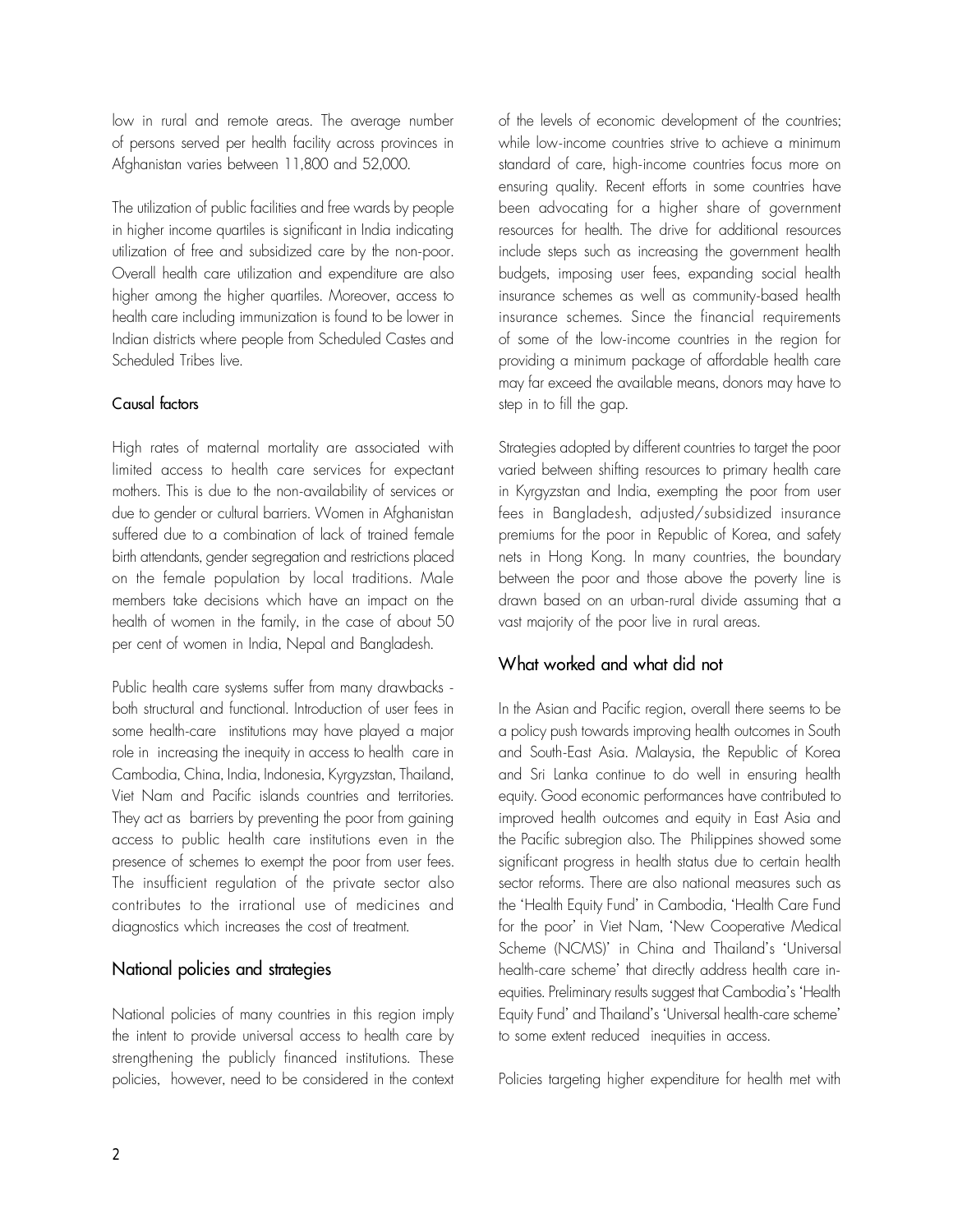limited success. While the health share of GDP and per capita health spending increased in the majority of countries, they are still short of the required levels. A narrow GDP and government revenue base in developing countries made the task of generating additional resources of health more difficult. Government allocations to health care have shown a declining trend in some countries in the region despite encouraging economic performances. Donor contributions for filling the gap have also not materialised fully.

Efforts to develop contributory schemes for risk pooling as an option for financing health care are yet to yield desirable results, except in a few countries. Private insurance plays an insignificant role while social insurance is still at an early stage of development. The implementation of social insurance has not been encouraging in low-income countries where the taxfinanced approach has proved to be more successful.

Two countries in this region - Malaysia and Sri Lanka serve as examples of tax-funded approaches towards universal health-care coverage, where the poor had been effectively targeted. Malaysia's 'client-centric and pro-rural' approach effectively targeted the poor and contributed to poverty reduction. Supplementary measures to provision of health care included nutrition programmes, adequate sanitation and exemption of the poor from user fees for essential services. Similarly, Sri Lanka's success was due to a provision of free health care and making basic health care physically accessible, free education, and related measures such as development of agriculture, and provision of subsidized rice. The expansion and improvement of government health care infrastructure was largely responsible for the improved health status and reduction of health inequities.

#### **Possible future options**

The key issues identified in this report as contributing towards health inequities are inadequate allocation of resources to health, low government spending, higher reliance on out-of-pocket spending, poor value for money and pro-rich bias in access to health care.

Generating the resources required for strengthening health systems to provide universal access is the most challenging task in the region. Resource allocation to health is particularly poor in countries and sub-national territories whose resource needs are high. Decline or stagnation in government share of resources for health in some countries, is another area of concern. The immediate requirement is to increase the size of total spending on health to at least 5.0 - 6.0 per cent of GDP in countries where it is low, increase government spending on health to at least 2.5 per cent of GDP, and to reduce the reliance on household out-of-pocket spending to less than 50 per cent of total health spending.

Increase in total health spending achieved by some countries in the region has been mainly due to increased out-of-pocket spending by households. Documentation of the scattered evidence on innovative experiments to streamline out-of-pocket expenditure and scaling them up for the benefit of larger population size would be a step towards efficient organization of health care resources. Given the degree of inequity and the varied health care and socio-economic contexts in the region, a financing model suited to the specific needs of each country may be required to tap the full potential. This may require a mix of approaches.

Community empowerment may be one option to enhance resource targeting. Evidence showed that Asian countries with a strong linkage between government and rural communities performed well in terms of social indicators. Eradication of corruption, provision of performancelinked incentive to government staff, and competition are some measures with potential to improve governance. Sri Lanka's success in controlling the informal payments provides a good example of the role corruption control can play in enhancing access to health care.

Considering the significant contribution of high expenditures on essential drugs to out of pocket expenditures, adequate and efficient government drug spending may be the single-most effective strategy to reduce impoverishment and inequity in financing.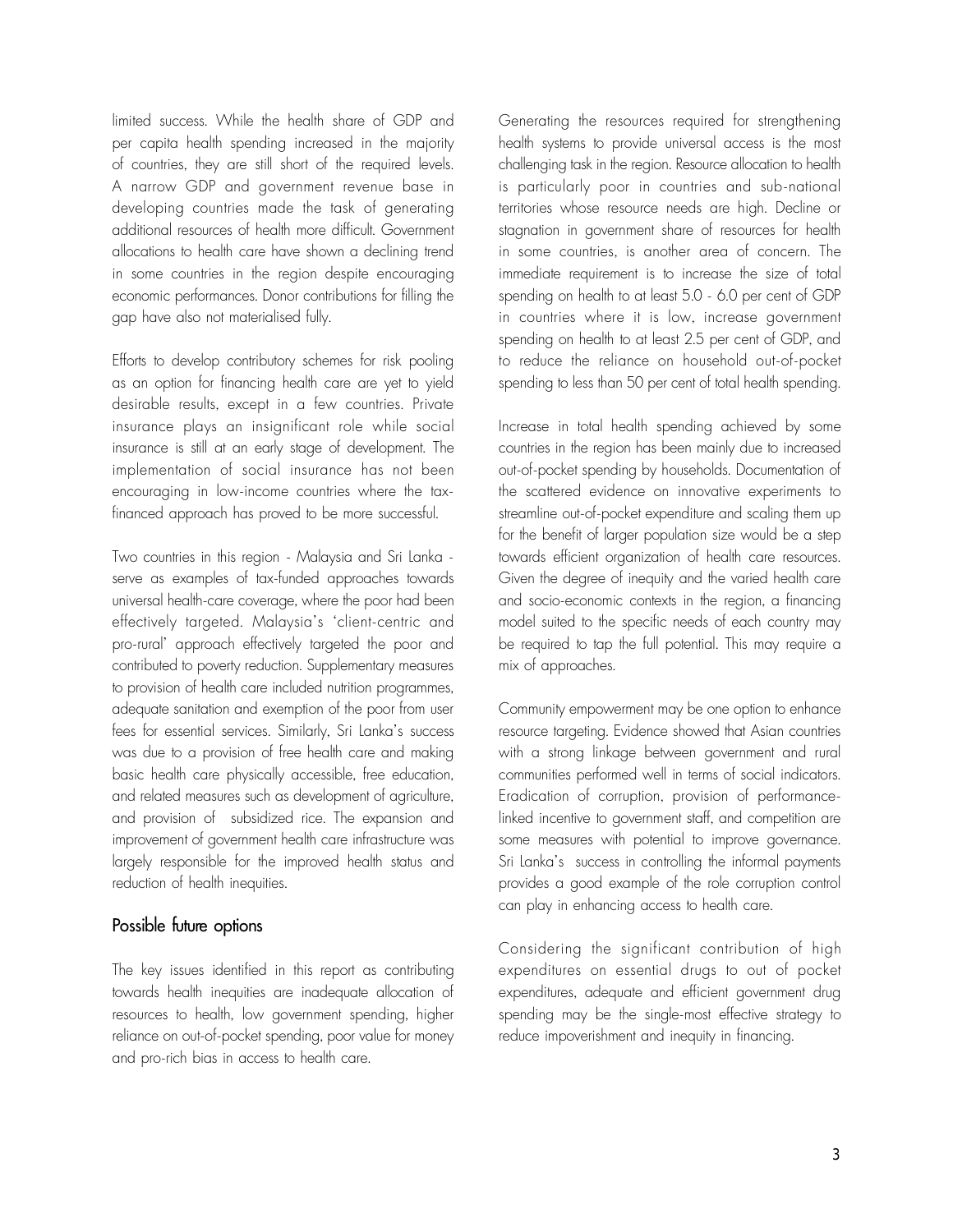#### **Recommendations for the Regional TWG on Health**

It is recommended that the joint efforts of the TWG should focus on the four broad issues identified in this report.

- 1. Following the adoption of the Millennium Development Goals, policies of many countries in the regions have already brought health into the development focus. However, they are not able to define the resource requirements for health or ways to mobilize the same. The TWG could help the governments with context-specific realistic options for raising enough resources for health and for making the case for enhanced aid from donors and the development community at large.
- 2. Countries in this diverse region, ranging from the developed to the least developed countries are in the process of undertaking health sector reforms. These could benefit from sharing of information and experiences regarding such reforms from other countries in the region. The TWG, in coordination with respective governments, could develop ways to document and share experiences, and suggest ways to adapt, replicate and scale up successful models in other countries.
- 3. Another area requiring attention from the TWG is the development of sustainable financing mechanisms towards universal health-care coverage. The TWG could work with governments and other agencies to analyze the feasibility of tax-funded mechanisms, as well as social and community-based health insurance schemes for providing universal health-care coverage and reducing health inequities.
- 4. The TWG could also coordinate with countries in the region to set up a health systems observatory to provide evidence for policy makers to take informed decisions about the health system functioning. The observatory can periodically review the issues of financing, equity, efficiency, and governance. The observatory could also draw up an inter-sectoral plan to map the utilization of resources available within each country and the region so as to achieve the internationally agreed development goals.
- 5. The TWG could consider the publication of an annual bulletin on issues impacting health equity with a focus on low- and middle-income countries in the region. The bulletin is a cost-effective option for the TWG to inform the countries about their prevailing situation. The successful models in reducing inequities in health and enhancing efficiency can be disseminated by using the bulletin.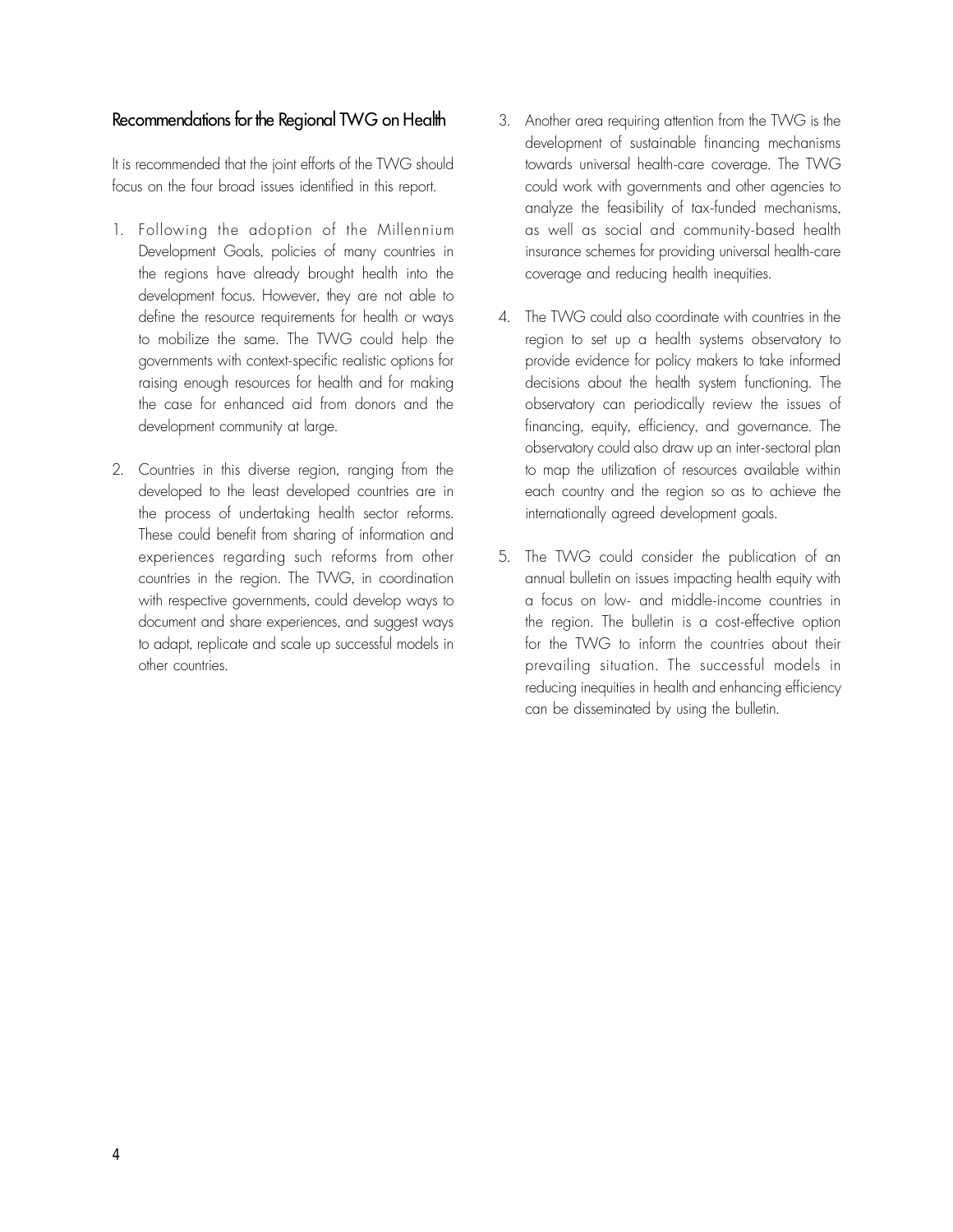

Achieving universal access<sup>2</sup> (adequacy of care and extent of population coverage) to health care is one of the fundamental goals of any national health system. However, attainment of this goal is complex in practical terms and the understanding of the term varies across countries depending on the level of socio-economic development and capacity of the health system. This report is an attempt to draw regional attention towards attaining equity in access to health care with an overall goal of moving towards universal access to health care. It reviews the existing information on inequities in access to health care in the Asia-Pacific region. More specifically, it looks at synergies and gaps between policies, strategies, and activities directed at addressing health care inequities from regional, subregional<sup>3</sup>, national<sup>4</sup>, and subnational perspectives.

#### **1.1 Why do countries need to achieve universal access to health-care?**

Health spending to achieve universal access to health care is justified for two reasons - promotion of human

welfare and enhancement of human capital. Welfare approach views health as a basic human right and its primary goal is to prevent avoidable ill-health and escapable mortality (Sen, 1999). A girl child born in Japan in 2004 is expected to live 86 years, deliver her child in an institution under skilled supervision and receive appropriate attention during her old age; whereas a girl born in Lao PDR during the same year is expected to live 60 years, deliver her child at home without any skilled supervision and struggle to receive adequate care during old age- if she survives that long (WHO, 2007). Health is also a tool for social inclusion, as healthy individuals are able to participate in social activities and are able to draw greater level of satisfaction from them. On the other hand, ill-health restricts participation in such activities and results in social exclusion. Further, social stigma is associated with certain diseases such as HIV/AIDS, leprosy, filariasis, and TB. Equitable distribution of access to health care also serves as a tool for achieving equitable social welfare as demonstrated in countries like Sri Lanka. Moreover, deprivation of access to health care to achieve human capability is also referred to as human poverty since ill-health limits people's economic capability and contributes to poverty (UNDP, 1990). Hence, enhancement of health must be universally accepted as a major objective of the process of development.

Disadvantaged population groups such as the poor, rural inhabitants, women, elderly, children, disabled, and migrants pose different and difficult set of challenges in the process of health system development. There are differences in the opportunities and resources available between these and other advantaged groups. Dr. Margaret Chan, Director General of the World Health Organization, in her address to the Sixtieth World Health

*<sup>2</sup> Every one in the population has access at an affordable cost to promotive, preventive, curative and rehabilitative health interventions.*

*<sup>3</sup> UNESCAP classification of sub-regions is used here and the report covers North and Central Asia, South and South-West Asia, East and North-East Asia, South-East Asia, and Pacific sub-regions*

*<sup>4</sup> In all, 46 countries are covered (refer Table-S1 for the list of countries covered). Countries whose life expectancies are below the Asia-Pacific average are listed in Table-S2.*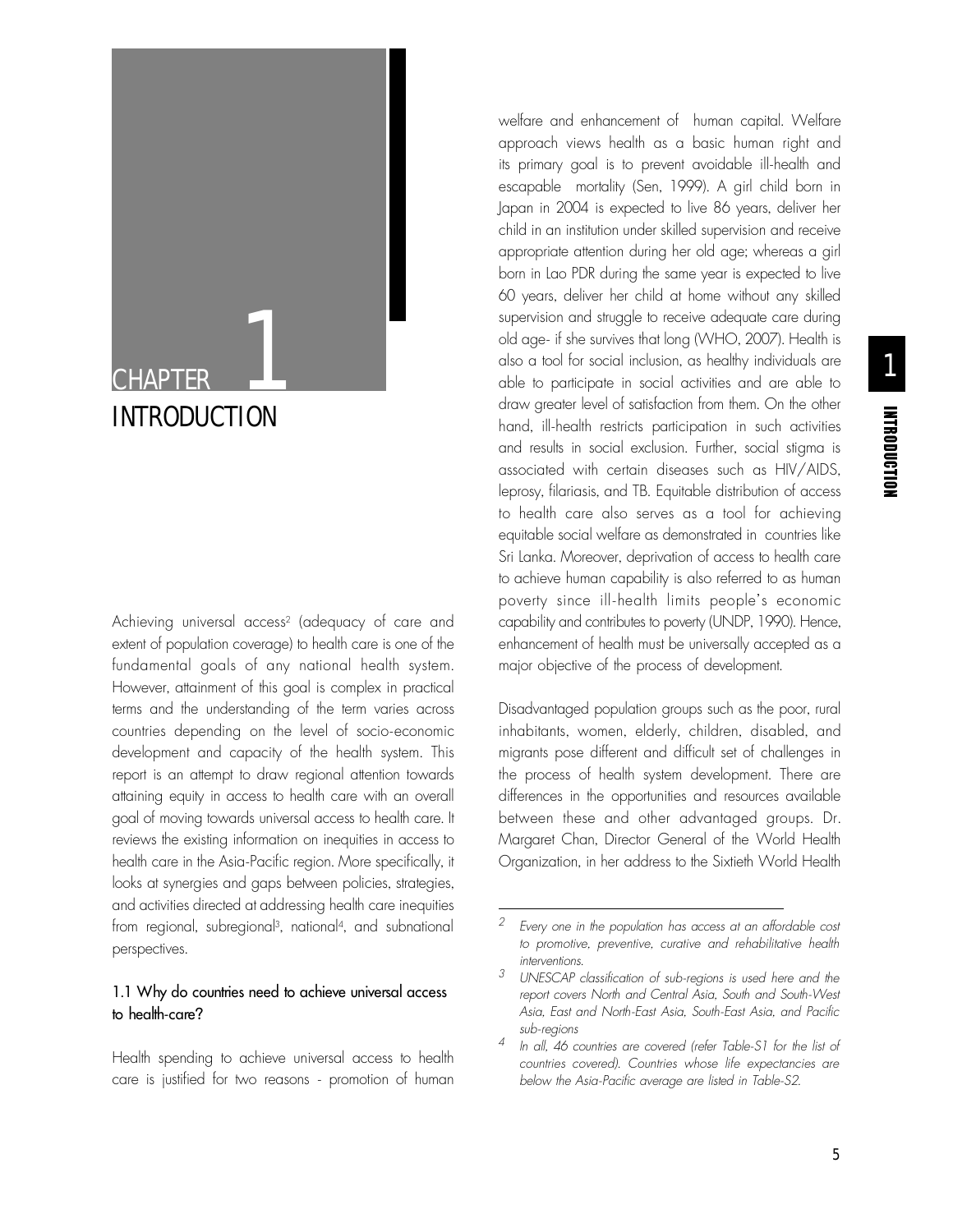Assembly on 15<sup>th</sup> May 2007, remarked, "If we want *health development to work as a poverty reduction* strategy, we must have health systems that reach the poor" (WHO, 2007a). Women face other constraints in making their decisions about their own health and health care and in exercising their rights exposing them to inequitable patterns of exposure to health risks and resulting in inequitable access to and utilization of health information, care and services. Similarly, inequity in access to care among children and adolescents accounts for a major portion of inequity in access between the richest and the poorest in the world (WHO, 2007b). The problems of migrants are unique as they face multiple social, psychological, cultural, economic, health and health care contexts prevalent in countries of origin, transit and destination. Many countries in the region face the challenge of increased numbers of elderly and disabled persons; health systems need to be equipped to deliver health services to these persons.

The human capital approach brings an investment dimension to universal access to health care. It treats health as an essential input to produce human capital. Research has provided clear evidence of the economic benefits of improving health (WHO, 1999, Bloom and Williamson, 1998, Straus and Thomas, 1998, ADB, 1997, Sachs and Werner, 1997, World Bank, 1993, UNDP, 1990, Cropper, 1981, and Shultz, 1961). Many economic successes in the region are built upon a foundation provided by health improvements. While healthy nations/ individuals are able to generate higher economic growth, ill-health impedes it.

#### **1.2 Unfinished agenda and emerging challenges in Asia-Pacific**

Despite a significant progress in health achievements during the last three decades (ADB, 1999), attainment of MDGs is uneven in the Asia-Pacific region (World Bank, 2004). Life expectancy is 23.5 per cent (or 15.1 years) lower in low-income countries<sup>5</sup> and 14.6 per cent (10.1) years) lower in middle-income countries<sup>6</sup> compared to the life expectancy of high-income countries in the region.<sup>7</sup> More importantly, the gap between the best and the worst performers has widened from 6.0 per cent among

the high-income countries to 30.9 per cent among lowincome countries.<sup>8</sup> The gap in life expectancy indicates a potential loss of 5.5 billion person years in India and above 0.2 billion person years each in Bangladesh, Pakistan, Russian Federation, Myanmar and Indonesia. However, life expectancy is fairly uniformly distributed across the geographic sub-regions with East and North-East Asia topping with 71.7 years or 5.1 per cent above the average (World Bank, 2006).

Low-income countries also have the highest per capita disease burden of 0.28 DALY compared to 0.18 DALY in middle-income countries and 0.11 DALY in high-income countries (WHO, 2004). Low life expectancy and high disease burden are also compounded by, and related to poverty. South and South-West Asia accounts for 65.0 per cent of the region's extreme poor (those earning less than one dollar a day) (World Bank, 2006).

The region also has a high rate of migration within and between countries. Migrants have high vulnerability to health problems such as diarrhoea, dysentery, malaria, and sexually transmitted diseases. In addition, they may suffer from lack of access to quality education and be exposed to violence, including gender-based violence.

Poor health outcomes are the results of poor and inequitable access to, and utilization of health services coupled with extreme poverty. Utilization depends on access, which, in turn, is determined by availability and efficient functioning of health care facilities. The direct impact of health care infrastructure on health outcome is best described by the relationship between skilled birth attendance and maternal mortality in Asia-Pacific (Figure-1). Similarly, increased rate of immunization is found to have reduced burden of diseases by about 23.0 per cent (ADB, 1999).

*<sup>5</sup> Afghanistan, Armenia, Azerbaijan, Bangladesh, Bhutan, Cambodia, DPR Korea, Georgia, India, Indonesia, Kyrgyzstan, Lao PDR, Mongolia, Myanmar, Nepal, Pakistan, Papua New Guinea, Tajikistan, Timor-Leste, Uzbekistan, and Viet Nam.*

*<sup>6</sup> China, Fiji, Iran, Kazakhstan, Malaysia, Maldives, Philippines, Russian Federation, Sri Lanka, Thailand, Turkey, and Turkmenistan.*

*<sup>7</sup> Australia, Japan, New Zealand, Republic of Korea, and Singapore*

*<sup>8</sup> It is 18.7% among middle-income countries*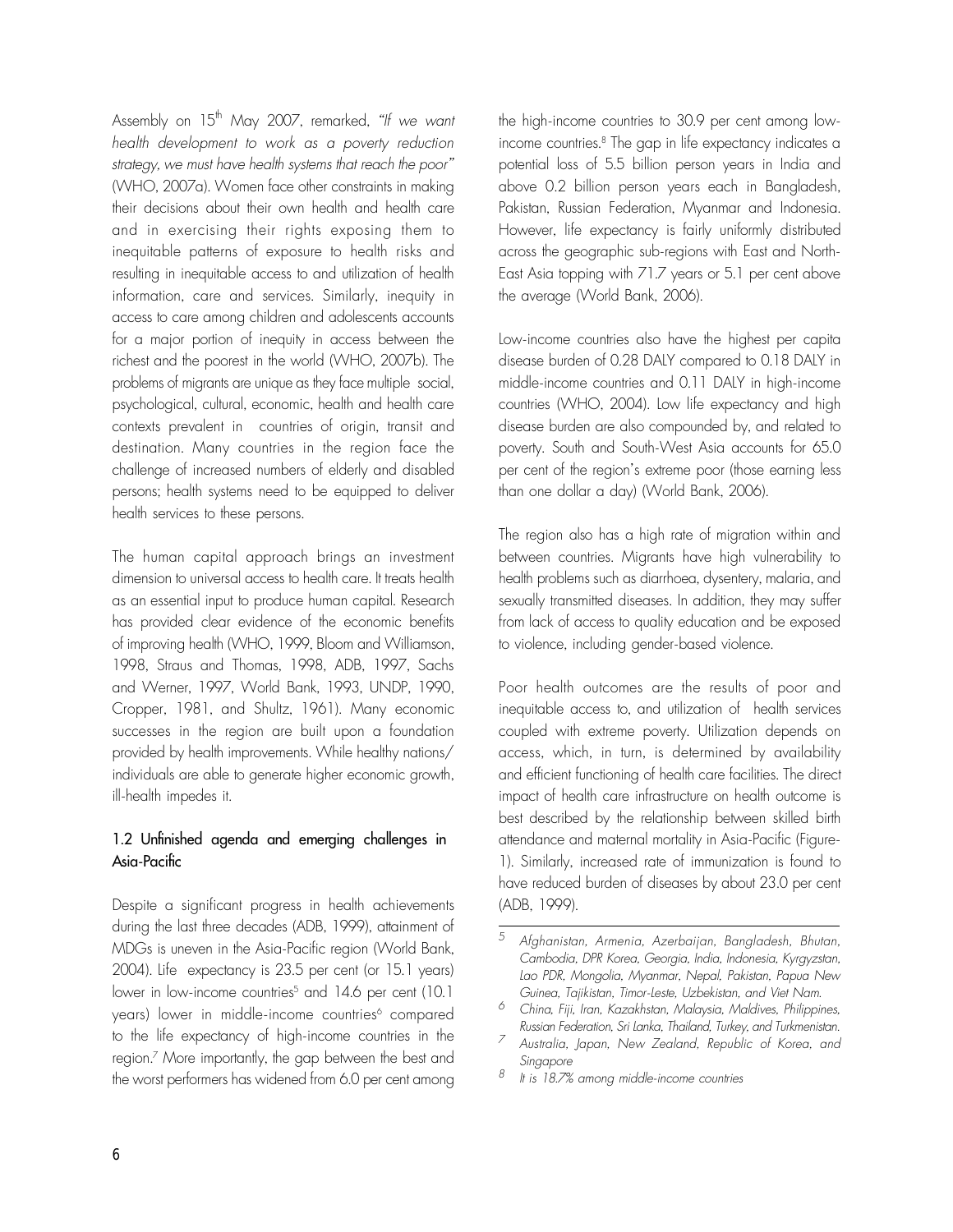**Figure-1 Impact of skilled birth attendance on MMR in Asia-Pacific**



Source: United Nations, 2006

Despite potential benefits of health investment, total health care spending (public and private) in Asia-Pacific is low at 5.6 per cent of GDP with Pakistan spending as low as 2.4 per cent; health share of GDP is below 5.0 per cent in 21 countries in this region (WHO, 2006). Government share of total health spending is below one-third in 10 countries<sup>9</sup> where unorganised household out-of-pocket expenditures account for a major proportion of health-care spending.

Poor overall spending in general, and low government spending in particular, limits the health-care access for the poor and socially excluded groups. Access is disproportionately low in rural and remote areas. An outcome of the low public investment in health is lower skilled attendance of deliveries, an important determinant of maternal mortality. Delivery by skilled birth attendants is less than 20.0 per cent in Bangladesh, Afghanistan, Nepal, Timor Leste, and Lao PDR. The gaps in public provision in health services are filled by private services in areas where a 'market' exists; but a significant proportion of those who purchase care from the market are pushed towards poverty as a result of such expenditures (Liu et al, 2003). Within low-income countries, rural people, poor, large families, unskilled labour, ethnic minorities, migrant/ mobile populations and landless households are most affected by lack of access to affordable health care (Lu et al, 2007, Roy and Howard, 2007, Bonu et al, 2003, Data International et al, 2001, ADB, 1999 and Liu et al, 1999). Many disadvantaged populations suffer from multiple inequities based on location, income, social class, and gender. Reduction of gaps in health care, both across and within countries, in this region would result in significant health gains. At the same time, it is not possible to provide a single blueprint to tackle inequity, as conditions differ from place to place.

*<sup>9</sup> Armenia, Azerbaijan, Bangladesh, Bhutan, Cambodia, China, India, Indonesia, Iran, Kazakhstan, Kyrgyzstan, Lao PDR, Marshal Islands, Micronesia, Myanmar, Nepal, Pakistan, Philippines, Sri Lanka, Tonga and Vanuatu.*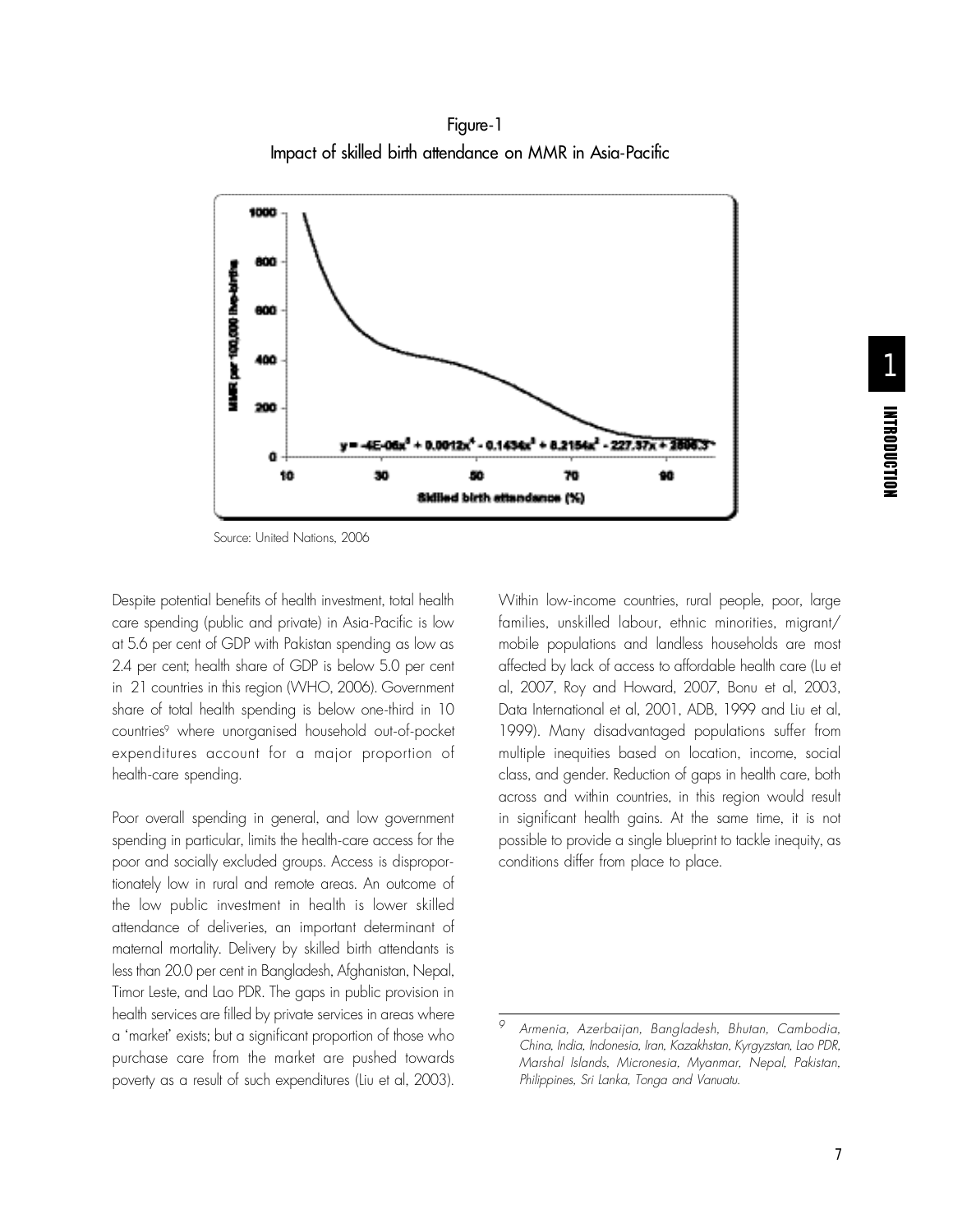### **1.3 Organization of the report**

This report is organized into seven sections. The first section brings out the conceptual elements relevant to the report including the approach of the report and the second section discusses the inequity in health spending

and physical access to care. The third section is the section on causal factors, and the fourth is on national policies and strategies to deal with inequity. The last three sections are the review of what worked and what did not, and some recommendations for further action by countries and the Thematic Working Group on Health.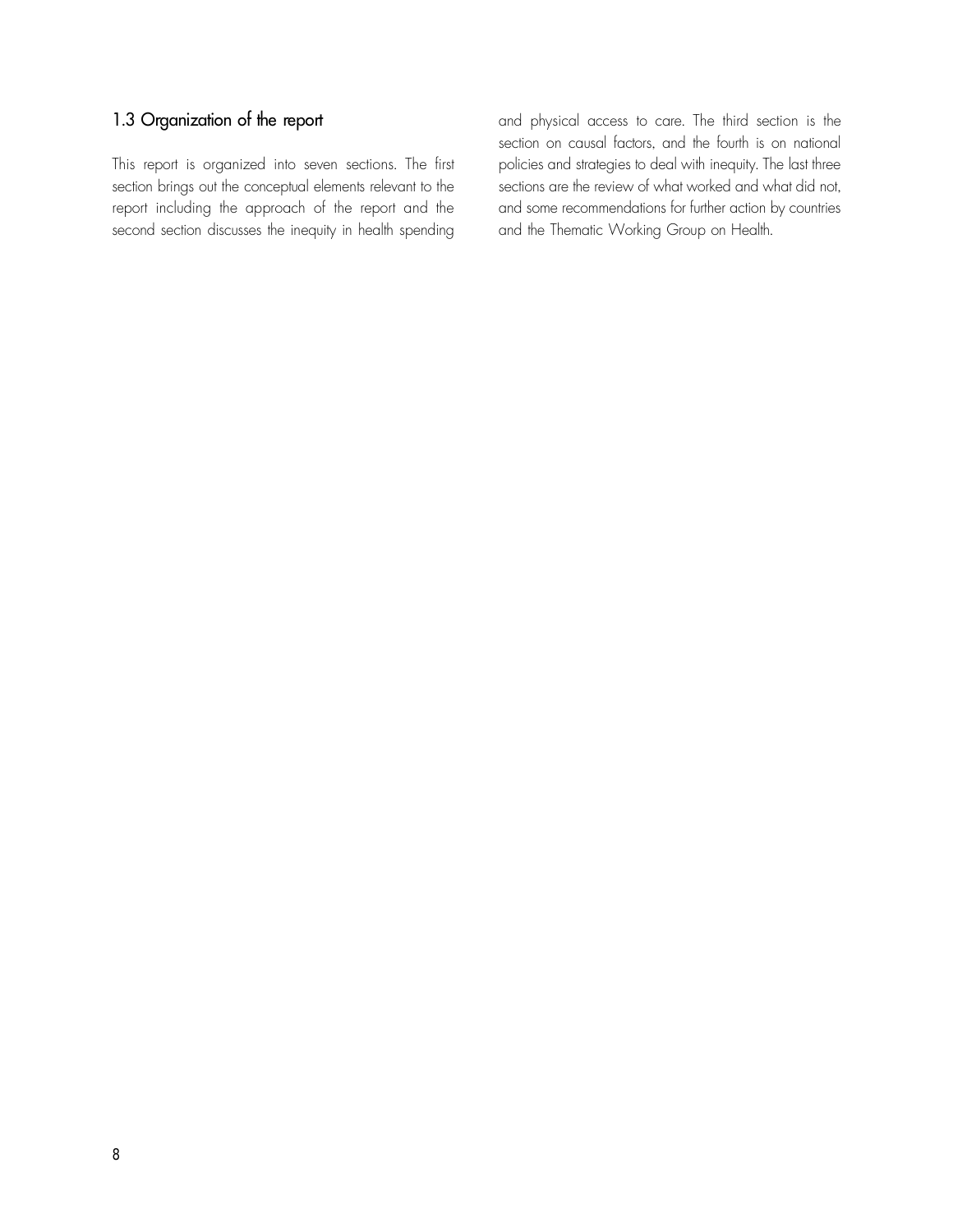

As stated in the introduction, the overall objective of this report is to review the existing information on inequities in access to health services in the Asia-Pacific region. Given this objective, equity in access to health services are the key concepts that require focus in this report. Although the report attempts to bring in the intra-country inequities in financing and organization of health services, the evidence provided in this report is limited by the access to data in a short span of time. The specific focus is on policies and strategies to tackle inequity. The approach of this paper is described in Figure-2. The overall goal is to move towards universal access to health services in the region. In order to achieve this, countries need to widen the reach of and access to health services, in the region. This is possible only when countries strive for equity in financing and physical access to care through appropriate policies, strategies and sustainable financing.

#### **2.1 Equity**

Equity is considered as one of the basic requirements of the Primary Health Care approach, and implies fairness and justice (WHO, 1981). Equity is best captured by its absence. Inequity can be characterized as those inequalities which are avoidable, unnecessary, unfair, and potentially remediable (Macinko et al, 2002 and Whitefield, 1992). Equity in health services provision takes two forms - horizontal and vertical equity. While horizontal equity implies equal treatment for equal need, vertical equity means that individuals with unequal needs should be treated unequally according to their differential needs (Zere et al, 2007).

Health care has two sides - organization and financing. Standard definitions of health equity suggest that access to health services should correspond with the need. The focus is to ensure that all people have access to a minimum standard of health services according to the need, not according to the ability to pay. For instance, progress towards an increased average access to health services does not necessarily mean an increased equity because the average moves up with an increased access to even the higher-income section of the population. Equity in access to health services may therefore be defined as equal access for equal need. Disadvantaged populations also suffer from multiple inequities and any strategy targeting a single component of inequity may not yield desirable results.

Measurement of individual inequity may be ideal but comparison of group inequities is more practical. With respect to health care system, it is not easy to define inequity or to provide a single blue print to overcome it. However, it is possible to divide inequity into procedural and outcome components (Levy et al, 2006). This report focuses on the procedural inequity. Procedural inequity can be further sub-divided into provision and financing. Inequity in the provision of care refers to unequal access to health care in comparison to needs while inequity in financing pertains to how revenue is raised to fund health care and how subsidies are distributed. (ADB, 1999). Certain process indicators can be used to analyse whether a health care system is equitable or not. Use of services by types of provider, percentage of government subsidies accrued to different income groups, proportion of target population reached, proportion of people eligible for exclusion and actually excluded from paying for care,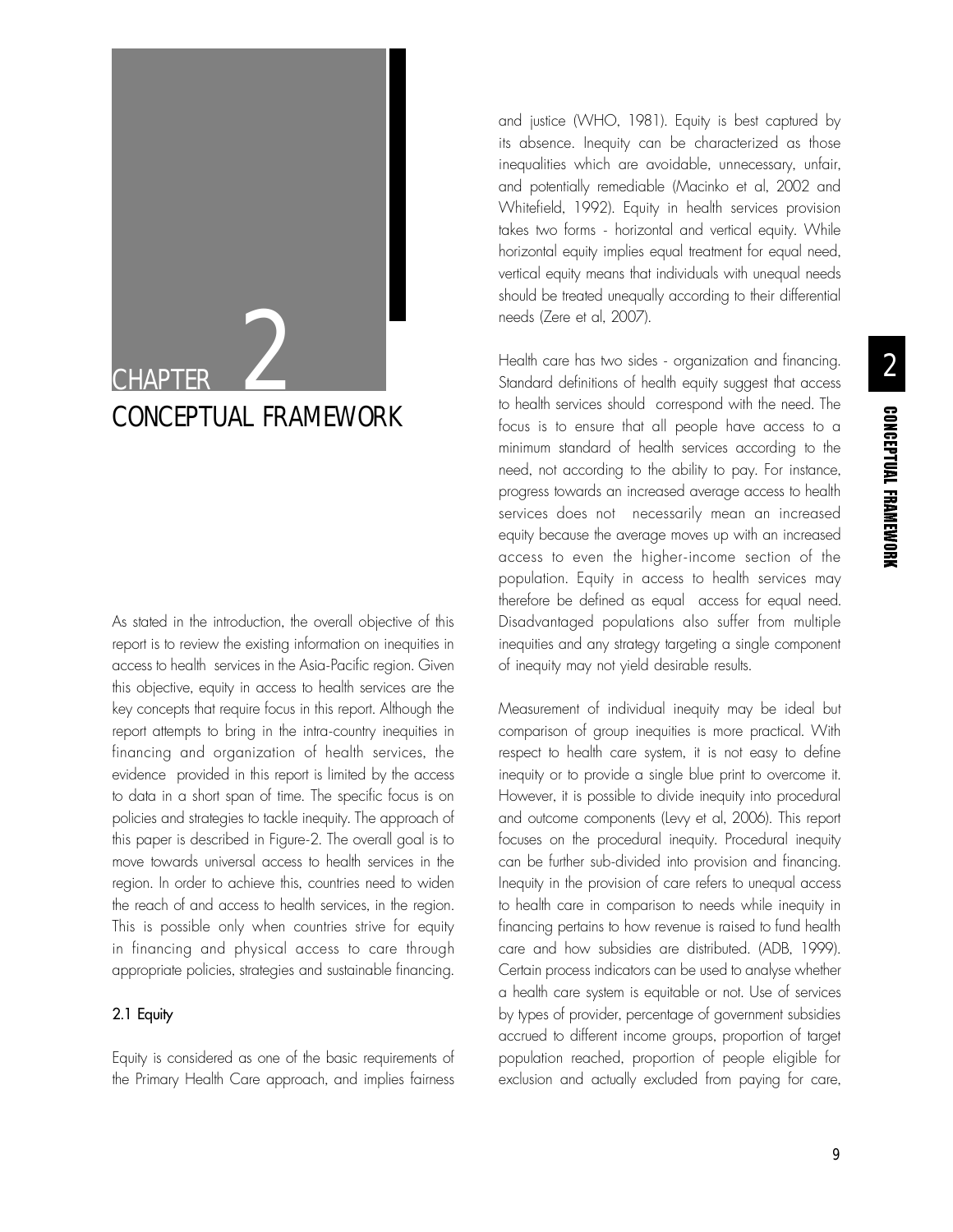**Figure-2 Equity framework for access to health services**



distance travelled to reach a free government health facility and cultural/social compatibility of health care provision are some indicators that can be used in practice.

#### **2.2 Access**

The definition of access to health services can be viewed from four perspectives; availability, accessibility, affordability and acceptability (WHO, 2001a). Availability explains the relationship between the volume and type of existing services and the volume and type of need. Accessibility deals with the proportion of population units (individuals, houses, and villages) receiving effective care (WHO, 2001b). Affordability is the relative size of the ability to pay to the total financial needs, whereas acceptability addresses the question of social, cultural, religious and gender acceptability among the population.

The issue of 'access' can also be addressed through the quantum of needs (or potential benefits). Several disease burden analyses have concluded that certain population

groups such as rural people, ethnic minorities and migrants have lower life expectancy, and suffer from higher and mixed disease burden. Potential benefits are therefore higher for these groups. However, certain practical problems are confronted while one attempts to correct inequity. For instance, the evidence on service benefits is patchy and unreliable (Culyer and Maynard, 1997). Moreover, it is argued that utilization is an inappropriate measure of inequity of access, as it is the outcome of many different complex difficult-to-measure processes (Dixon-Woods et al, 2006).

Access to health care in many developing countries seems to follow the inverse care law meaning that the availability of good quality care is inversely related to the need for it (Gwatkin et al, 2004). Disparities in health spending between the rich and poor in many countries are greater than 100-fold. Although equity justification is provided for government intervention in health, government spending benefits the rich to a great extent. Further, rich-poor disparity is larger for tertiary and secondary care compared to primary care.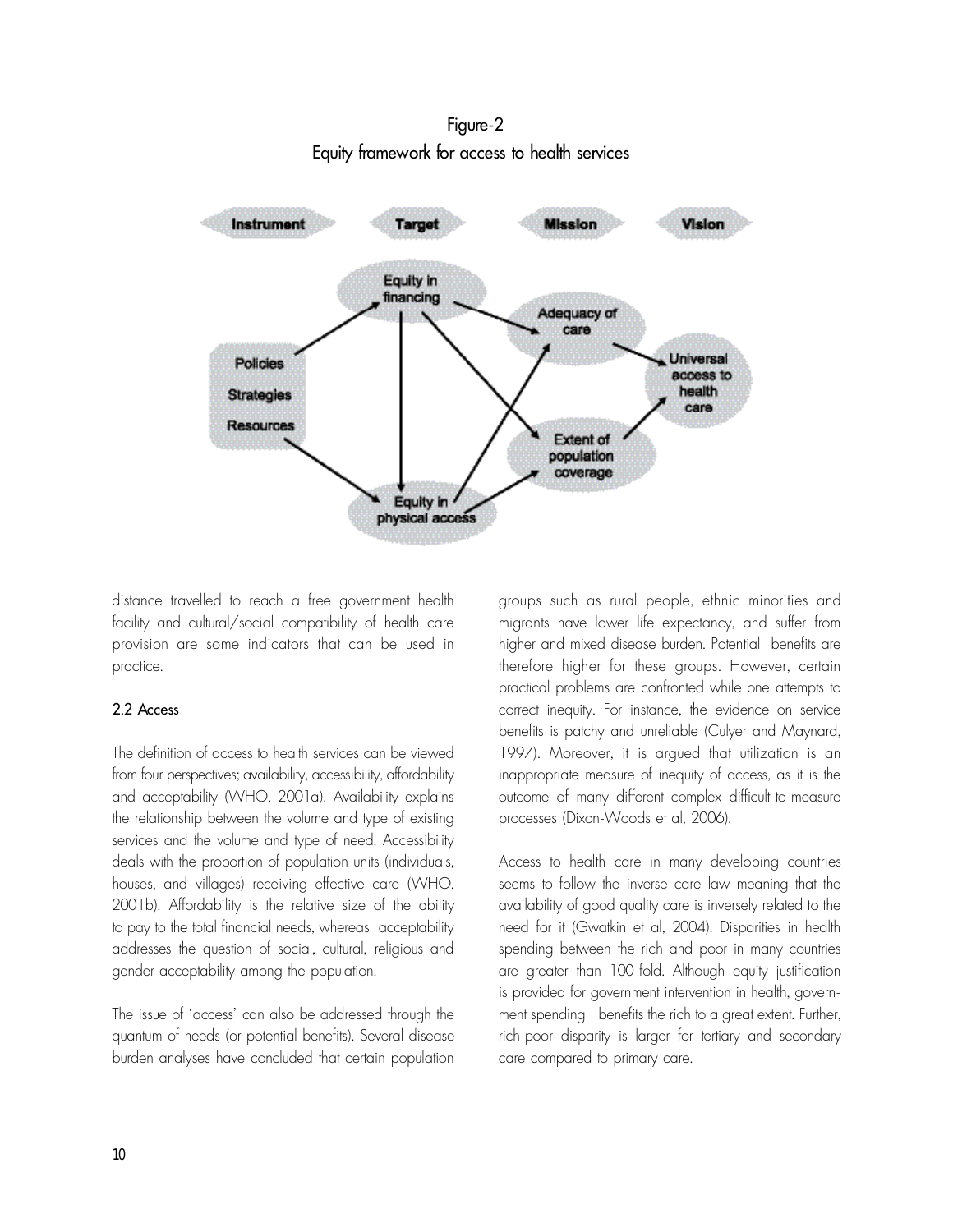

Health spending is a necessary but not a sufficient condition for health and health system development. In other words, higher health spending is no guarantee for better health. However, higher spending can be translated into better health if the resources are spent wisely and equitably. While optimum health spending is an essential condition for health development, its source and use are important for equity consideration.

#### **3.1 Size of spending**

While it is agreed that size of health care spending is an important determinant of health outcome, there is no clear prescription for optimal level of national health spending. The global average (6.4 per cent in 2004) can be used as a yardstick for comparison of national health expenditures. Countries in the Asia-Pacific region are some of the poorest health spenders in the world. Health expenditure as a percentage of the GDP is below 5.0 per cent in 22 Asia-Pacific countries (WHO, 2006). However, this proportion has been increasing during the last decade except in Bhutan, India and Pakistan (Table-1). Among Pacific islands, countries and territories,

the health expenditure as a proportion of GDP is low in Melanesian countries and reasonably high in Micronesian countries (UNESCAP, 2006).

#### **3.2 Source of spending**

One of the major contributing factors towards better health returns has been the way health care resources are organized. Government share in health spending is a crucial factor in health development. At the global level, many governments including that of developing countries share at least 40.0 per cent of total health spending. However, in the Asia-Pacific region, governments of 10 countries contribute less than one-third of the total health expenditures. Table-2 reveals that the government's share has declined in Bhutan, China, India, Lao PDR, Pakistan, and Sri Lanka.

Government spending is inequitably distributed across sub-national territories in China, India and Viet Nam (WHO, 2004a and 2002, and NCMH, 2005). In China, provinces having a higher share of rural population are found to be worse off. Access of the poor to public facilities is poor in Viet Nam. In India, states with better health status allocate more to health and provide better access to primary care facilities (Table-3). It means that the inequity in health status between well and poor performing states is likely to widen, and backward states will further fall behind the states performing well.

Private spending on health is quite high in the Asia-Pacific nations. More particularly, unorganised household out-ofpocket spending is a major source of financing in this region (EQUITAP, 2005). In fact, the Asian and Pacific region presents the worst picture in the world in terms of household out-of-pocket spending. The share of out-ofpocket payment in total health care spending is particularly high in Bangladesh, China, India, Indonesia, Nepal, and Viet Nam (IIPS, 2006, WHO, 2006a and 2002). While government resources in Viet Nam increased at an annual rate of 3.8 per cent during 1996-2004, private household resources increased at 7.3 per cent (WHO, 2002). Although household out-of-pocket spending is significantly high in Bangladesh and Sri Lanka also, the amount spent on services received from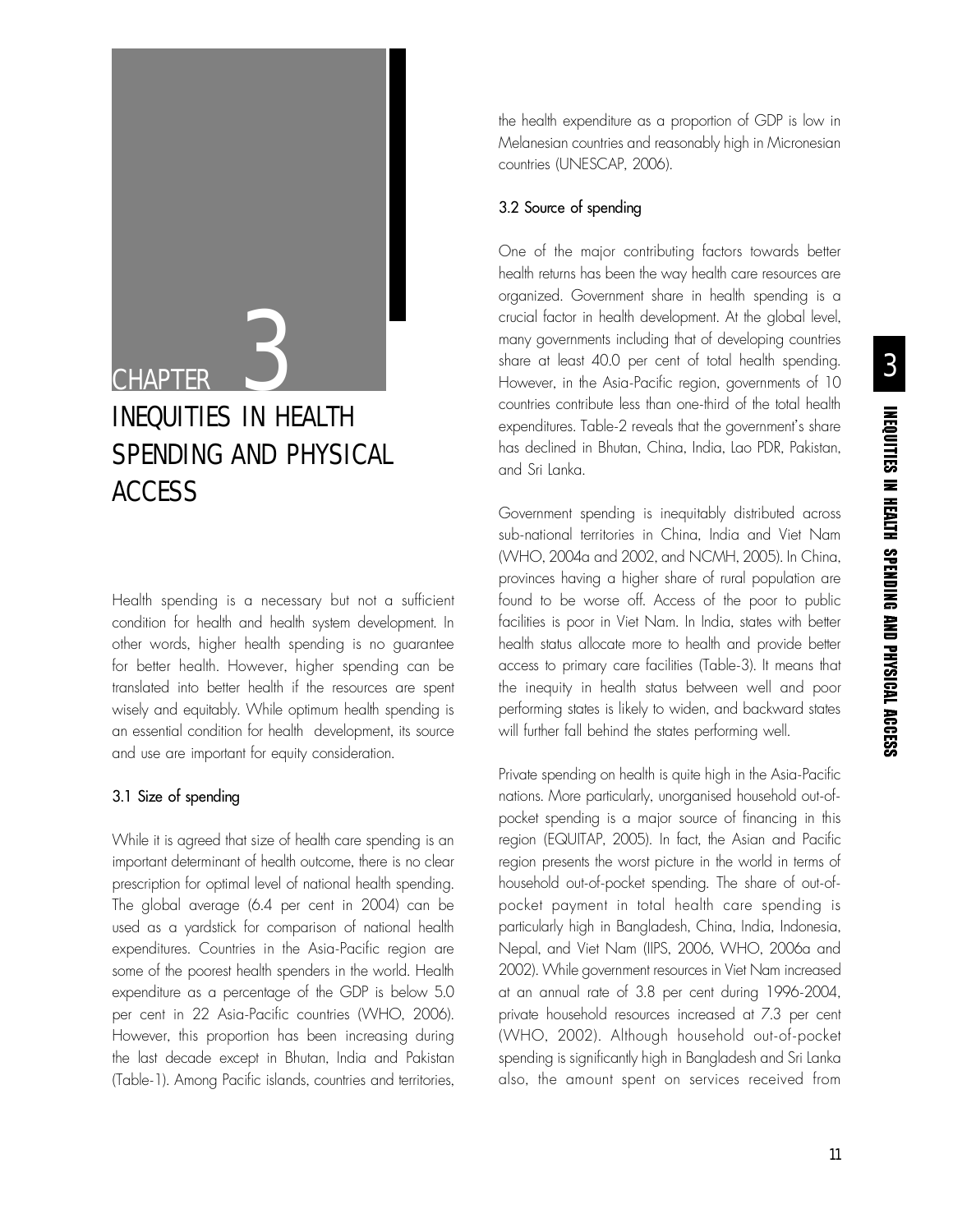| Country            | 1996 | 1998 | 2000 | 2002 | 2004 |
|--------------------|------|------|------|------|------|
| Australia          | 8.6  | 8.7  | 9.0  | 9.3  | 9.6  |
| Afghanistan        | 3.1  | 3.2  | 2.8  | 6.7  | 6.0  |
| Bangladesh         | 3.1  | 3.2  | 3.2  | 3.3  | 3.5  |
| Bhutan             | 4.3  | 4.5  | 4.2  | 3.6  | 3.1  |
| Cambodia           | 10.5 | 10.8 | 11.0 | 10.9 | 10.1 |
| China              | 4.7  | 4.9  | 5.1  | 5.5  | 5.6  |
| <b>DPR</b> Korea   | 4.4  | 4.8  | 5.9  | 5.8  | 5.8  |
| India              | 5.2  | 5.1  | 5.0  | 4.9  | 4.5  |
| Indonesia          | 2.5  | 2.6  | 2.5  | 3.2  | 3.0  |
| Japan              | 7.2  | 7.4  | 7.6  | 7.9  | 7.8  |
| Kazakhstan         | 3.8  | 4.3  | 4.1  | 3.5  | 3.9  |
| Lao PDR            | 2.6  | 2.4  | 2.5  | 2.9  | 3.0  |
| Malaysia           | 3.1  | 3.2  | 3.3  | 3.7  | 3.7  |
| Pakistan           | 3.4  | 3.7  | 2.8  | 2.7  | 2.4  |
| Russian Federation | 6.4  | 5.7  | 5.8  | 5.9  | 5.3  |
| Sri Lanka          | 3.5  | 3.5  | 3.6  | 3.6  | 3.6  |
| Thailand           | 3.7  | 3.5  | 3.4  | 3.4  | 3.2  |

## **Table-1 Health expenditure (per cent of GDP)**

Source: WHO, 2006

government health care institutions is less in these countries (EQUITAP, 2005). In contrast, out-of-pocket payments in accessing government health care institutions are quite significant (above 20.0 per cent of total out-ofpocket payments) in India, Indonesia, Kyrgyzstan, Thailand, and Viet Nam. By and large the bulk of the household out-of-pocket spending goes towards services provided by the private sector, where health care costs are relatively high.

Life expectancy tends to be lower in countries where there is a high proportion of household out-of-pocket health expenditure; life expectancy is better in countries where such expenditures are lower and pooled.

#### **3.3 Catastrophic health expenditures** <sup>10</sup>

The share of the household budget allocated towards

out-of-pocket payments is as high as five per cent in Bangladesh, China, India, and Viet Nam (WHO, 2002). The share is low (about two per cent) in Indonesia, Kyrgyzstan, Malaysia, Nepal, Philippines, Sri Lanka, and Thailand. Total health spending in China has been growing faster than the growth of GDP between 1978 and 2002 (United Nations Health Partners Group in China, 2005). However, most of the increase came from private out-of-pocket spending. The proportion of outof-pocket spending rose from 36.0 per cent in 1980 to 68.0 per cent in 2002 with urban residents spending

<sup>&</sup>lt;sup>10</sup> Catastrophic health expenditures are defined as a "situation *where a household spends more than 40 per cent of its income on health after paying for its subsistence needs, e.g. food. It can be caused by catastrophic illness, either high cost but low frequency events or low cost and high frequency events. Source: Strategy on health care financing for countries in the Western Pacific Region of WHO.*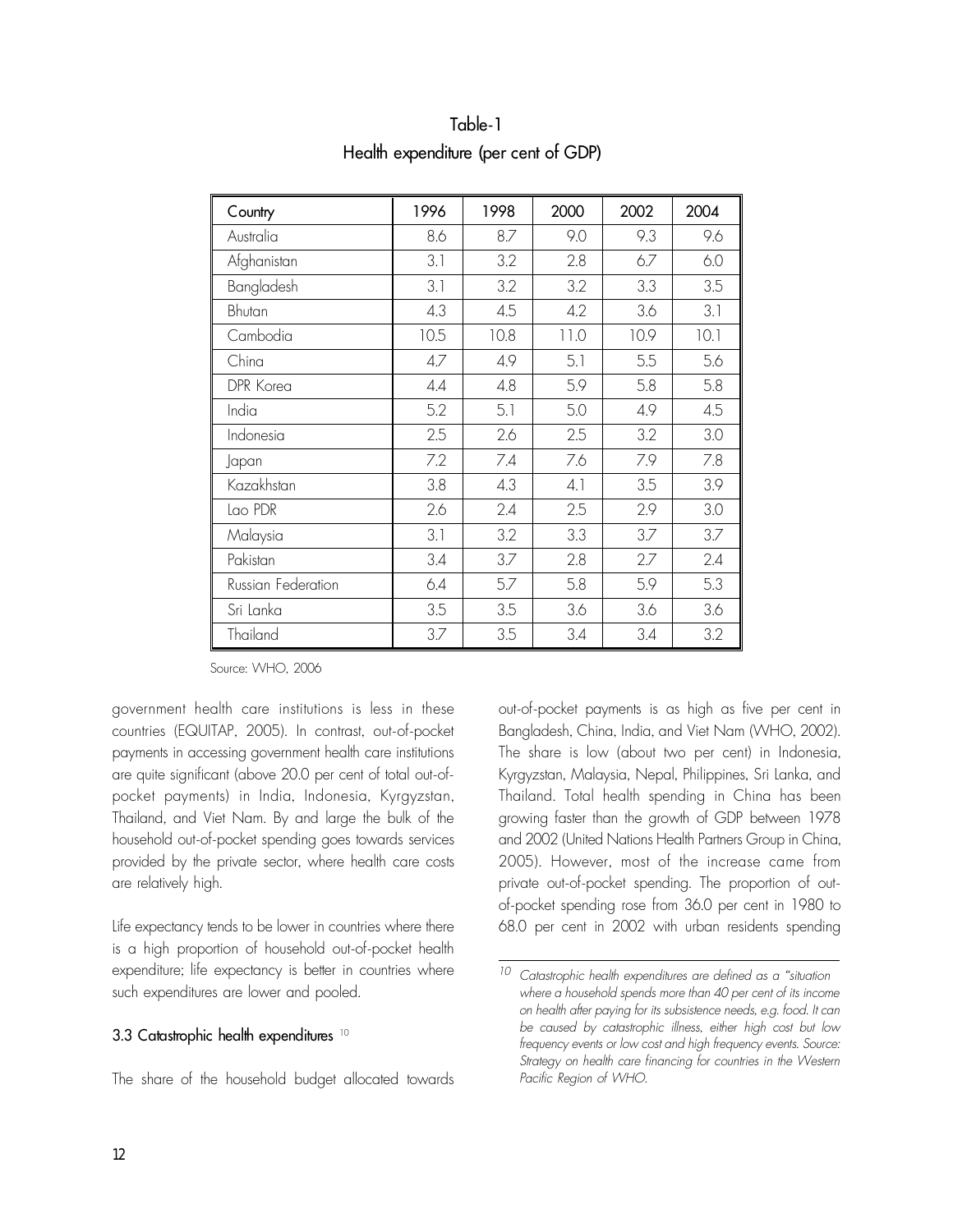#### **Table-2**

|  | Govemment health expenditure (per cent of total health expenditure) |
|--|---------------------------------------------------------------------|
|--|---------------------------------------------------------------------|

| Country            | 1996 | 1998 | 2000 | 2002 | 2004 |
|--------------------|------|------|------|------|------|
| Afghanistan        | 1.5  | 1.5  | 1.5  | 40.1 | 35.3 |
| Australia          | 67.4 | 69.5 | 68.9 | 68.1 | 67.5 |
| Bangladesh         | 30.7 | 27.2 | 25.6 | 29.6 | 32.3 |
| Bhutan             | 86.7 | 88.5 | 87.7 | 85.2 | 84.3 |
| Cambodia           | 10.1 | 10.1 | 14.2 | 17.1 | 18.1 |
| China              | 41.8 | 40.9 | 38.3 | 35.8 | 37.4 |
| DPR Korea          | 88.5 | 89.2 | 91.4 | 91.3 | 91.2 |
| India              | 24.9 | 24.6 | 24.6 | 23.7 | 24.3 |
| Indonesia          | 27.9 | 30.4 | 28.1 | 34.5 | 36.9 |
| Japan              | 80.8 | 81.1 | 81.3 | 81.5 | 81.8 |
| Kazakhstan         | 55.1 | 51.9 | 50.9 | 53.2 | 62.4 |
| Lao PDR            | 45.2 | 41.5 | 31.7 | 44.5 | 35.4 |
| Malaysia           | 50.9 | 51.2 | 52.4 | 55.4 | 58.3 |
| Pakistan           | 33.9 | 32.6 | 33.0 | 34.7 | 28.2 |
| Russian Federation | 58.0 | 57.8 | 56.1 | 59.4 | 59.8 |
| Sri Lanka          | 49.6 | 48.4 | 48.5 | 45   | 45   |
| Thailand           | 54.8 | 54.8 | 56.1 | 60.2 | 62.1 |

Source: WHO, 2006

3.5 times higher than the rural residents. Out-of-pocket spending is higher in urban residents in Viet Nam also (WHO, 2002). In other words, an increased share of out-of-pocket resources in total health spending can make health care unaffordable to the rural inhabitants.

#### **Box-1**

#### **Impoverishment due to household out-of-pocket spending**

*Out-of-pocket payments impoverish an estimated 37.0 million people in India, 32.4 million in China, and five million in Bangladesh. In other words, about 2.7 per cent of population (or 78.3 million people) become impoverished in the developing countries due to out-of-pocket spending on health. It pushes the rate of poverty up by 33.0 per cent in Viet Nam, 18.9 per cent in China, 16.8 per cent in Bangladesh, and 11.9 per cent in India. About 3.7 per cent of people slip below the poverty threshold of US \$1/day in Bangladesh and India if the outof-pocket spending is subtracted from their income. In Georgia too, people, especially the poor, borrowed loans or sold assets to meet the health expenditure contributing ultimately to the impoverishment (Gotsadze et al, 2005).*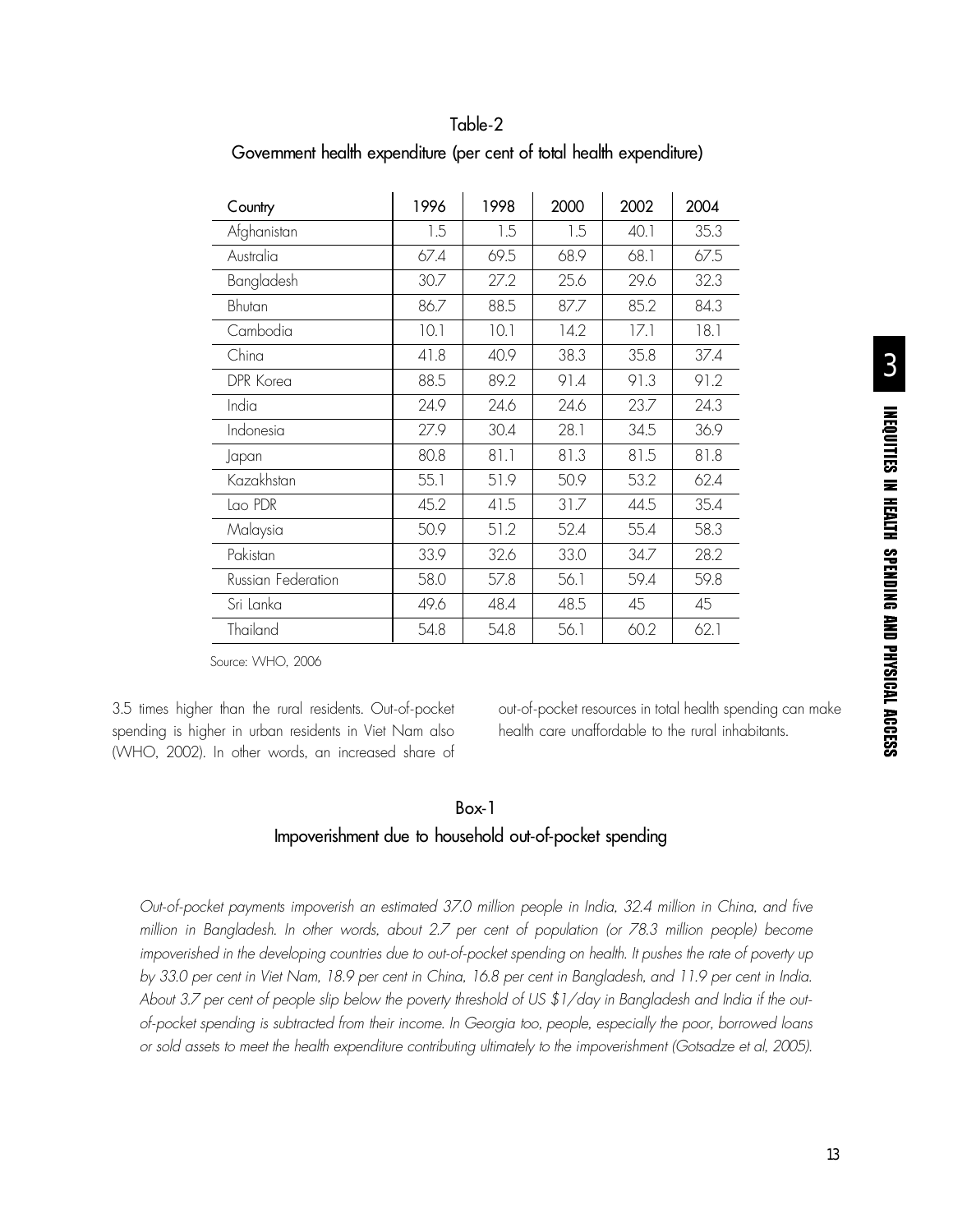# **Table-3**

| Group of states       |                              | Health spending | PHC/CHC <sup>1</sup> utilization by the |
|-----------------------|------------------------------|-----------------|-----------------------------------------|
|                       | Share of govt.<br>Per capita |                 | poorest two quintiles (%)               |
|                       | (US <sub>5</sub> )           | (%)             |                                         |
| Well performing       | 24.30                        | 20.5            | 49 1                                    |
| Moderately performing | 26.10                        | 172             | 359                                     |
| Poor performing       | 7.50                         | 76              | 32 O                                    |

## **Geographic inequity among Indian states (2001-02)**

Source: WHO, 2005 and NCMH 2005

Out-of-pocket spending impoverishes a significant proportion of the population in the Asian and Pacific region (Box-1).

Catastrophic payments are more prevalent in Bangladesh, China, India, and Viet Nam (WHO, 2005). More than 25 per cent of people in these countries spend in excess of 5 per cent of their household budget on health. If catastrophic payments are financed through current income, it affects the level of consumption of other goods. On the other hand, if catastrophic payments are financed through selling of assets and loans, it results in long-term effects through a debt spiral.

Access to essential drugs is an important public health goal. However, the highest proportion of out-of-pocket spending on health is spent on the drug purchase (WHO, 2002 & 2006a and EQUITAP, 2005). The share of medicines in out-of-pocket spending is high in poor and rural countries such as Bangladesh, India, and Viet Nam. As a result, a large amount is spent on self-medication, which is acknowledged as a major problem in rural societies of South Asia.

#### **3.4 Ensuring effectiveness of existing resources**

While many countries in the region spend less on health and some disadvantaged areas receive lesser resources (more importantly, public resources), it is also true that the full value for existing investments is not obtained in some countries. Therefore, disparities in health status can be attributed to factors other than GDP and health care

spending. Some countries like Malaysia, Sri Lanka, Thailand and the Indian province of Kerala stand as examples of better and more effective health spending (ADB, 1999). Sri Lanka's achievements in life expectancy (73 years in 2003), with a per capita GDP of \$ 935, can be equated with a country whose per capita GDP is \$ 2,500. China has also produced better health outcomes in the past with relatively low levels of GDP and health care spending. On the other hand, countries like Nepal and Papua New Guinea are not able to derive the full benefit from their existing investments, while countries like Lao PDR not only seem to spend less, but also spend inefficiently, resulting in poor health outcome.

Health care spending may be contextualised by the disease burden, which may be taken to indicate needs. Better value for investments can be obtained if more spending is directed towards preventive care, and on populations with high disease burden. As it can be seen from Table-4, per capita spending and per capita disease burden tend to be inversely related - where disease burden is high, per capita spending is low and vice versa. In fact, the health share of GDP is declining (although not very significantly) as the intensity of the burden increases. This is because the proportionate spending of GDP on health is less in low-income countries where the intensity of the disease burden is high. Countries like Nepal are unable to spend adequately enough to fund even the basic essential service package

*<sup>11</sup> PHC - Primary Healthcare Centre CHC - Community Health Centre*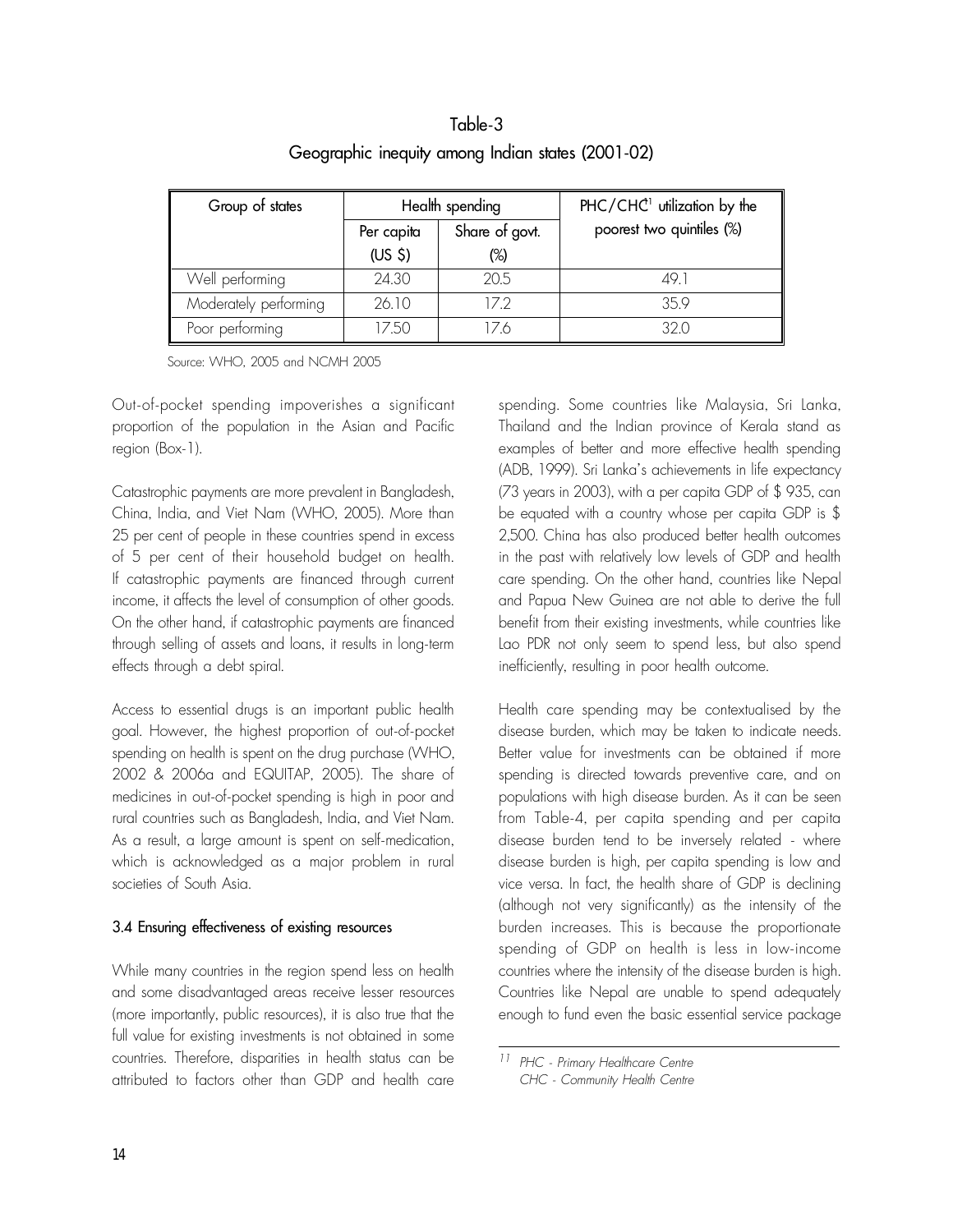| Country            | Per capita DALY loss | Health spending (\$) |          |  |
|--------------------|----------------------|----------------------|----------|--|
|                    |                      | Per capita           | Per DALY |  |
| Australia          | 0.10                 | 3,013                | 30,130   |  |
| Japan              | 0.10                 | 2,347                | 23,470   |  |
| Malaysia           | 0.14                 | 396                  | 2,829    |  |
| China              | 0.15                 | 311                  | 2,073    |  |
| Russian Federation | 0.28                 | 571                  | 2,039    |  |
| Kazakhstan         | 0.25                 | 393                  | 1,572    |  |
| Thailand           | 0.20                 | 274                  | 1,370    |  |
| Sri Lanka          | 0.18                 | 137                  | 761      |  |
| Indonesia          | 0.21                 | 116                  | 552      |  |
| Cambodia           | 0.38                 | 186                  | 490      |  |
| DPR Korea          | 0.21                 | 77                   | 367      |  |
| India              | 0.27                 | 82                   | 304      |  |
| Bangladesh         | 0.26                 | 74                   | 285      |  |
| Pakistan           | 0.29                 | 51                   | 176      |  |
| Lao PDR            | 0.38                 | 57                   | 150      |  |
| Bhutan             | 0.70                 | 64                   | 91       |  |
| Afghanistan        | 0.62                 | 26                   | 42       |  |

# **Table-4 Per capita disease burden Vs per capita spending**

Source: WHO, 2006 & 2004

(World Bank, 2006 and 1993). Disparity in health spending is translated into disparity in health care provision too. In Afghanistan, for instance, it is estimated that existing facilities are adequate to meet only 42.0 per cent of health care needs (Strong, 2005). Underfunding is one of the major reasons for poor health outcomes in Tajikistan and many other countries (World Bank, 2006a, WHO, 2006a, 2004a & 2002, NCMH, 2005 and EQUITAP, 2005).

Actual size of health care needs of the less developed regions and countries may either be unknown or be under-stated due to a paucity of data. The majority of the disadvantaged populations are not connected with the formal health care system and therefore, their actual health status or disease burden may not be

known. This is particularly the case for migrant workers in many South Asia countries, particularly those who are 'unofficial' or 'unregistered'. Causes of mortality/ morbidity are not established in many countries and so, it is difficult to apply equity principles to sub-national resource allocations.

Spending on preventive care is often seen as the most cost-effective way of health spending. However, in many countries, a large portion of health care resources is accounted for by curative care facilities (WHO, 2006b, UNESCAP, 2006, World Bank, 2005 & 1995, Government of India, 2002 and Mahapatra and Berman, 1995). This is true for even government resources. Public health functions and preventive services are poorly funded in many Pacific islands countries and territories.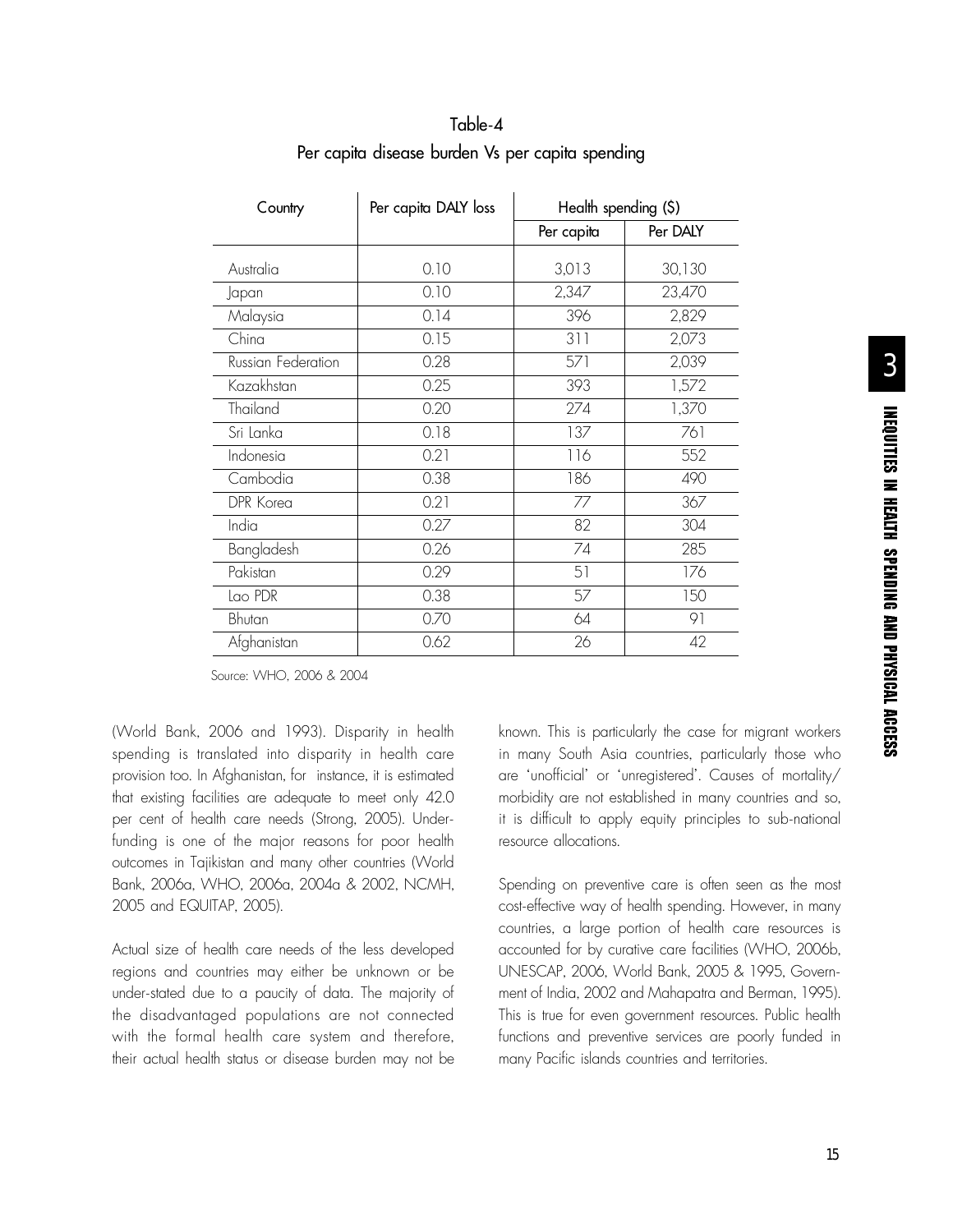#### **3.5 Pro-rich bias in physical access**

As demonstrated in countries like Sri Lanka, better access to health care infrastructure yields desirable results to a great extent. Establishment of maternity homes in Sri Lanka during the 1940s resulted in drastic improvement in skilled attendance of deliveries in 1950s (Sanderatne, 2000). On the contrary, the proportion of births attended by skilled personnel is below 25 per cent in Bangladesh, Afghanistan, Nepal, Timor-Leste, Lao PDR, and Pakistan and is below 50 per cent in Cambodia, Bhutan, Papua New Guinea and India (United Nations, 2006). The life-time risk of maternal mortality is particularly high in South Asia (UNICEF, 2006). South Asia has the poorest coverage of antenatal care and the lowest skilled attendance of births. South Asia also tops in the prevalence of under-weight under-5 children with 78 million under weight under-5 children.

Distribution of health care facilities is another indicator

for inequity in physical access. Population served by a health facility varies between 11,800 and 52,278 across various provinces in Afghanistan (Strong et al, 2005). Similarly, physician availability is three times higher in urban and high-income inhabitations in India (NCMH, 2005). In Papua New Guinea, physician availability is low in rural and remote areas (WHO, 2006). In Bangladesh, high-income individuals are three times more likely to receive care from qualified providers (Table-5). The difference is more than five times with regard to in-patient care (Data International Ltd et al, 2001).

China provides another example of a pro-rich bias in access (Box-2). Although overall access improved in rural China during 1989-97, the improvement, particularly drug availability, was better in wealthier areas (Akin et al, 2005). In TB treatment, the lowest income group spends disproportionately high amounts even in places where the National TB Control Programme (NTP) is in operation (Xu et al, 2006). In Viet Nam, wealthier individuals and

# **Box-2 East-West disparity in access to health care in China**

*Regional economic pattern is allowed to influence health outcomes in China (WHO, 2004a). Disadvantaged provinces in the western region have shown a slow progress in the decline of IMR, and MMR and in the increase in life expectancy. Rates of infant and child mortality are 3-5 times higher in those provinces* (WHO and Government of China, 2006)*. The east-west disparity has been widening since the 1980s. About 70.0 per cent of those referred by doctors for hospitalization did not get hospitalized and 38.0 per cent of those who could not seek out-patient care cited non-affordability as the reason for their non-treatment. The gap in non-hospitalization rates between top and bottom income quintiles widened during 1993-2003 from 15 per cent to 24 per cent in urban areas and 19 per cent to 22 per cent in rural areas. The share of out-of-pocket spending in total health expenditure is as high as 90.0 per cent in rural China (compared to 50.0 per cent in urban areas). Decentralization and striving hard for resources by decentralized health care units resulted in under-provision of costeffective services and over-provision of specialized expensive services. Availability of doctors (6 per 10,000 population) is half in rural areas compared to urban areas and availability of nurses is still poor in rural areas.*

Based on data from three national health surveys, it has been demonstrated that China's rapid economic growth *has produced some undesirable consequences relative to the goal of achieving equality of health for all (Liu et al 1999). In particular, the study demonstrated some rising disparities in health care utilization rates and access to care between the rural and urban populations for the same time period.*

Source: WHO and Government of China, 2006 and WHO, 2004a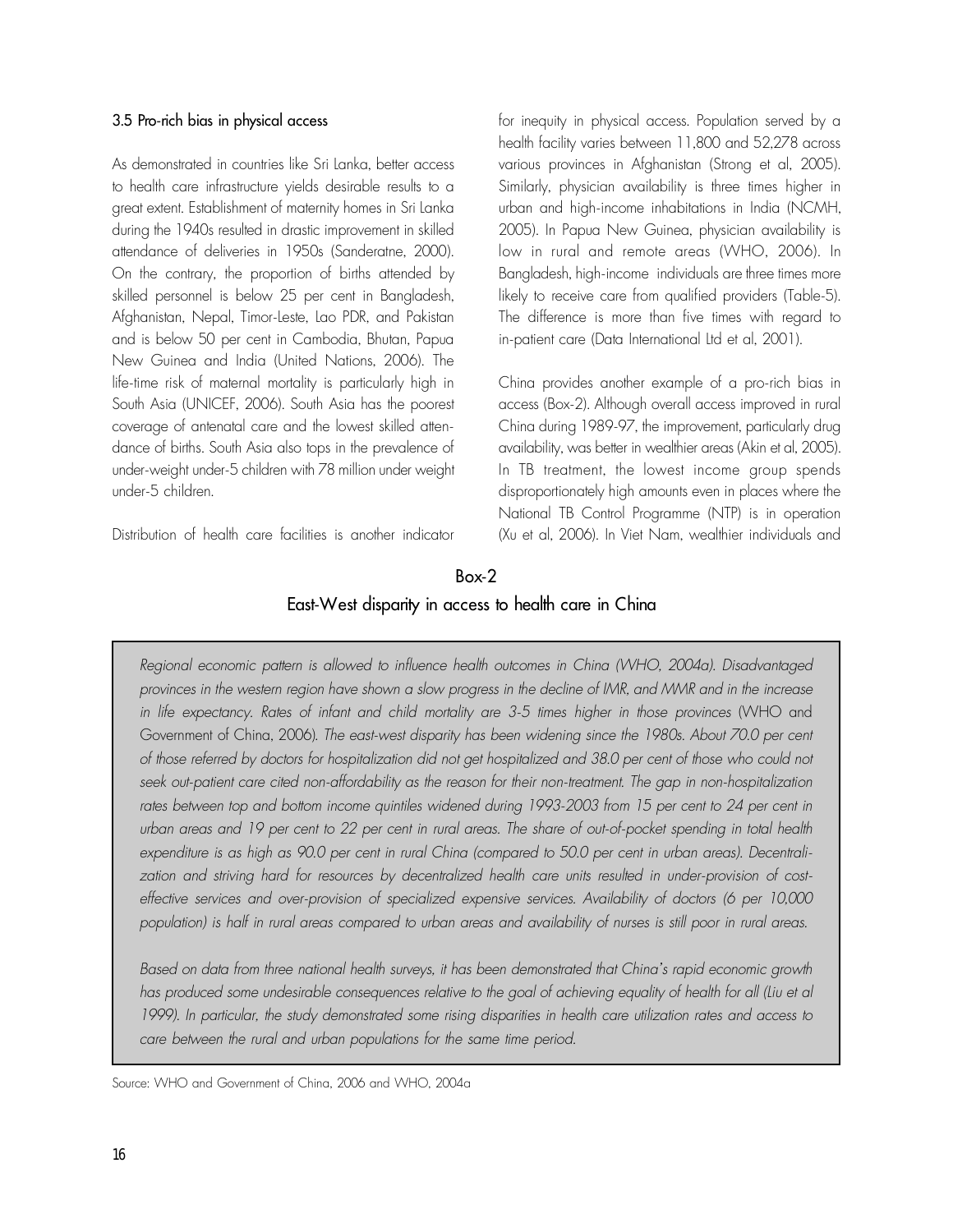#### **Table-5**

| Income<br><b>Deciles</b> | Proportion of people<br>reporting sick annually |            | Proportion of sick seeking care from<br>qualified providers annually |            |  |
|--------------------------|-------------------------------------------------|------------|----------------------------------------------------------------------|------------|--|
|                          | Sri Lanka                                       | Bangladesh | Sri Lanka                                                            | Bangladesh |  |
|                          | 11.4                                            | 6.7        | 81.9                                                                 | 14.2       |  |
| $\overline{2}$           | 11.8                                            | 7.6        | 81.7                                                                 | 14.4       |  |
| 3                        | 11.3                                            | 7.7        | 82.8                                                                 | 12.2       |  |
| 4                        | 12.9                                            | 7.5        | 86.5                                                                 | 18.0       |  |
| 5                        | 13.3                                            | 7.7        | 83.4                                                                 | 20.0       |  |
| 6                        | 12.4                                            | 7.3        | 83.7                                                                 | 19.3       |  |
| 7                        | 14.0                                            | 7.3        | 81.4                                                                 | 21.0       |  |
| 8                        | 14.4                                            | 6.6        | 81.8                                                                 | 20.8       |  |
| 9                        | 15.1                                            | 6.5        | 82.5                                                                 | 30.3       |  |
| 10                       | 15.1                                            | 6.1        | 82.7                                                                 | 36.3       |  |
| Overall                  | 13.2                                            | 7.1        | 82.8                                                                 | 20.3       |  |

**Utilization of health services among different income deciles in Sri Lanka and Bangladesh**

Source: Data International Ltd et al, 2001

the insured have higher hospital admission rates and longer stays in hospital, than the poor and the uninsured (Sepehri et al, 2005).

In India, health care utilization and expenditure are higher among the higher income quartiles (Roy and Howard, 2007). The utilization of public facilities and free wards by the upper quartiles is significant indicating high levels of utilization by the non-poor of free and subsidized care meant for the poor.

Inequalities in access exist between urban and rural areas, men and women, and across socio-economic groups in the Pacific region also. (UNESCAP, 2006).

#### **3.6 Social inequity**

Significant gaps in immunization exist between various

social groups in the Asia-Pacific region (ADB, 1999). Most migrants and mobile populations have limited access to adequate health care. The marginalization of migrants or their exclusion from social participation in host communities compounds the risk of poor health associated with material deprivation and relative poverty (International Organization for Migration, 2005). Although income-based inequities declined for the first dose of polio vaccine in north India between 1993 and 1999, children from upper caste households and male children had a significantly higher likelihood of being vaccinated compared to children from SC/ST (Scheduled Caste/Scheduled Tribe) households and female children (Bonu et al, 2003). Not only vaccination, overall access to health care is found to be lower in districts where there is predominance of populations from the scheduled castes and tribes. (Ager and Pepper, 2005).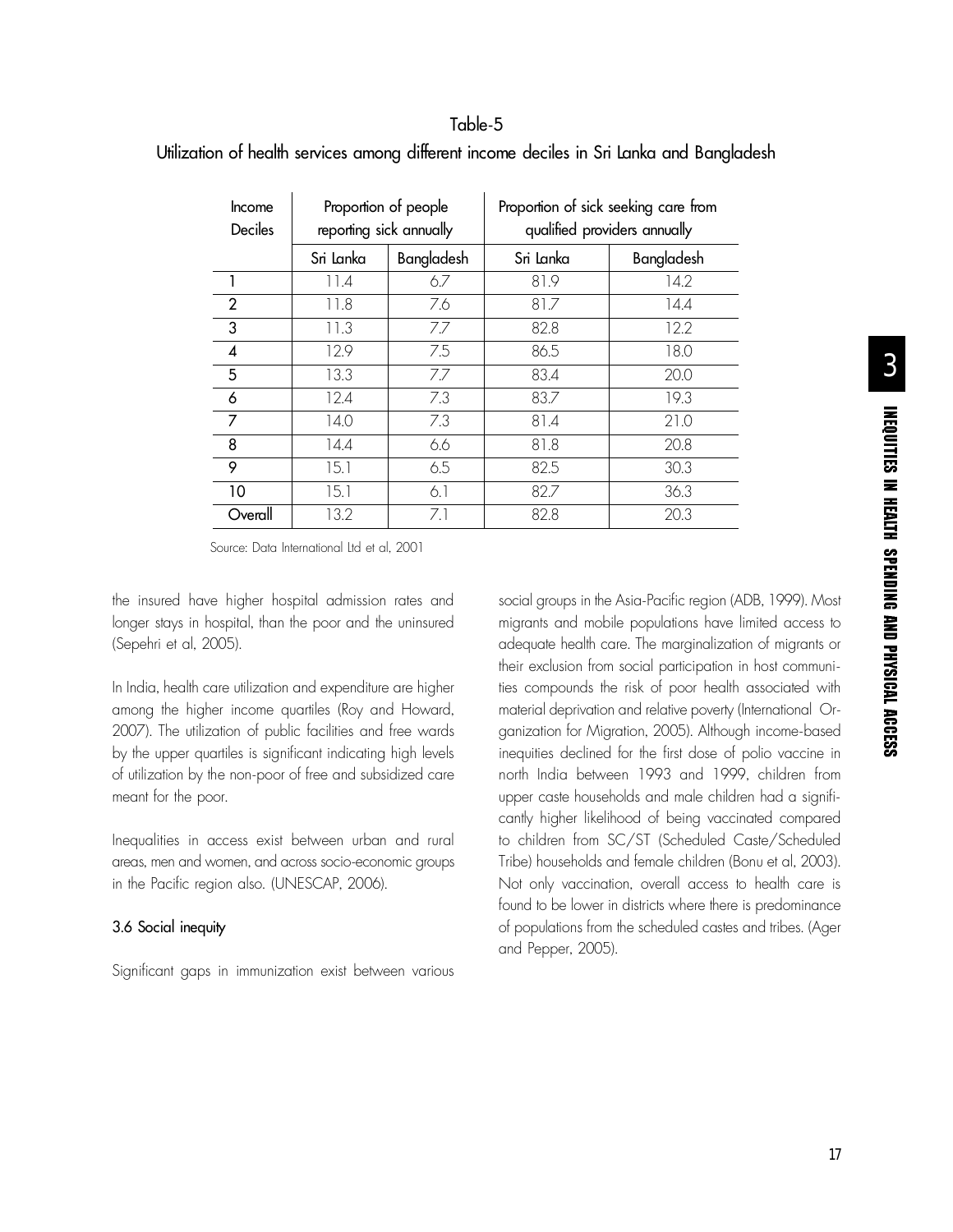

Causal factors include those within and outside the health sector. While low incomes and narrow revenue base of the countries call for more drastic measures including external efforts to fund those countries, health system factors demand efforts from within.

#### **4.1 Low incomes and GDP**

The size of spending on health by each country and its health status, to some extent, depends on its economic context. A scatter diagram illustrating the relationship between GDP per capita and life expectancy at birth in 34 low and middle income Asia-Pacific countries reveals that life expectancy increases with GDP per capita, and the trend continues till the per capita GDP reaches about US \$10,000 (Figure-3). The expenditure on health as a proportion of GDP declines during the initial phase of GDP growth (up to a per capita GDP of US \$1,500) and registers a sharp increase after that (Figure-4). The same pattern is observed globally also. However, the Asia-Pacific region, in general, accounts for 61.0% of the world's population but shares only 33.9 per cent of world's wealth

(Davies et al, 2006). Distribution of wealth within the region too is skewed leaving many countries disadvantaged (Figure-S2). For instance, Japan, with only 3.4 per cent of share in population, accounts for 29.1 per cent of the region's wealth. On the other hand, China and India, with a joint population share of 61.2 per cent in the region, share only 38.1 per cent of the region's wealth. Figure-S1 brings out the inequity in the distribution of wealth in the region. Countries like Afghanistan, Myanmar and Nepal have poor per capita GDP (less than US \$250) incomparable with any other country in the Asia Pacific coupled with low life expectancy.

Within countries too, the distribution of wealth is greatly unequal (Davies et al, 2006). For instance, the top 10 per cent of population owns 65.4 per cent of wealth in Indonesia and 52.9 per cent in India. On the other hand, the lowest 10 per cent own 0.0 per cent in Indonesia and 0.2 per cent in India. Even the bottom 40 per cent share a mere 2.8 per cent in Indonesia, 4.0 per cent in Australia, 4.8 per cent in India, 8.7 per cent in Japan, and 9.6 per cent in China. Poverty is 20-50 per cent higher in rural areas compared to urban areas; it is still higher among families with five or more members (World Bank, 2004). There is seasonal poverty in countries like Mongolia where poverty is 41.6 per cent higher during winter than during summer (World Bank, 2005). Poverty is also high among unskilled informal sector labour and landless households within the region (UNICEF, 2007).

#### **4.2 Poor revenue base of governments**

While income is a major factor determining the overall health spending between and within nations, the government's financial role seems to be limited by its tax collection capacity and the revenue base. The broader the revenue base, the higher would be the possibility for the government to invest in sectors like health. The Asia-Pacific region is the most disadvantaged region in the world with the narrowest government revenue base of 16.6 per cent of GDP (WHO, 2006). In other words, the spending ability of governments in Asia-Pacific is weak. The revenue base of many provincial governments within the Asia-Pacific countries too is weak (WHO and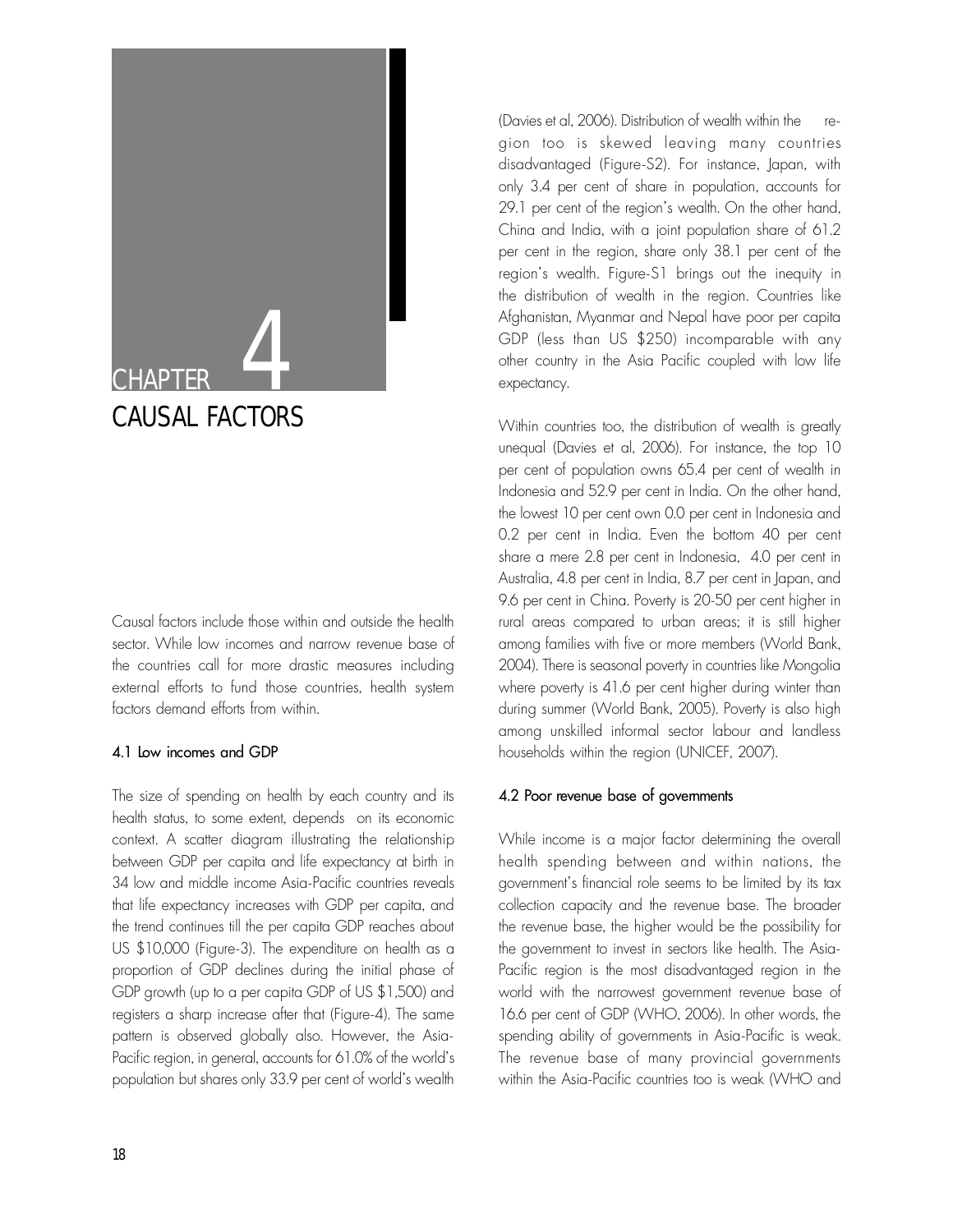#### **Figure-3**<sup>12</sup>

**Per capita GDP and life expectancy in low and middle income Asia-Pacific countries in 2004**



Source: World Bank, 2006 and WHO, 2004

Government of China, 2006, NCMH, 2005, Bossert and Beauvais, 2002 and World Bank, 2002).

Nevertheless, the government share of health spending has not increased even in countries like China, India and Viet Nam where the economy has been doing well recently. For instance, economic revival in Viet Nam has not helped the health sector where the government share has declined from 32.7 per cent in 1996 to 28.5 per cent in 2004 (WHO, 2002). In India and China, the share of government in the total health expenditures showed a declining trend as the GDP grew. Nevertheless, growth of GDP has influenced the health sector favourably in Malaysia where total health spending and the share of government increased during the last decade. Per capita spending and government share of the total health expenditure have been increasing in Thailand also.

#### **4.3 Health system factors**

Due to the lack of health care and other support facilities in many areas, people are unable to access essential health care services such as immunization even if there is a felt need. Access to free government care is inequitable between rich and poor because the system to exempt poor does not work well in almost all countries where poverty is high. Social insurance is also concentrated in a small section of population. A number of economic, social and cultural factors have an impact on the access to health services. For example, women in Afghanistan suffered due to a combination of lack of female health care delivery staff, gender segregation and restrictions placed on the female population by local traditions (Strong et al, 2005). Only 24 per cent of doctors are women and 40 per cent of health care facilities do not have any female health providers at all.

In many countries, women's access to health care is restricted by their weak decision making power within the

*<sup>12</sup> Scatter, moving average and trend line*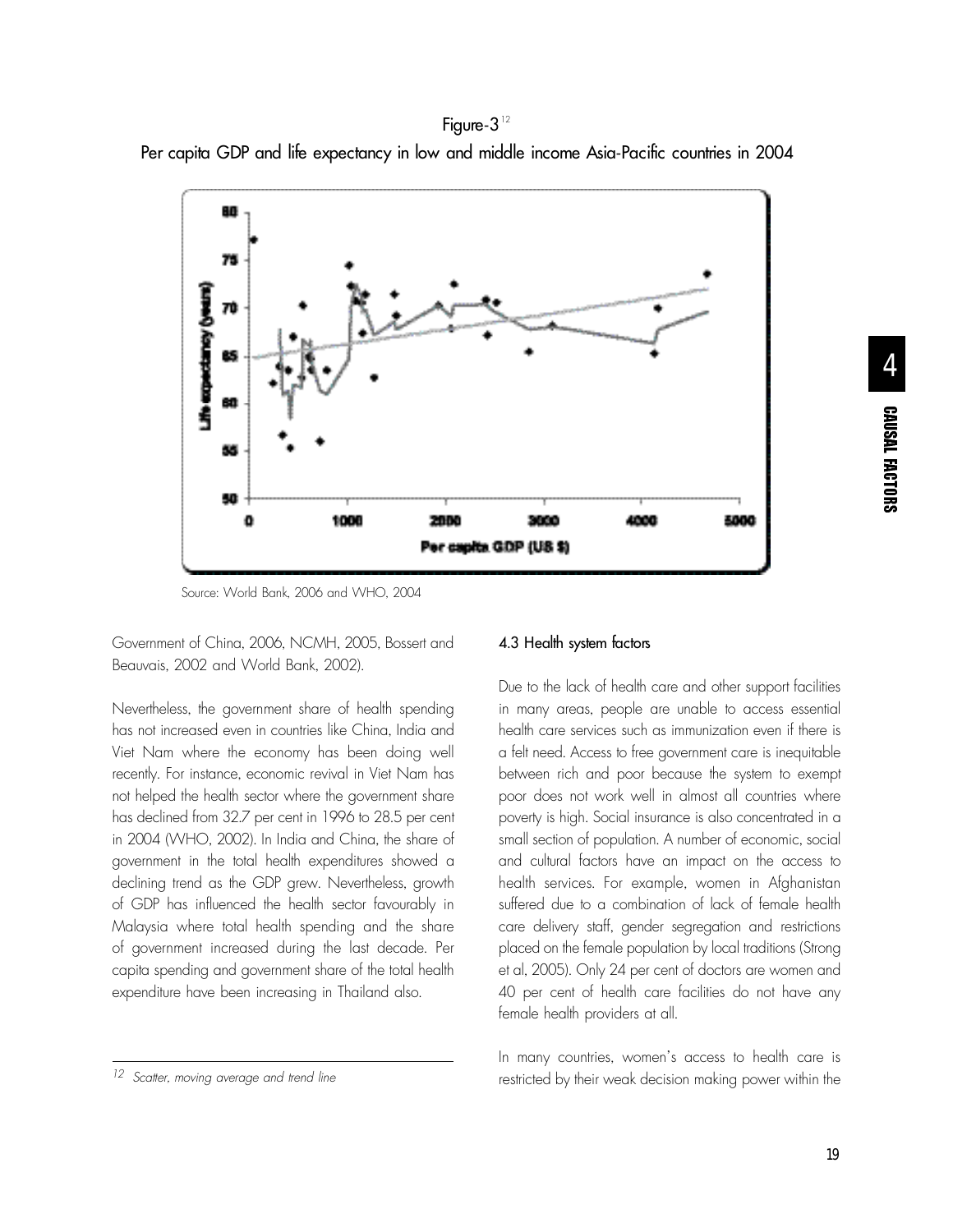**Figure-4 Per capita GDP and health expenditure in Asia-Pacific**



Source: WHO, 2006 and World Bank, 2006

household (UNICEF, 2007, Varatharajan et al, 2006 and IIPS, 2000). For more than 50 per cent of women in India and Nepal, a male family member takes a decision concerning the health of women; the percentage is 48.1 per cent in Bangladesh. Rural women are more disadvantaged and only about 25 per cent of rural women can take decisions to seek health care for themselves. They are also not allowed to keep or spend money even if they earn it. High rates of maternal mortality are associated with limited access to health care services for expectant mothers. Even children's access to health care is restricted due to their mothers' lack of decision making power.

Better accessibility, appropriateness, effectiveness and efficiency of the public health care system largely enhance its utilization by the population (World Bank, 2006b). If efficient, public health care systems can serve as important factors in determining the treatment cost even in private health care institutions. Elimination of inefficiency also acts as a source of finance for the public health care system, as it is equivalent to a significant

increase in the resource availability. Those who would benefit most by improved efficiency are the poor and disadvantaged, who use government facilities more than other groups. However, many studies and reports in the region acknowledge that the public health care system suffers from many drawbacks - both structural and functional (World Bank, 2006a, 2006b & 2006c, WHO, 2006, 2004a & 2002, NCMH, 2005, EQUITAP, 2005 and Liu et al, 2003). There is also irrational use of resources due to lack of regulation of the private sector.

Introduction of user fees may contribute to increasing the inequity in access to health care. User fees as a policy to enhance government resources to health exist in several Asia-Pacific countries including Cambodia, China, India, Indonesia, Kyrgyzstan, Thailand, Viet Nam and Pacific island countries and territories (UNESCAP, 2006, EQUITAP 2005 and Jacobs and Price, 2004). User fees may prevent the poor from gaining access to government health care institutions. More than one-fifth of the out-ofpocket payments is incurred in accessing government health care institutions in India, Indonesia, Kyrgyzstan, Thailand,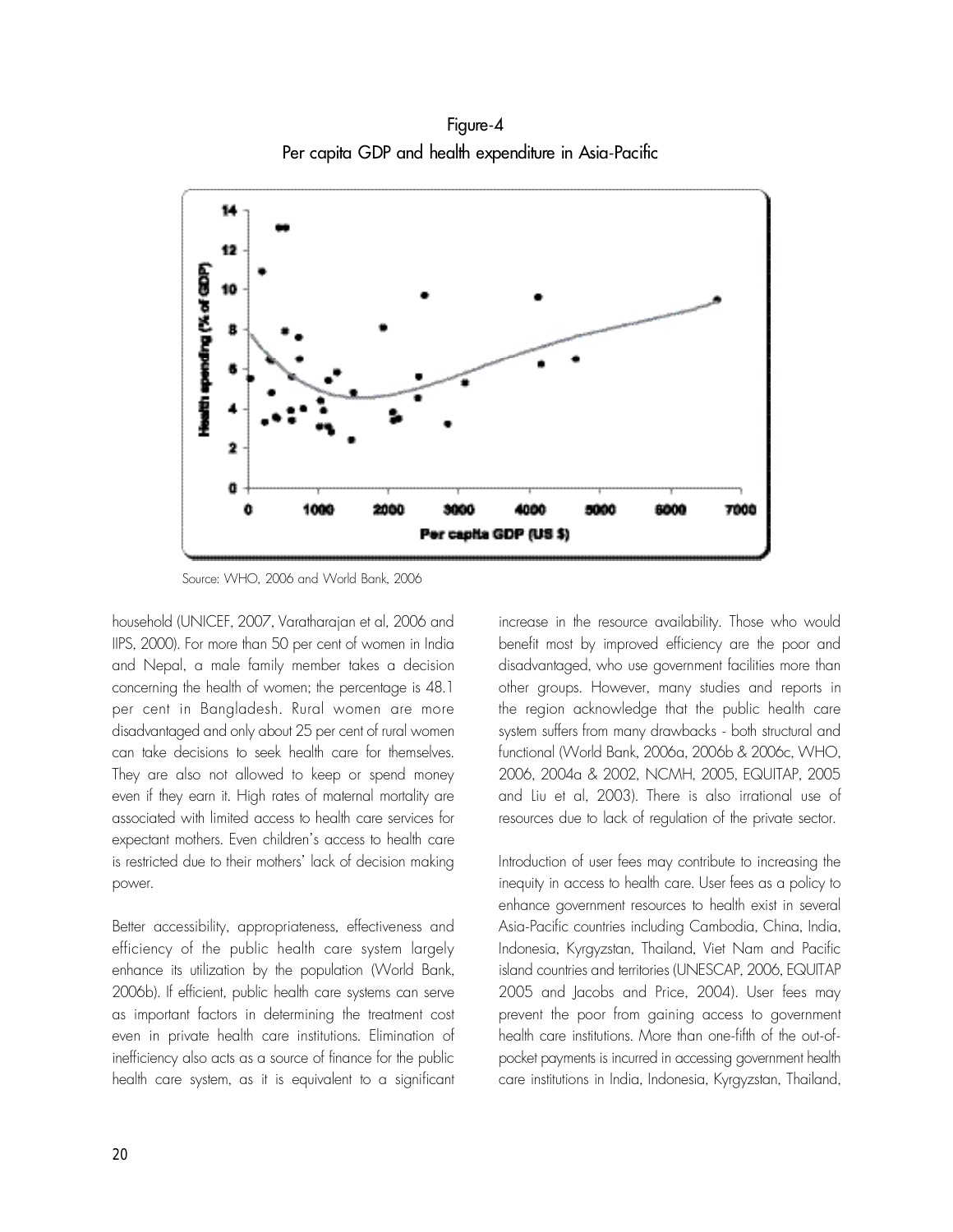and Viet Nam (EQUITAP, 2005). In Cambodia, user fees while enhancing quality may have prevented the poor from accessing public health care facilities (Jacobs and Price, 2004).

The inefficiency of government health care systems combined with the absence of risk pooling mechanisms, are resulting in unreasonably high household out-ofpocket health spending and resultant impoverishment. Organized forms of private spending through risk pooling mechanisms hardly exist in many countries due to a variety of reasons. While governments openly acknowledge the existence of household out-of-pocket spending, financial barriers to health care and the resultant impoverishment, actions to rectify these gaps are inadequate. The main reason for this inadequate action seems to be governments' inability to raise adequate resources for health.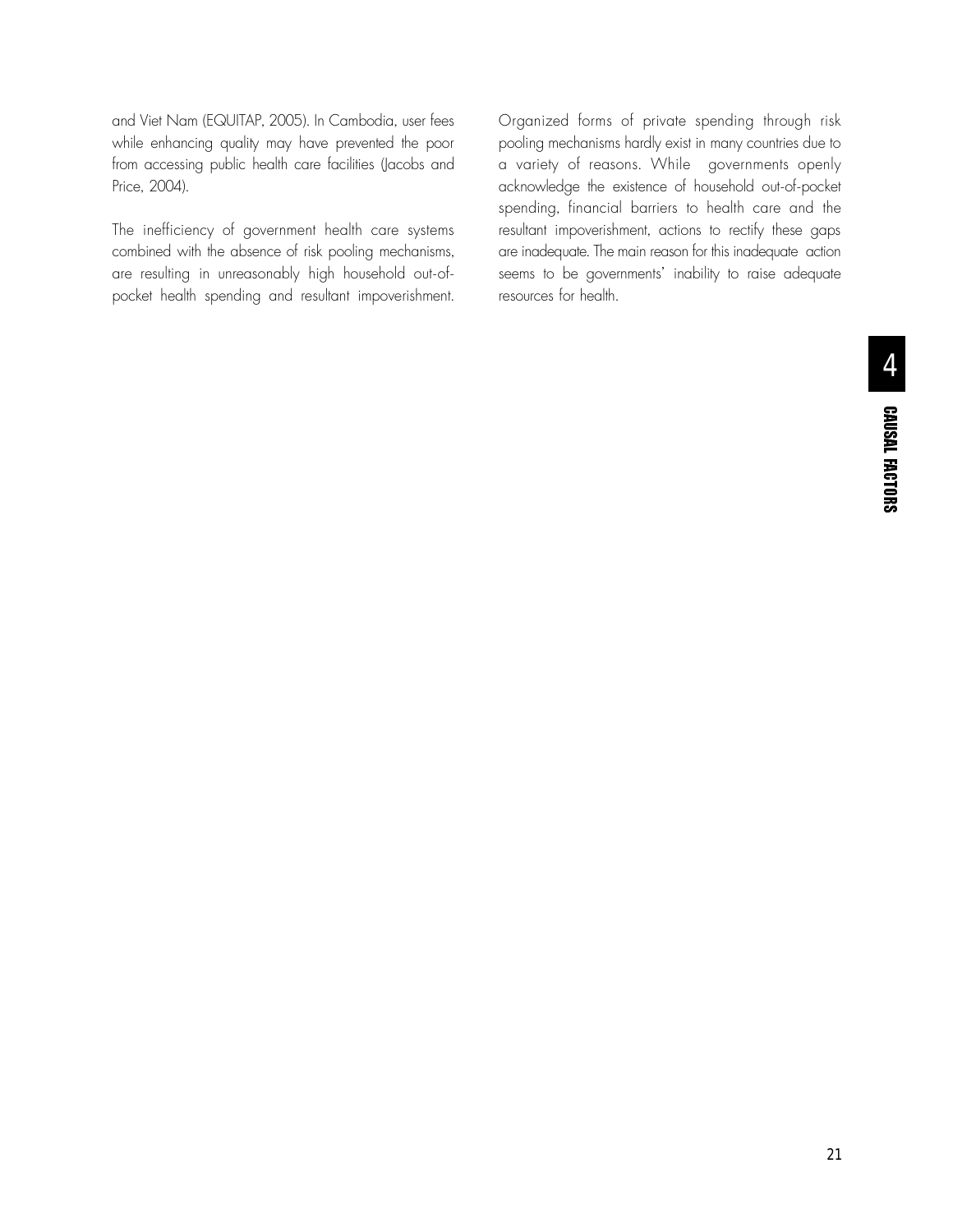# CHAPTER 5 NATIONAL POLICIES AND STRATEGIES

The greatest challenge in Asia-Pacific is to find adequate resources to address diseases/conditions affecting the most disadvantaged populations. While the relative proportion of the poor in the total population has decreased in many countries, the numbers of poor people have increased in absolute terms, indicating that countries are required to deal with more poor people. The disease burden and its intensity are also disproportionately high in poor and rural countries. Hence, the key inequity found in Asia-Pacific nations is the mismatch across, and within countries between needs expressed in terms of disease burden and resource allocation expressed in terms of GDP share. Gaps in resource requirements are as high as billions of dollars.

The MDGs have provided a major international policy direction to developing countries and donors to re-orient their focus vis-à-vis health. The focus of the international organizations such as WHO and the World Bank has also shifted towards helping countries develop and work towards a more complete set of health goals that would suit their situation (World Bank, 2006b and WHO, 2003).

#### **5.1 Universal access to health care**

National policies of many countries in this region imply an intent to provide universal access to health care by strengthening the publicly financed institutions (UNESCAP, 2007). Table-6 summarizes some national polices concerning equity in the region. While equity in access to health care refers to the provision of basic essential services in Bangladesh, India, Kyrgyzstan, Nepal and Sri Lanka, it means provision of high quality care in Hong Kong and Indonesia. In Malaysia, Mongolia, Philippines, Republic of Korea and Thailand, the policy on equity targets affordability of care. In essence, the policies address physical access to minimum care, quality of care and affordability or removal of financial barriers. They also reflect the economic strengths of the countries. While low-income countries strive to achieve minimum standard of care, the focus of high-income countries is on quality and affordability.

There has been a drive to enhance physical access to care through social marketing, decentralization, strengthening of the government health care system, regulation/accreditation of private sector and shifting efforts towards preventive and primary health care. In the Pacific region, countries such as Fiji, Samoa and Vanuatu focussed their policies on improving policy, planning and management of health services as well as health care financing arrangements (UNESCAP working paper, Tukuitonga, 2006).

#### **5.2 Policies targeting higher spending**

In an attempt to make the national policies and strategies operational, recent national efforts have all advocated higher share of resources for health (WHO, 2006c). Since the financial requirements of the low-income countries far exceed the needs, donors need to step in to fill the gap. Organizations such as the United Nations Development Programme (UNDP) have been working on strategies to attract more resources towards achieving the MDGs (UNDP, 2006). National and sub-national level drives for mobilization of additional resources include measures such as increasing the government budget for health (tax-based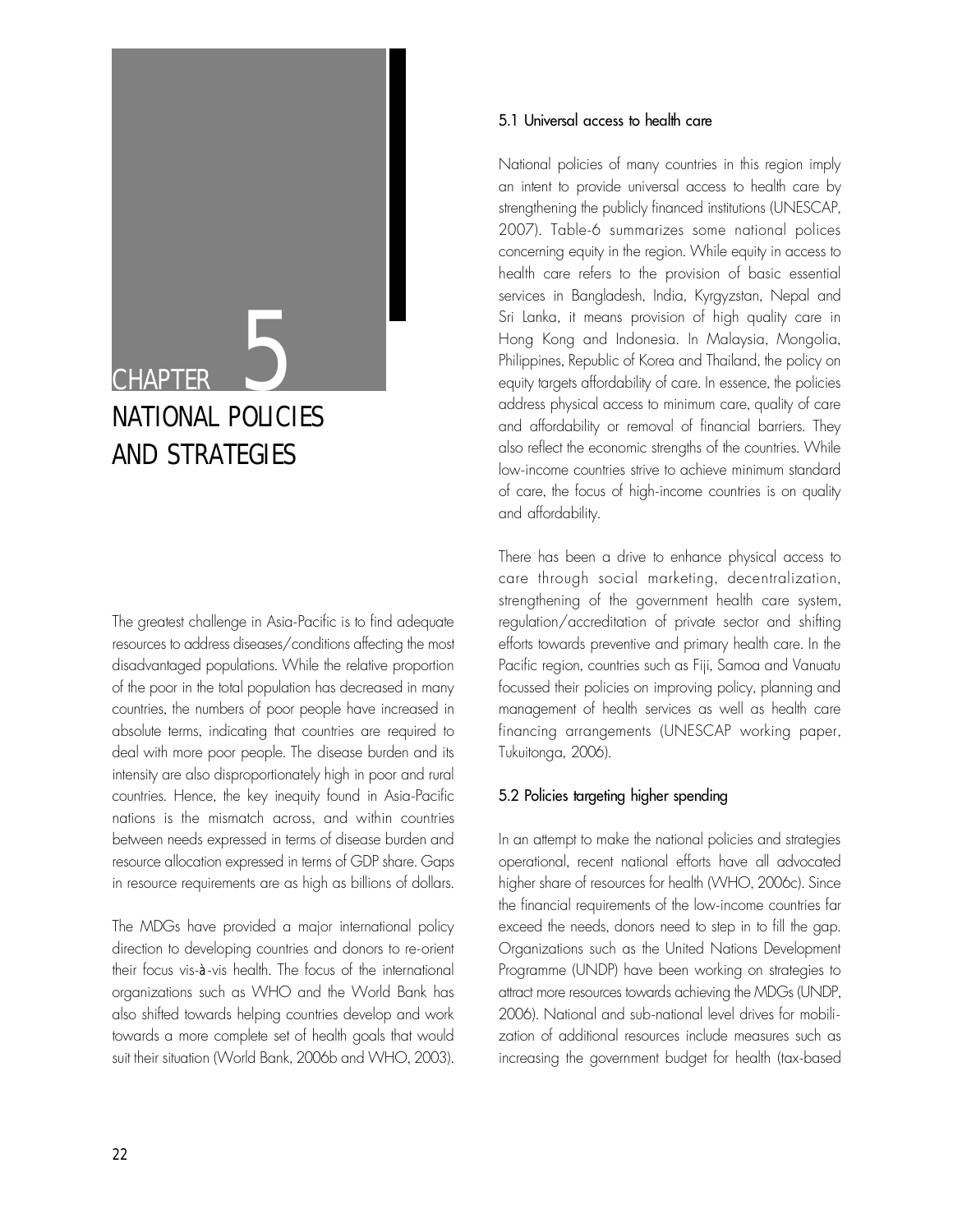# **Table-6 National policies on equity in access to health care in Asia-Pacific**

| Country           | Policy statement                                                                                                                      |
|-------------------|---------------------------------------------------------------------------------------------------------------------------------------|
| Bangladesh        | Ensure basic/essential health services particularly to the poor communities                                                           |
| Hong Kong         | Everyone should have equitable access to quality health care for comparable needs                                                     |
| India             | Reduce inequities and allow disadvantaged sections of society a fairer access to public<br>health services                            |
| Indonesia         | Provide quality, equitable and affordable health services to all Indonesian people including<br>the poor                              |
| Kyrgyzstan        | Shift from a system of reliance on hospitals to the development of primary health care<br>services                                    |
| Malaysia          | Legislate to ensure affordable health care                                                                                            |
| Mongolia          | Provision of government financing to cover drug costs for catastrophic or prolonged illness<br>regardless of ability to pay           |
| Nepal             | Provision of essential health care services within 30 minutes of travel time                                                          |
| Philippines       | Universal coverage of health through Social Health Insurance to reduce out-of pocket<br>expenditures                                  |
| Republic of Korea | Reform Social Health Insurance to ensure equitable contributions based on the ability to pay                                          |
| Sri Lanka         | Government provision of a minimum standard of care based on needs irrespective of class,<br>creed, economic status, age, gender, etc. |
| Thailand          | Universal coverage of equal access to quality health services through health insurance                                                |

Source: UNESCAP, 2007

finance), imposing user fees (with exemptions for the poor), and introducing risk pooling mechanisms such as social health insurance and community-based financing (Dixon-Woods et al, 2006, WHO and Government of China, 2006, UNDP, 2006a, Laverack, 2006, Varatharajan and Anandan, 2006, Government of India, 2005, NCMH, 2005, Liu et al, 2003, WHO, 2002, Bossert and Beauvais, 2002, and ADB, 1999).

#### **5.3 Reaching the poorest**

Strategies adopted by different countries to cover the poor effectively vary from shifting resources to primary health care in Kyrgyzstan and India, exemption from user fees in Bangladesh, adjusted/subsidized insurance premiums in Republic of Korea, and safety nets in Hong Kong (UNESCAP, 2007). In the majority of the countries, the boundary between the poor and the rich is drawn based on rural-urban divide assuming that a vast majority of the poor live in rural areas. In addition to the poor, other disadvantaged groups identified by the policies are children, disabled, elderly, migrants and women. In order to enhance the poor people's access to health care, a new intervention called 'Health Equity Fund' was piloted in Cambodia (Hardeman et al 2004). Details of the Health Equity Fund are given in Box-3.

**TV NATIONAL POLICIES AND STRATEGIES** 

23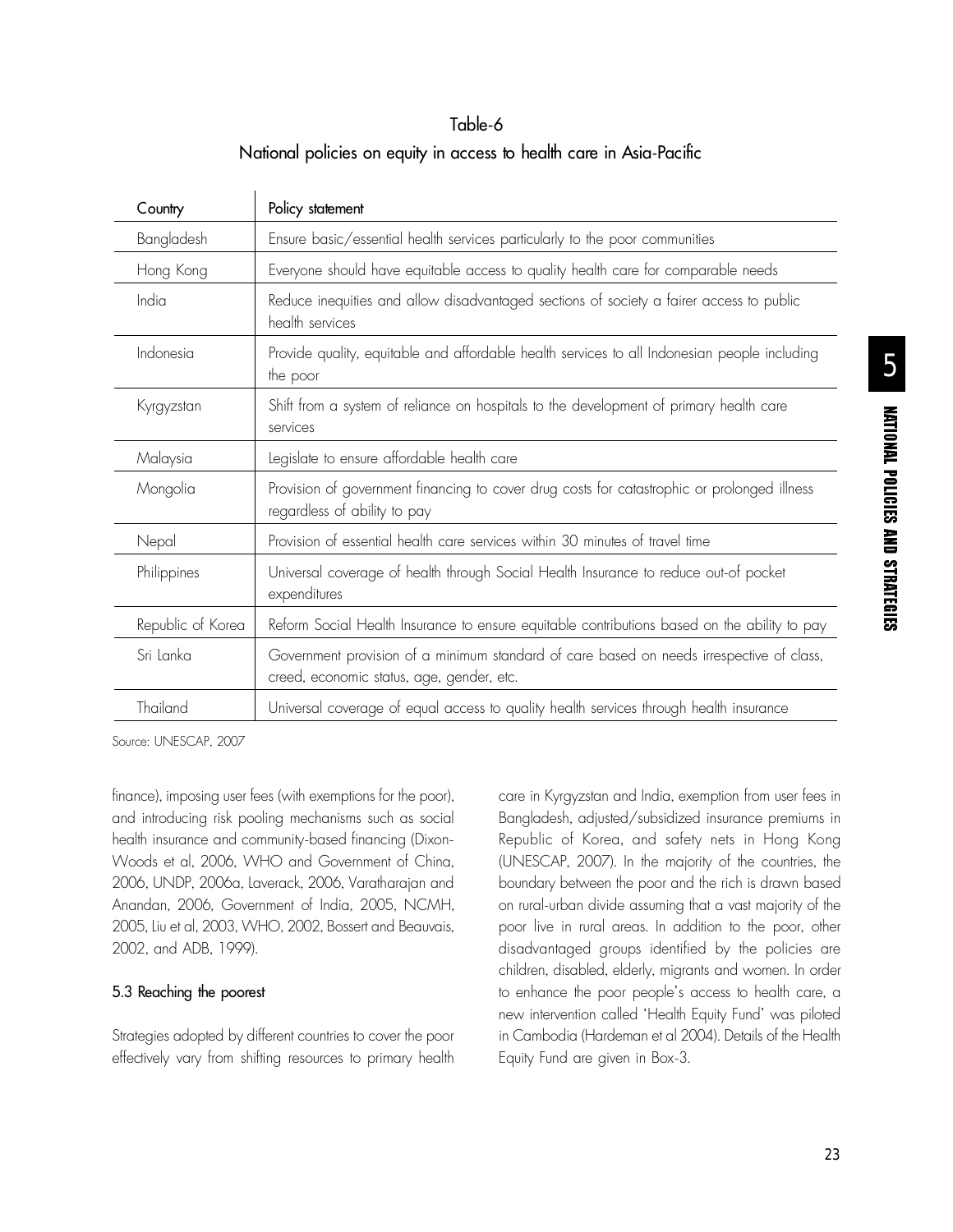## **Box-3** Cambodia's Health Equity Fund

*In September 2000, the task of identifying the poor and exempting them from paying the user fee in a poor rural* area of Cambodia was assigned to a local NGO (Non-Governmental Organization) through the *'Health Equity Fund'. The Fund identifies the poor and pays the user fee on their behalf. So, it acts as a 'third party payer' for those patients who cannot pay the user fee. Poor patients are identified using a socio-economic status score based on the details provided in a self-reported questionnaire. The heath care delivery staff identifies patients who cannot pay the user fee and refers them to the NGO. The NGO also actively searches for the poor among those who might have already paid the user fee. The second type is based on the observation of the patients who may lack essential food, cloth, utensils, mosquito net, etc.; it tries to prevent the impoverishment by way of borrowing and selling of assets.*

*All the identified patients are assessed for their ability to pay based on physical appearance, food security, housing, occupation and assets. The criteria used for including the extreme poor are flexible to capture all dimensions of poverty. The level of required financial support is determined on a case-by-case basis. The support varies from a partial payment to full coverage of hospitalization expenses including transport charges, food and other essential items. Follow-up visits are made to ascertain further needs.*

*An assessment of the functioning of the Fund indicated that the probability of identifying and supporting an extremely poor person was high although the chance for falsely including the non-poor did exist. The Fund thus helped in reducing the inequity in access based on income, location and gender.*

Source: Hardeman et al, 2004

Similarly, Viet Nam introduced a scheme called 'Health Care Fund for the poor' in 2003 (Box-4). China's New Cooperative Medical Scheme is also designed to relieve the rural residents of an excessive burden from financing health care. Thailand's universal health-care scheme under implementation since 2001 has been another effort to improve the access to government health care facilities.

Tamil Nadu state of India in 1997 brought a simple re-organization of drug supply to government health care institutions in order to enhance the access to drugs in rural areas, especially for primary care (Box-5). Decentralized governance of public health care facilities was another policy receiving attention in the region (Varatharajan et al, 2004, Bossert and Beauvais, 2002).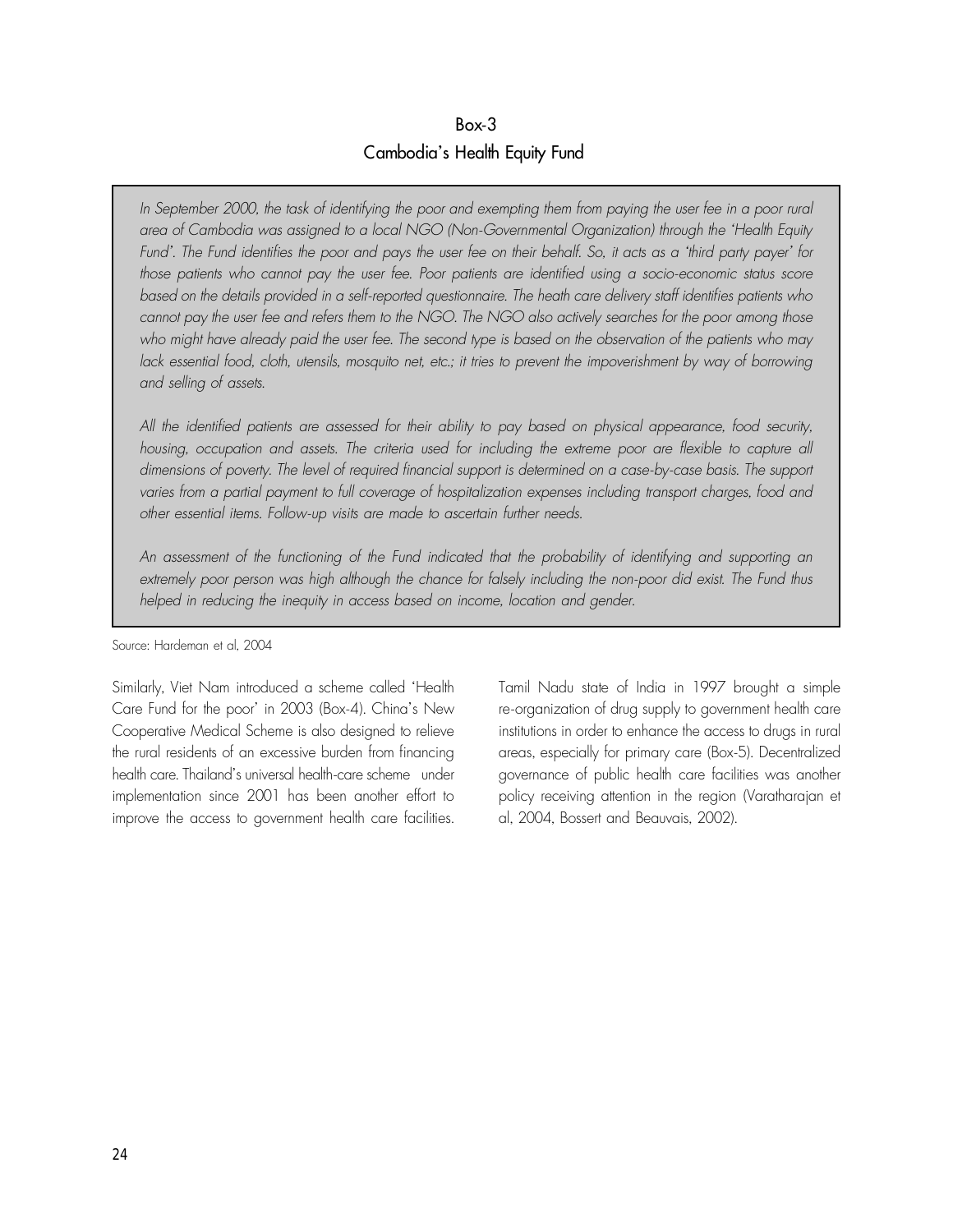# **Box-4 Health Care Fund for the Poor in Viet Nam**

*In order to serve the poorest and the disadvantaged, the government of Viet Nam in 2003 brought out a scheme* known as 'Health care fund for the poor'. The scheme, receiving funds from central and provincial governments, *laid out clear eligibility criteria to identify the beneficiaries, who are identified based on the processes already in place. Although other disadvantaged groups were identified easily, the most difficult group to identify was the poor. Fresh household surveys were conducted to identify them. The proposed beneficiary list was finalized after a public debate and vote at the commune level. Eligibility certificates were issued to all identified beneficiaries. Care could be obtained at all levels of government facilities and certain contracted private facilities. Beneficiaries were not required to make any deposits or co-payments at the facilities. Although the scheme was introduced in 2003, it has undergone many modifications until 2006 based on experience.*

*An analysis of the schemeûs impact on access to care found an increased utilization of services and reduced risk of catastrophic out-of-pocket spending. However, the favourable impact was seen only in the utilization of in-patient services. In the case of out-patient services, even the poor patients incurred considerable amount of out-of-pocket spending. Moreover, even among poor, those better-off benefited more.*

Source: Wagstaff, 2007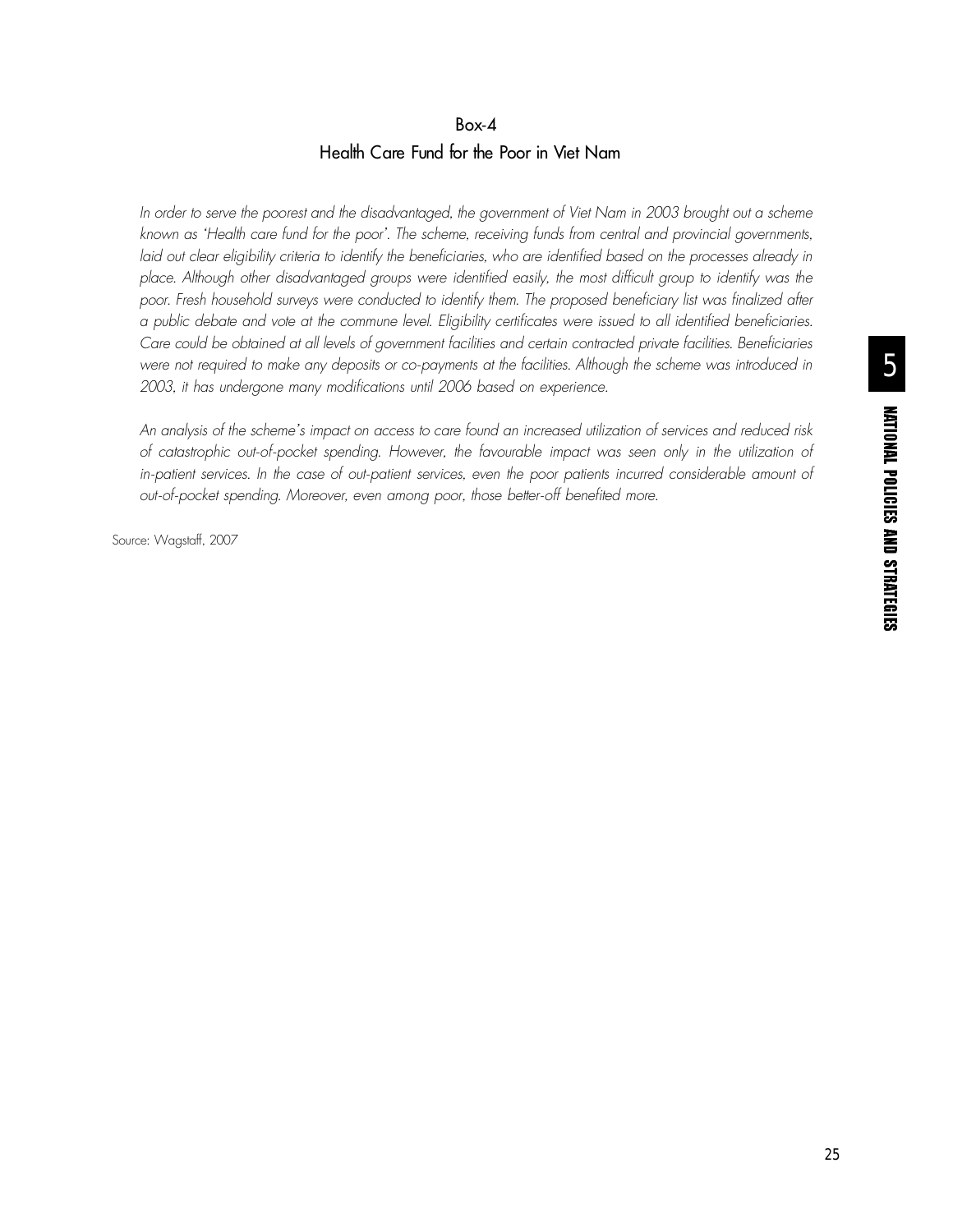# **Box-5 Managing drug delivery to primary health care centres**

*In 1995, Indiaûs Tamil Nadu state implemented a successful model for efficiently managing the drug delivery to government health care institutions such as Primary Healthcare Centres (PHCs). Tamil Nadu Medical Service Corporation (TNMSC), an autonomous government agency, supervised by a 9-member board13 and managed by outsourced/deputed staff, implements the model. According to the model, each PHC is allotted an annual* fund, known as *'passbook value' which is determined by patient load, to be used periodically to order the required medicines. The Medical Officer heading the PHC periodically prepares the order for medicines keeping in mind the budget, the WHO model list of essential drugs, medicine utilization, seasonal morbidity and expected patient load. During an emergency, the PHC can draw medicines at anytime to the extent necessary. The PHC can overshoot the budget by 10.0 per cent in any year and during an emergency.*

*The ordered medicines reach the PHC in 10 days from the district level computerized warehouses. Functioning round the clock, the warehouses adhere to international norms and are maintained through annual maintenance contracts. They are also insured against unforeseen calamites. A State level demand assessment is based on a computer-generated mathematical model which incorporates disaggregated consumption patterns. District* warehouses stock requirements for three months' duration, while a stock of two months' duration is in the pipeline. Purchase orders are placed once in 15 days for items that go below the five-month 'reserve' level of *stock. The computers automatically allot items, quantity and place to be supplied.*

*The procurement of stock is through an ùopen tender systemû and only from manufacturers/direct importers with igood manufacturing practice' certificate. Suppliers are levied liquidated damages for delayed supply and are* 'blacklisted' after three such delays. Frequent quality testing is done through random testing. Suppliers/manufacturers with three consecutive batches of failed samples are 'blacklisted'.

*The successful functioning of this model is one of the major reasons for the state reporting a lower level of household out-of-pocket spending (NCMH, 2005). The model enhanced the range of drug choice available to the rural population through government health care institutions at a reduced budget. As a result, utilization of primary care facilities increased thus reducing the reliance on household out-of-pocket spending.*

*Source: Senthil Arasi, 2004*

*<sup>13</sup> Its members are State Health Secretary (Chair person), Directors of Medical Education, Medical Services, Public Health, TNMSC, Drug Control, and RCH, Government Chief Engineer (buildings), and a representative from the state Finance Department.*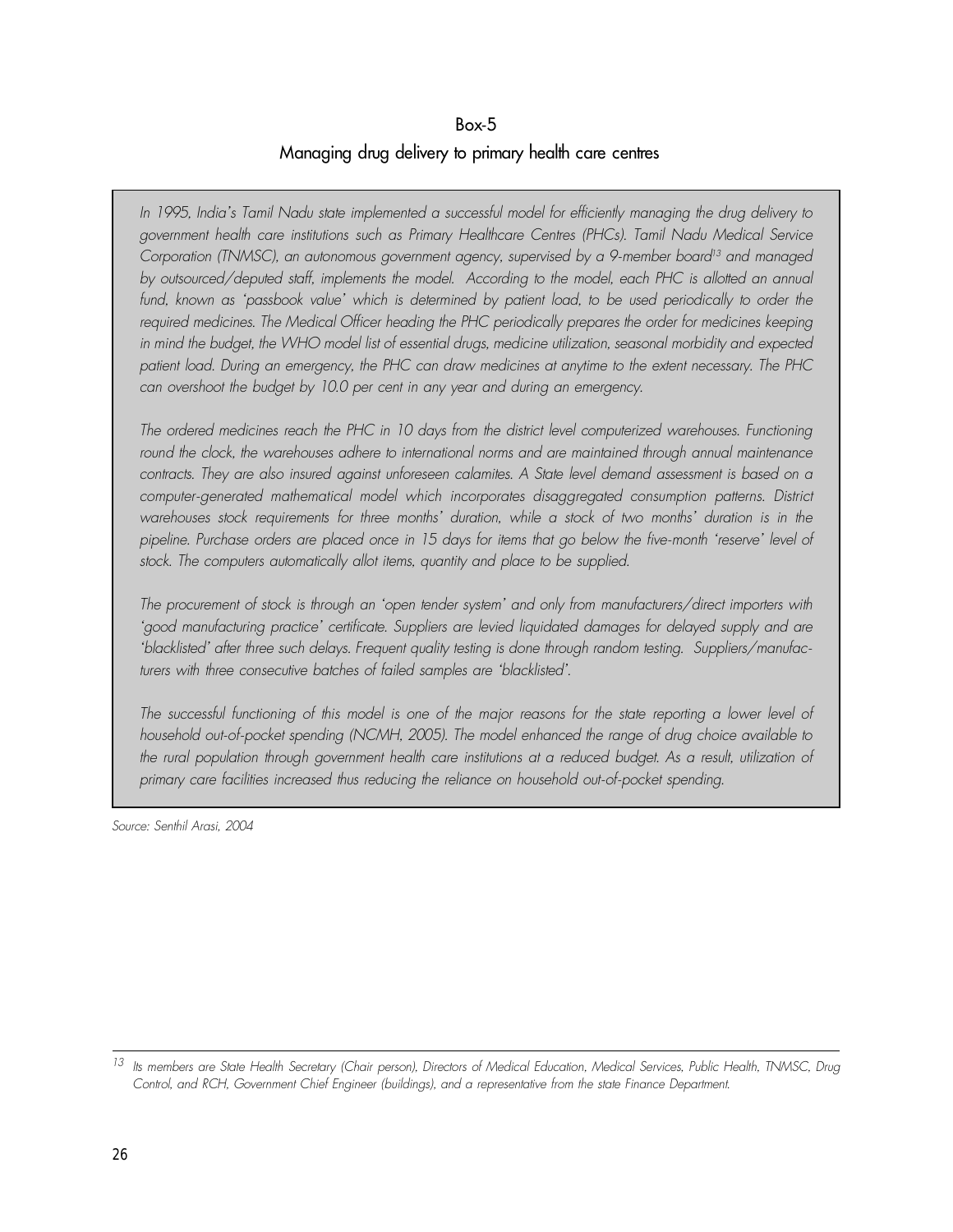

In general, there seems to be a desire to move towards desirable level of equity in the region. Malaysia, Republic of Korea, and Sri Lanka are recognized good performers and continue to do well (ADB, 1999). The Philippines also showed some good progress in health status due to certain health sector reforms. Reasonably good economic performance resulted in poverty reduction from 29.5 per cent in 1996 to 11.6 per cent in 2002 in East Asia and Pacific region (World Bank, 2006). There are good models developed within the region that can be adapted taking into account the specific country situations.

#### **6.1 Policies targeting higher spending**

Policies targeting higher expenditure for health met with limited success. While the public expenditure as a proportion of GDP and per capita health spending has been increasing in the majority of countries, they have not reached the required level. The major challenge for the low-and middle-income countries is not about getting the numbers right but how to get there given their inelastic fiscal situations. Policies which advocate an increase in public health expenditure as a proportion of GDP need to address the ways to do so. Narrow revenue bases in developing countries make their task difficult. Malaysia proved to be an exception as it was able to increase government resources to health. On the contrary, government allocation to health care as a proportion of the GDP declined in China, India and Viet Nam despite their encouraging economic progress. The generation of donor funding to fill the gap has not been adequate (WHO, 2003).

User fees as a policy to enhance government revenue have met with limited success. It was successful to a limited extent in tertiary facilities such as Teaching Hospitals. However, it has failed to enhance resources for and access to primary health care. Despite its potential benefits, the real impact of collaboration or partnership (public-private or private-private) on enhancing resources for health care is also largely unknown; where it is known, it is found to have very limited impact or the evidence is inconclusive.

#### **6.1.1 Health insurance**

Efforts to develop risk pooling options as part of the strategy for sustainable financing of health care are yet to yield desirable results in many countries of the region. Effective coverage of social insurance is below 50 per cent of total health spending even in countries where it has been under implementation for a long period of time. Economic development, in particular its tendency to lead to the expansion of formal sector employment and strengthening of government capacity, is an important pre-condition for successful implementation of a social insurance strategy to achieve universal access to health care (UNESCAP, 2007). The urban health insurance reform initiated in China in 1994 seems to have resulted in some improvement in equity in access to primary care (Liu et al, 2002). Although it was seen as an improvement over the earlier approaches of the government, the evidence is limited and on a small scale. Many pre-payment schemes in China have collapsed, ultimately resulting in heavy out-of-pocket payments (EQUITAP, 2005a). Despite the best efforts by many governments, private health insurance plays an insignificant role in most countries of the Asia Pacific while social insurance is still at an early stage of development in this region. In developing countries with a large informal sector, only the tax-financed approach has proved successful.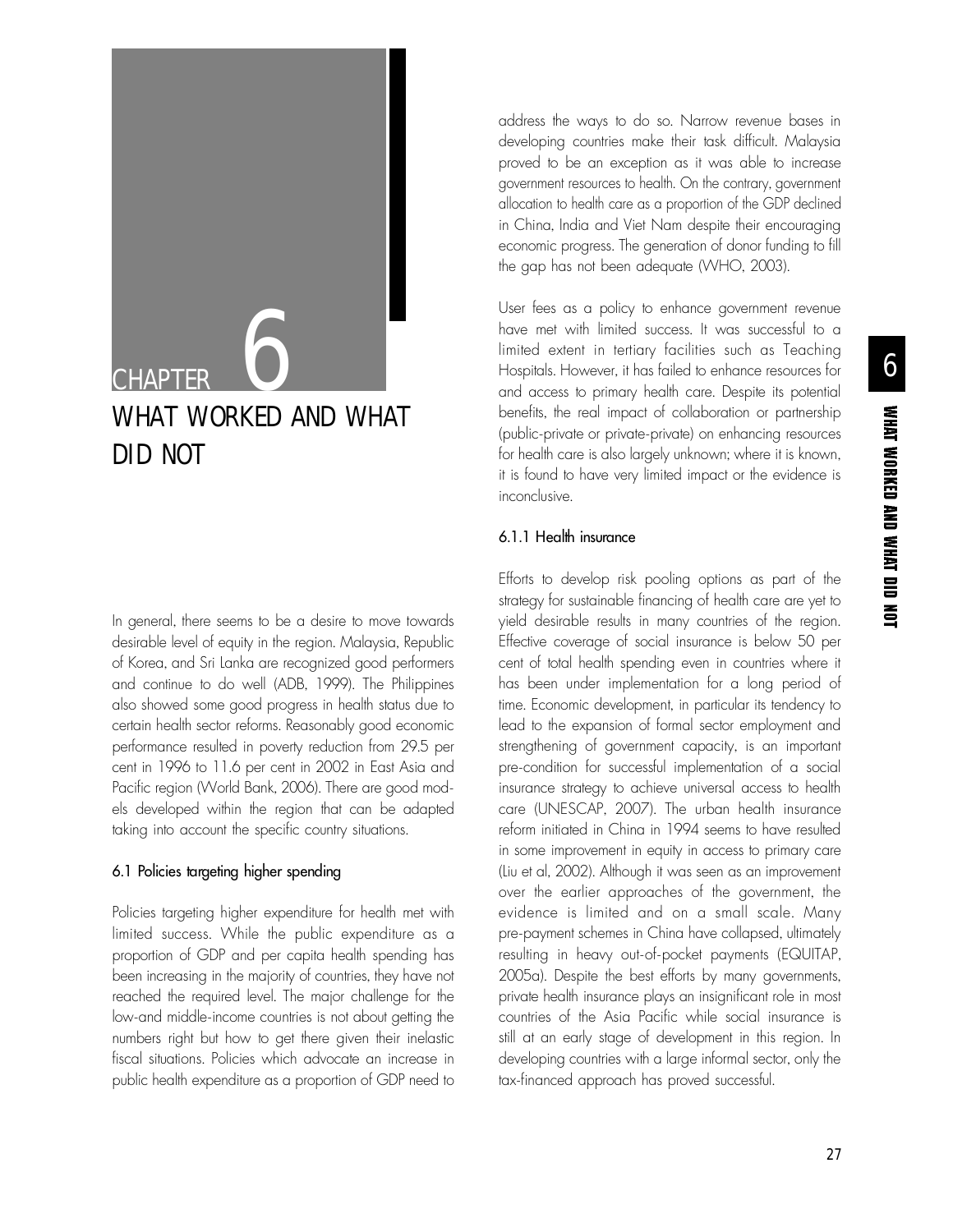#### **6.2 Universal coverage**

Universal coverage has been achieved in Australia, Japan, Mongolia, New Zealand, the Republic of Korea, and Thailand through a mix of general and earmarked taxation and social and private health insurance (WHO, 2005a). China, Indonesia, Lao PDR, the Philippines and Viet Nam have introduced social health insurance but the challenge there is to extend the coverage to the population employed by the informal sector which accounts for the majority of the population. Universal coverage is also promoted through establishment of safety nets targeting vulnerable and low-income populations.

Cambodia's experiment with 'Health Equity Fund' seems to have had some success in eliminating inequity in access to health care based on income, location and gender (Hardeman et al, 2004). However, Viet Nam's 'Health Care Fund for the poor' has had mixed impact on access to health care (Wagstaff, 2007). The poorest 20 per cent constituted over 50 per cent of the beneficiaries indicating that the scheme targeted the poorest. Still, the scheme appears to have not met its targeted level of coverage. Moreover, some of the poor people still incurred considerable out-of-pocket spending despite being identified for receiving 'free care'. China's NCMS is still in the process of expansion and so, results would be known only in future.

Thailand's universal health care scheme seems to have had a desirable impact on access to care in public sector institutions. There has been a 40-50 per cent increase in out-patient visits to public sector institutions in 2003 (Pachanee and Wibulpolprasert, 2006). As a result, the proportion of people skipping treatment declined from 16.8 per cent in 1991 to 5.7 per cent in 2003 and those on self-medication declined from 37.8 per cent in 1991 to 22.5 per cent in 2003.

The progress towards holistic achievement of the healthrelated MDGs suffered from certain drawbacks especially from an equity point of view, as indicators were expressed in national averages without accounting for subnational variations. Improvement in national averages may mask a worsening situation among disadvantaged groups such as the rural population or the poor. The targets and indicators which track MDG achievement do not address comprehensive health system strengthening (UNFPA, 2006). It is clear that in many low-and middle-income countries the health-related MDG targets will not be attained - or, more importantly, sustained - in the absence of significant all round strengthening of their health systems. As a result, some developing countries view the MDGs as unreachable and as another form of conditionality.

#### **6.3 Learning from successes**

Two experiences of countries in this region - Malaysia and Sri Lanka - are analyzed below as examples of achieving good health outcomes at lower levels of economic development through tax-funded approaches which effectively expanded access to health care for disadvantaged population.

#### **6.3.1 Malaysia's success**

Malaysia's experience of health system development is often cited as a good example. The country's approach to health system development can be termed as 'client-centric and pro-rural'. The country's Total Quality Management (TQM) approach aiming at resource utilization and client satisfaction can be regarded as one example for its client-centric approach (UNFPA, 2006). In Malaysia, health is treated as an integral part of development. Health sector interventions are further enhanced by strengthened nutrition programmes, improved sanitation, home visits and exemption from user fees for essential services. The government budget towards health was increased and the poor were targeted through specific policies, strategies and actions.

Malaysia expanded the network of free government health care facilities during the 1960s (UNESCAP, 2007). Political will was the major requirement for the health system development in Malaysia. There was also an emphasis on providing care to the poor including hospital care. Accessible and equitable health care was extended to most of the population, at a relatively low cost. This is evident by analysing almost all the commonly used indicators. For instance, a recent study found that the majority of the population in Malaysia had access to affordable essential medicines and the average availability of key medicines in the public health clinics for the country was estimated as 95.4 per cent (Saleh and Ibrahim, 2005).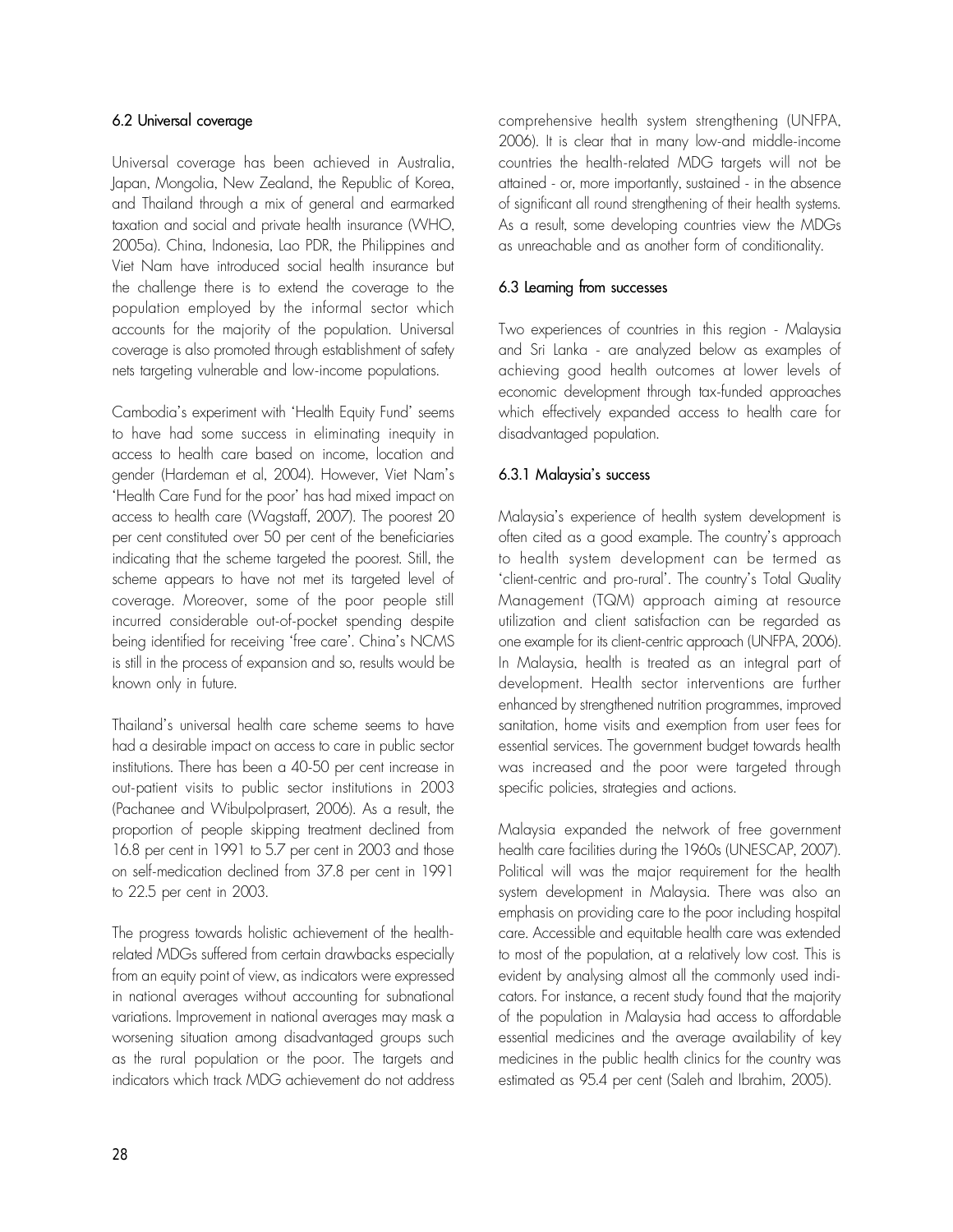#### **6.3.2 The Sri Lankan experience**

Sri Lanka is the one of the poorest countries in Asia to have achieved universal coverage, and was able to do so when its per capita GDP was below US \$ 500 (UNESCAP, 2006). The positive achievements were the outcome of a mix of policies - free health care, free education, development of agriculture, and subsidized rice (Gunatilleke et al, 1998). Sri Lanka recognized very early the importance of the government role and higher spending on health. Government spending was consistently above 1.5 per cent of GDP since 1950 and was even above 2.0 per cent of GDP during the 1960s (Central Bank of Sri Lanka, 2004, WHO, 2002b and Sanderatne, 2000).

The expansion and improvement of the health care infrastructure was largely responsible for the decline in mortality and improved health status. In fact, the decline in the crude death rate coincided with the development of health care facilities in the country during the 1930s. In the 1940s, maternal homes were established in the 1940s such that by 1950 over half of the deliveries occurred in institutions. By 1950, Sri Lanka had built an infrastructure that was more extensive in rural areas than is the case of present-day South Asian countries. Although the population grew faster during the 1950s and 1960s, the number of health care facilities improved faster, resulting in an improved per capita access to health care facilities. As a result, births attended by skilled personnel increased from 53 per cent in 1960 to 93.9 per cent in 2000 (WHO, 2003a) As a result, maternal deaths declined significantly during 1960-2000. This example demonstrates the gains of health spending and Figure-5 provides evidence of the impact of health system development on maternal mortality. Overall access to outpatient and in-patient care also improved such that the access to health services during the 1960s was equivalent to that of a developed country and was more than 3-4 times that of present-day access in countries such as Indonesia, Bangladesh and India (UNESCAP, 2007).

One of the major factors responsible for the substantial expansion in government health services since the1930s was the government's realization that lack of health care services was a major cause of impoverishment of the rural population and that the provision of free government health care services would help mitigate this situation (UNESCAP, 2007). Presently, Sri Lanka does promote private sector health services by allowing it to operate along with the public sector essentially to filter the rich from using the tax subsidy meant for the poor; the rich voluntarily use private sector services and willingly bear the out-of-pocket spending, especially for out-patient care. For in-patient care, which has the catastrophic potential, both the rich and the poor approach the public sector facilities.



**Figure-5**



Source: WHO, 2003a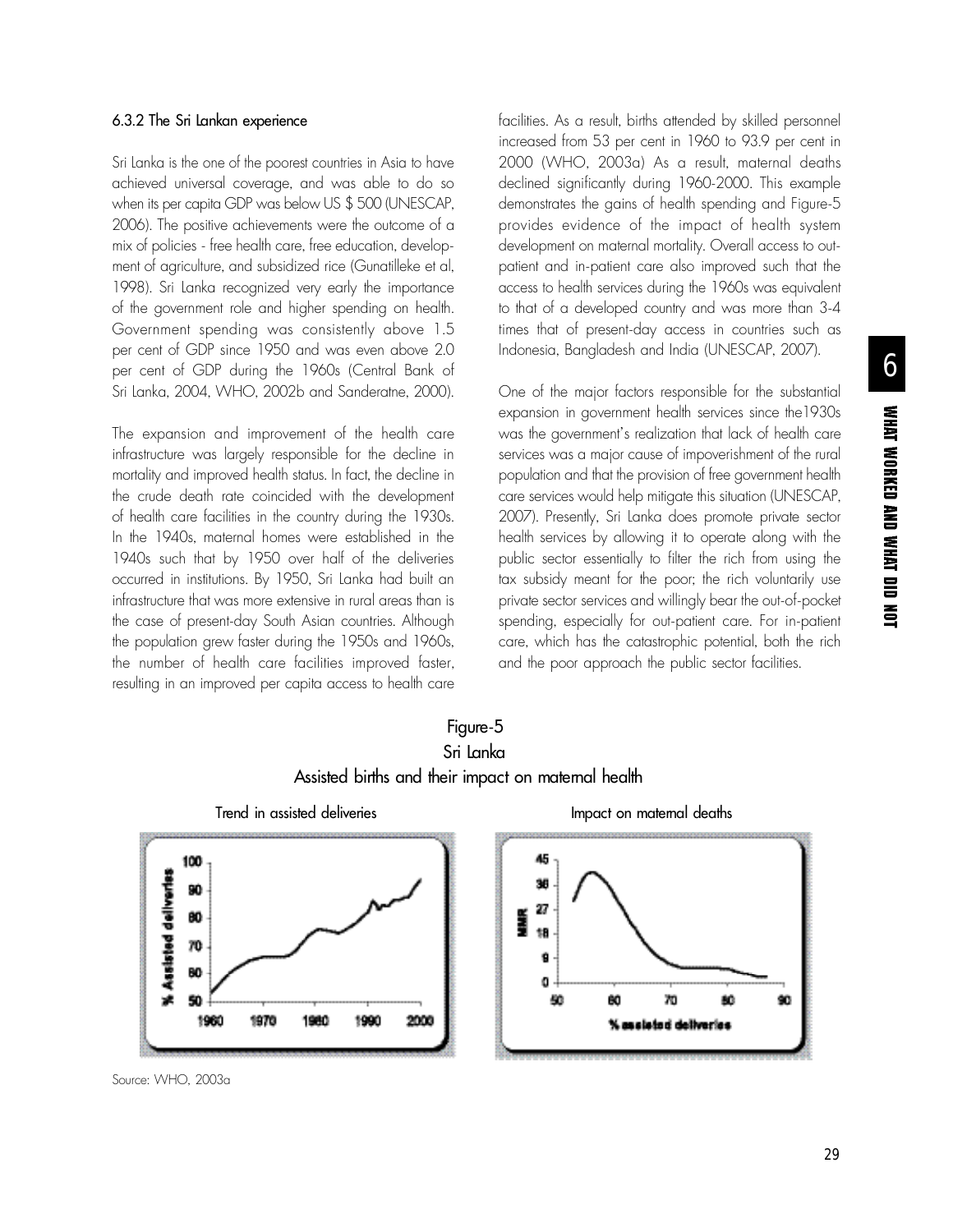

Key issues identified in this report are the inadequate allocation of public resources to health, higher reliance on household out-of-pocket spending, inefficient use of existing resources and pro-rich bias in access to health care. Resource allocation to health is particularly poor in countries and sub-national territories whose resource needs are high. The examples from Malaysia and Sri Lanka demonstrate that the role of government is crucial in health system development especially wherever the level of poverty is significantly high. Inadequate government spending forces the population to use out-of-pocket resources financed through savings, foregone consumption, borrowing, and distress selling of assets. Catastrophic out-of-pocket spending has the potential to impoverish people. Although some forms of inequities are highlighted in the report, they are indicative but not exhaustive given the broad nature of the report. One way to start re-orienting the health systems towards serving the poor better is to establish objectives and targets to ensure that the poor benefit fully from the services provided.

#### **7.1 Mobilization of resources**

Mobilizing sufficient health care resources to strengthen health systems in order to provide universal access to health care is one of the most challenging tasks in the region. The amount of resources for health available at present in many countries in the region is hardly adequate even to meet the minimum essential needs, including immunization. They do not match with levels of spending in other regions or the reasonable optimum of 5.0 per cent of GDP. Even governments of countries such as China, India and Viet Nam, whose economies have been doing well, are not committing adequate resources for health. Hence, the imperative is to increase the size of spending for health to at least 5 per cent of GDP in countries where it is presently lower. Out of this, at least half or 2.5 per cent of GDP should come from the government if the health care access of the poor and other disadvantaged populations is to improve.

Higher budgetary allocation through tax-based sources, contributions to social health insurance, community financing through micro finance, earmarked funds for health through taxing of tobacco, petroleum and other products, and voluntary contributions are some of the options available to mobilize resources for health. Efficient use of the existing resources itself would act as an advocacy tool for achieving higher resource allocation to health (WHO, 2006c). Nevertheless, given the narrow revenue base in many developing countries in the region, even a sharp increase in allocations for health as a proportion of the total government budget, may yield limited resources for health. Hence, in least developed countries, there is a need to bring in external (donor) resources whose contributions have been below expectations.

#### **7.2 Streamlining out-of-pocket spending**

Efficient organization and use of the existing resources not only serves as an advocacy tool but increases resources available for health. With efficient use of the resources, a significant proportion of resources, could be saved and released for alternative uses. On the other hand, the share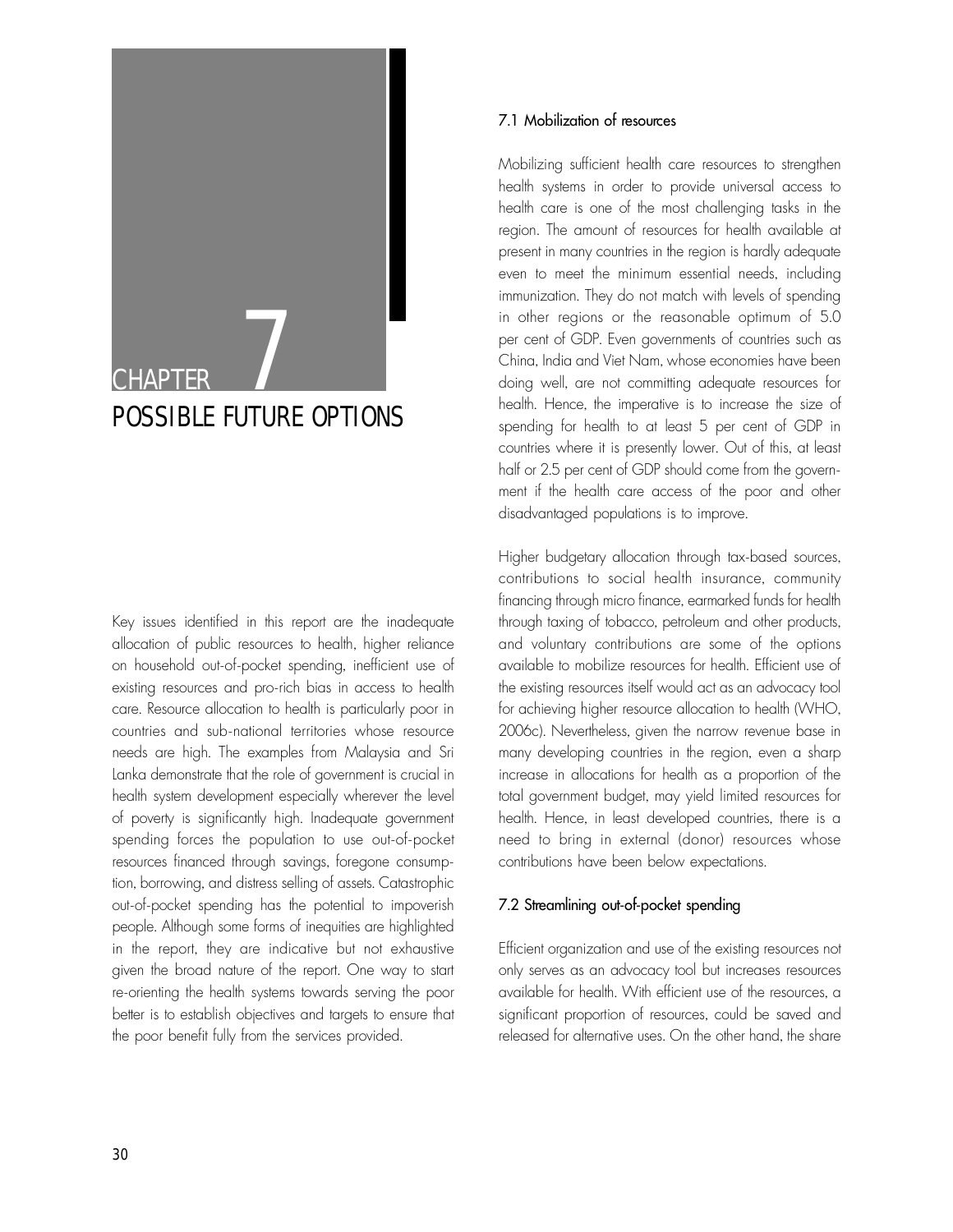of out-of-pocket resources in total health care spending indicates the inefficient organization of health care resources. An outcome of high out-of-pocket spending is health shocks,<sup>14</sup> after which those affected spend less on food and other essentials (Wagstaff, 2007a).

Increased total health care spending in many countries in the region has been fuelled by an increase in out-ofpocket spending by households. Hence, it is necessary to find innovative ways to streamline private out-of-pocket spending. Documentation and dissemination of the scattered evidence on innovative experiments to streamline out-of-pocket expenditure would be a step towards effective regional cooperation contributing to the efficient organization of health care resources in the region. Given the degree of inequity and varied health care and socio-economic context in the region, mixed financing models may be required, rather than a single model like tax funding, social health insurance or community health financing.

Evidence in the Asia-Pacific region shows that the share of household out-of-pocket (OOP) spending on health declines with an increase in total health expenditure (Figure 6) and an increase in government health spending as a proportion of GDP. In other words, the relative share of household out-of-pocket spending can be reduced by increasing the size of total resources allocated to health. However, reductions in OOP are not automatic, but only achieved if the increased quantum of total resources for health also increases significantly the share of pre-paid (government/contributions) resources.

#### **Figure-6**

**Share of Total Health Expenditures (THE) in the Gross Domestic Product (GDP) versus out-of-pocket (OOP) as a share of THE in Asia-Pacific**



*Source: WHO, 2007*

*<sup>14</sup> Measures of household health shocks used include a recent death of a working-age household member, a long inpatient spell, and a recent sizeable drop in the body mass index of the household head.*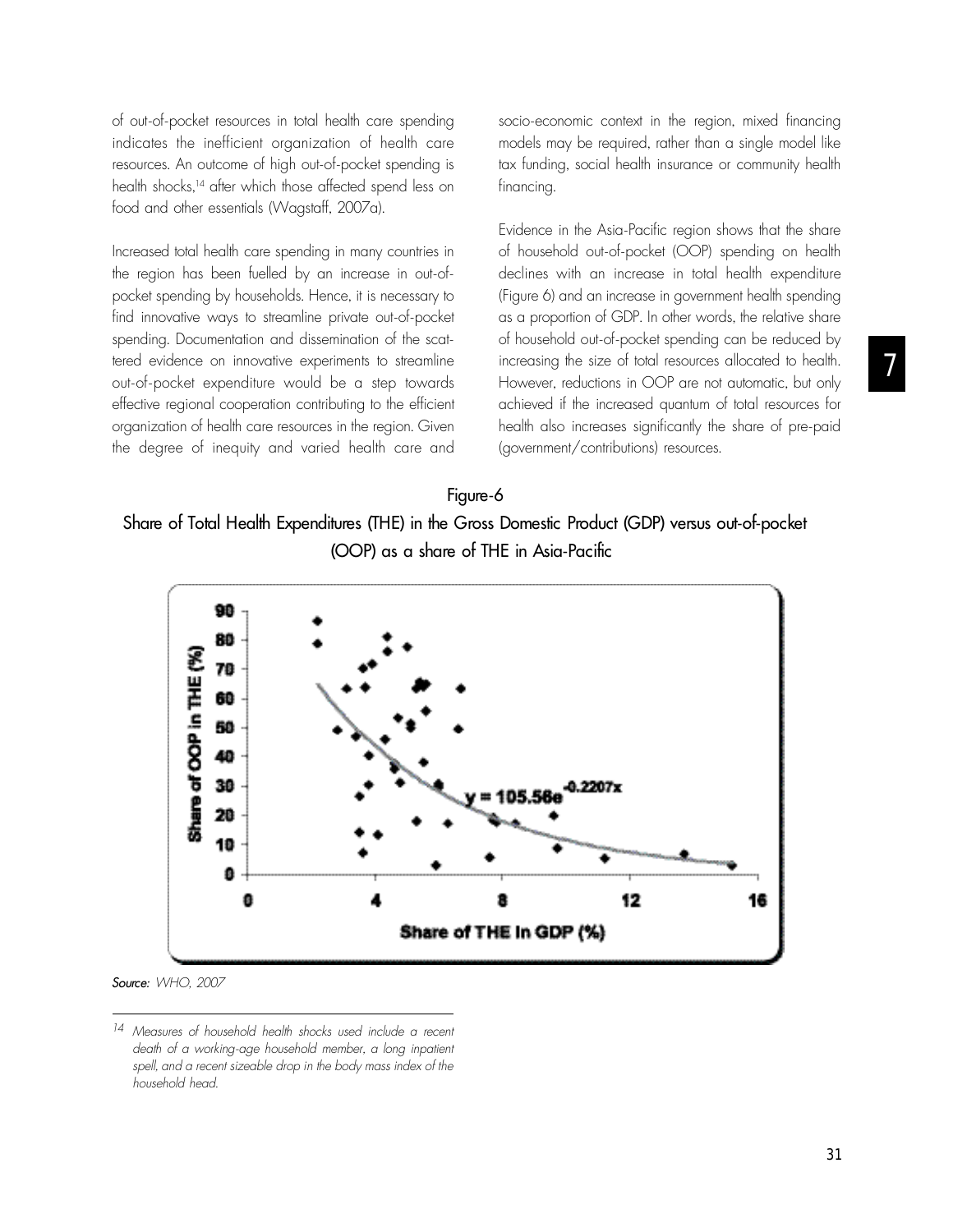#### **7.3 Resource targeting**

Resources meant for the poor and other disadvantaged groups have not reached them properly. Government subsidies meant for the poor are disproportionately utilized by the non-poor in some countries of the region. Expenditure that is incurred by the poor (or marginal poor) even while accessing the government health care system is a serious problem. Government resources tend to be concentrated in national capitals, cities, and other urban areas where a 'market for health care' also exists. At the same time, rural and disadvantaged areas lack adequate infrastructure, staff and drugs. Rural people suffer from a double disadvantage as they incur transport expenses for accessing health care, and suffer from wage losses. They are required to travel long distances to receive primary and tertiary care.

Community empowerment may be one option to enhance resource targeting (WHO, 2006c). Evidence from some Asian countries shows that strong linkages between government and rural communities have contributed to improvements in social indicators. Country experiences also highlight the significance of monitoring health and development polices at the local level. Removal of or limiting user fees in disadvantaged geographic areas such as rural areas, where a vast proportion of disadvantaged people live is another way to target the needy. Targeting rural areas seems to be the current policy for targeting health care resources in China and India (WHO and Government of China, 2006 and Government of India, 2005). One disadvantage of this approach, however, is that the rural population is widely scattered and has a relatively low population density. It means that services have to be distributed as per geographic norms, not on the basis of population norms, as it is presently followed in many countries.

Another aspect of resource targeting is service targeting in order to correct the discrepancy across services. For instance, a large share of out-of-pocket spending is concentrated on drugs partly due to low or inefficient government spending on drugs. Tamil Nadu state in India has demonstrated that a simple re-organization of their drug supply and distribution not only improved the drug availability drastically in government health care institutions but also released about 25 per cent of government drug spending for other purposes. It also significantly reduced the reliance on household out-ofpocket spending, as indicated by the evidence that the state has one of the lowest shares of total and out-ofpocket health spending in the country (NCMH, 2005). Hence, higher and efficient government spending on drugs may be the single-most effective strategy to reduce impoverishment and inequity in health care financing.

#### **7.4 Efficiency and good governance**

Many national governments and international organizations acknowledge that government facilities in developing countries are functioning at the sub-optimal level due to inefficiency and lack of proper governance. Eradication of corruption, provision of performance-linked incentive to government staff, and competition are some measures with potential to improve governance. Sri Lanka's success in controlling the informal payments provide a good example of the role corruption control can play in enhancing access to health care. Weak human capital is another area requiring attention. Countries and regions are being now ranked based on their governance with an overall aim to enhance efficiency and governance. However, there are no easy and quick measures and sustained efforts are required to remedy the situation.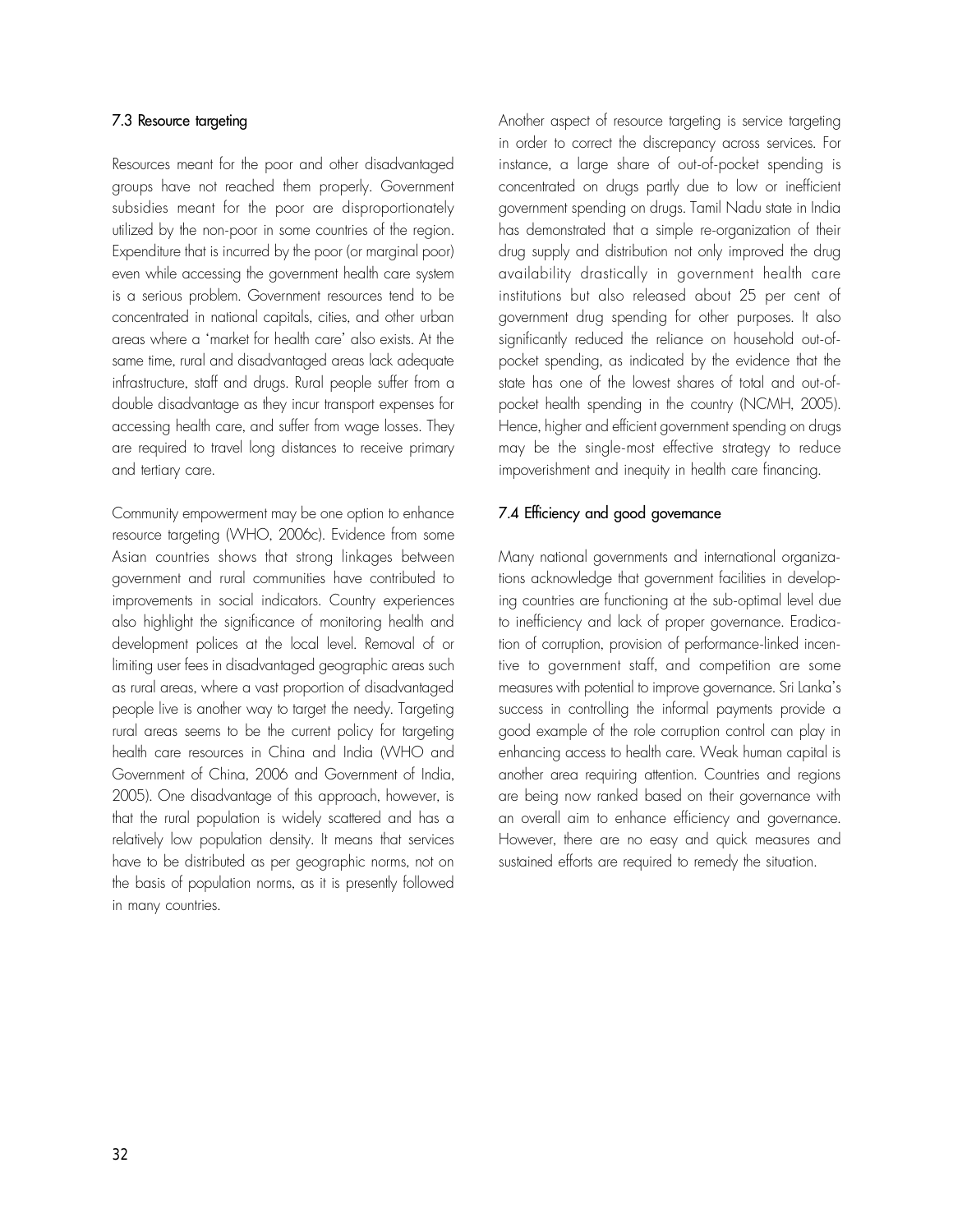

This report has identified four key impediments in the process of attaining universal access to health care in the region. First, the quantum of resources available for health care in general and from the government in particular is low in many countries. Although there is no clear prescription for the optimal health spending, at least 5-6 per cent of GDP can be used as a general benchmark. The spending would still fall short of the world average. Second, the share of household out-of-pocket health spending is unacceptably high in the region. Again, there is no clear acceptable limit for the level of out-ofpocket spending. However, it normally should not exceed 50 per cent of the total health spending in any country if catastrophic health expenditures are to be avoided. Third, benefits from the available resources, including government resources, are largely drawn by the advantaged sections of the population such the rich, men and urban inhabitants. Lastly, there are efficiency issues concerning the cost-effective spending of the available resources. Efforts of the TWG should be focused on these four broad issues.

#### **8.1 Draw up realistic options for the countries**

Following MDGs, policies of many countries in the region have already brought health into the development focus. However, defining the resource requirements for health or finding realistic options to get there is proving to be difficult. Ideally, a minimum overall health spending of 5.0 per cent of GDP, with at least half coming from government spending and less than 50 per cent of total health care resources being sourced from household out-of-pocket spending are targets for countries in the region to work towards. While many countries are aware of the issues, the small revenue base restricts the ability to generate resources on a sustained basis. Introduction of policies such as user fees have not contributed resources, especially for essential care. It also increases out-of-pocket spending. In this context, *the TWG could help the governments with context-specific realistic options for raising more resources for health.* Flow of external resources to health is still limited for countries in the region. *The TWG may help in tracking the flow of developmental assistance for health from developed nations and other donors towards disadvantaged countries in this region.*

Governments of countries in the region whose economies are performing well can allocate more to the health sector. While going through the process of economic reform, countries had hoped that resources for health could be raised through improved efficiency and higher incomes of the citizens. This does not seem to have materialised fully, and disparities are increasing. Using various available forums, the TWG could continue to advocate that governments allocate more resources for health. Mobilization or streamlining of donor resources could be an option in least developed countries.

#### **8.2 Learning from successful experiments**

Countries in this diverse region, ranging from the developed to the least developed countries are in the process of undertaking health sector reforms. Sharing of information and experiences regarding such reforms could help countries in the region.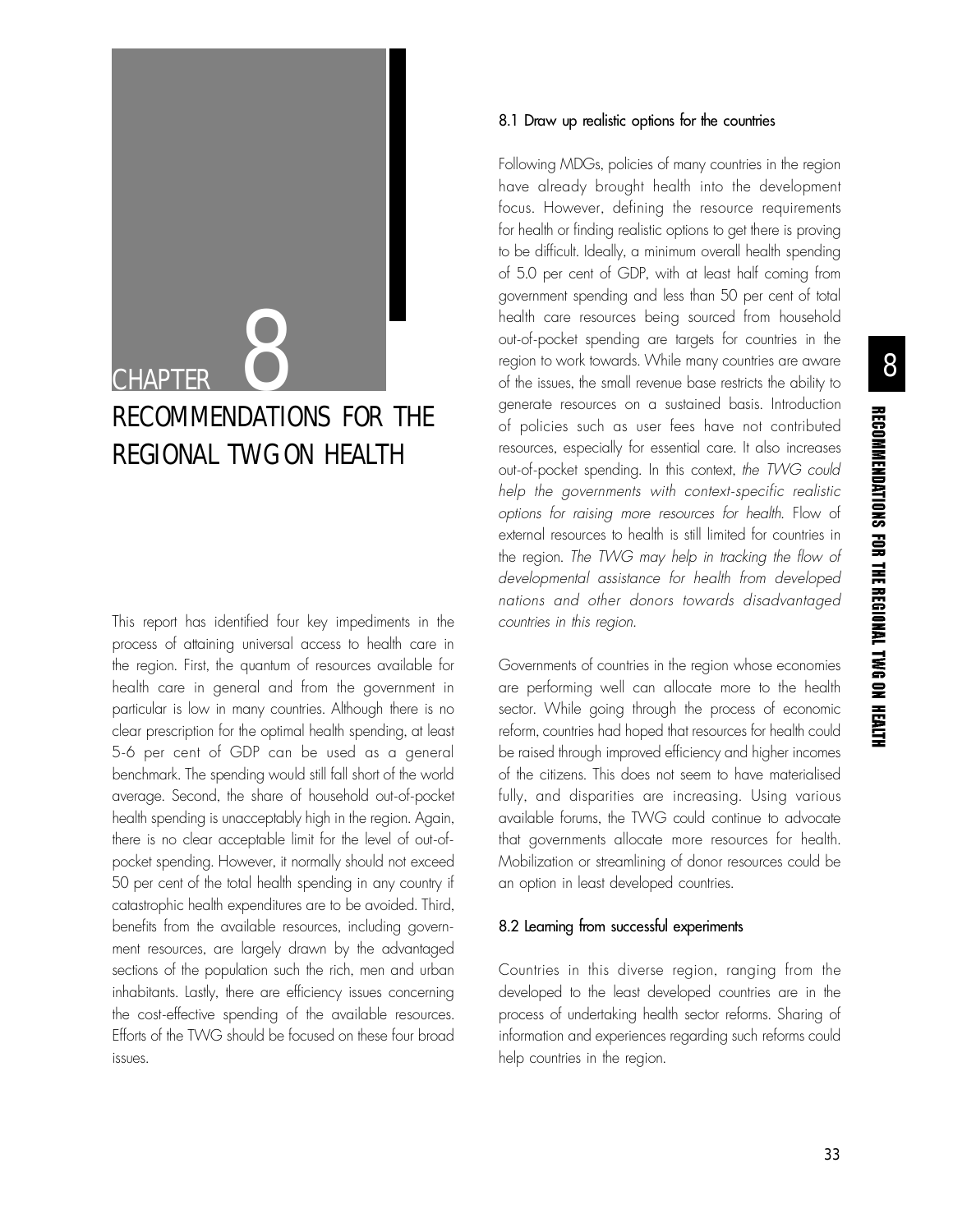*The TWG, in coordination with respective governments, could develop ways to document, and share as well as suggest ways to adapt, replicate and scale up successful models of ensuring health equity between countries in the region.* Joint efforts are needed to pool resources so that they flow synergistically in a positive direction. There is also a need to accord priority to models that have been successful in addressing multiple inequities.

#### **8.3 Development of non-insurance health financing mechanisms**

Another area requiring attention from the TWG is the analysis of various options available for sustainable health financing in the region. Implementation of risk pooling tools such as social health insurance and community-based health insurance could be further explored. *The TWG could work with governments and other agencies to develop viable health financing options taking into account the specific needs of countries within the region.*

#### **8.4 Regional health observatory**

The TWG could also coordinate with countries in the

region to set up a health system observatory to inform policy makers about the functioning of health systems. The observatory can periodically review the issues of financing, equity, efficiency, and governance. Such an observatory could help the governments to look beyond government resources while advocating countries to sustain their efforts to increase government resources. The observatory could also draw up an inter-sectoral roadmap for effectively utilizing resources available within each country so as to achieve national and regional health goals. Routine health system assessment similar to the one undertaken by the UN Thematic Group on Health in China is another option for the TWG (United Nations Health Partners Group in China, 2005 and WHO, 2004a).

#### **8.5 Health equity bulletin**

The TWG could consider the publication of an annual health equity bulletin with a focus on low- and middle-income countries in the region. The bulletin is a cost-effective option for the TWG to inform the countries about their equity scenario. The successful models in reducing the inequity and enhancing efficiency can be promptly disseminated and shared using the bulletin as a knowledge management tool.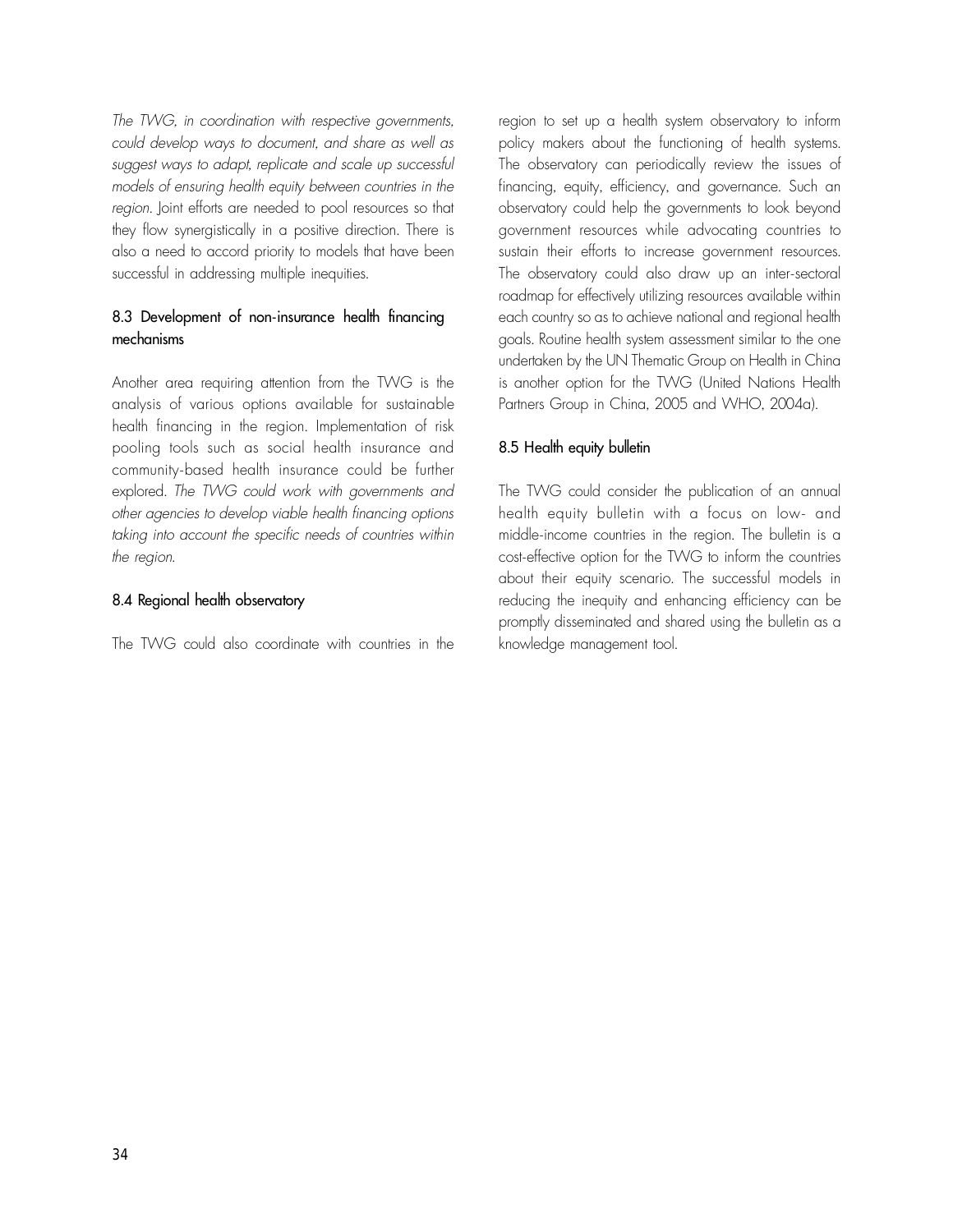#### **REFERENCES**

ADB. 1999. *Health sector reform in Asia and the Pacific - Options for developing countries*. Asian Development Bank, Manila, The Philippines.

ADB. 1997. *Emerging Asia*. Asian Development Bank, Manila, The Philippines.

Ager A and Pepper K. 2005. Patterns of health service utilization and perceptions of needs and services in rural Orissa. *Health Policy and Planning*, **20:** 176-84.

Akin JS, Dow WH, Lance PM, Loh CA. 2005. Changes in access to health care in China, 1989-1997. *Health Policy and Planning*, **20:** 80-89.

Bloom DE, Williamson JG. 1998. Demographic transitions and economic miracles in emerging Asia. *The World Bank Economic Review*; **12(3):** 419-455.

Bonu S, Rani M, Baker TD. 2003. The impact of the national polio immunization campaign on levels and equity in immunization coverage: evidence from rural North India. *Social Science and Medicine;* **57(10):** 1807-19.

Bossert TJ, Beauvais JC. 2002. Decentralization of health systems in Ghana, Zambia, Uganda, and the Philippines: a comparative analysis of decision phase. *Health Policy and Planning;* **17(1):** 14-31.

Central Bank of Sri Lanka. 2004. *Annual Report 2003*. Central Bank of Sri Lanka, Colombo, Sri Lanka.

Cropper ML. 1981. Measuring the benefits from reduced morbidity. *The American Economic Review*; **71(2):** 235-240.

Culyer AJ, Maynard A. 1997. *Being reasonable about the economics of health: Selected essays by Allan Williams*. Edward Elgar, Cheltenham, UK.

Data International Ltd, Nepal, Health Economics Association, and Institute of Policy Studies. 2001. *Equity in financing and delivery of health services in Bangladesh, Nepal and Sri Lanka: Results of the tri-country study*. Data International Ltd, Nepal Health Economics Association, and Institute of Policy Studies.

Davies JB, Sandstrom S, Shorrocks A, Wolff EN. 2006. *The world distribution of household wealth*. World Institute for Development Economics Research of the United Nations University (UNU-WIDER), Helsinki, Finland.

Dixon-Woods M, Cavers D, Agarwal S, Annandale E, Arthur A, Harvey J, Hsu R, Katbamna S, Olsen R, Smith L, Riley R, and Sutton AJ. 2006. Conducting a critical interpretive synthesis of the literature on access to healthcare by vulnerable groups. *BMC Medical Research Methodology;***6:** 35. http://www.biomedcentral.com/content/pdf/1471-2288-6-35.pdf (accessed on 23rd Dec. 2006)

EQUITAP project. 2005. *Paying out-of-pocket for health care in Asia: Catastrophic and poverty impact*. Working paper no.2, Rotterdam, The Netherlands. http://www.equitap.org/publications/wps/EquitapWP2.pdf (accessed on 17<sup>th</sup> Dec. 2006)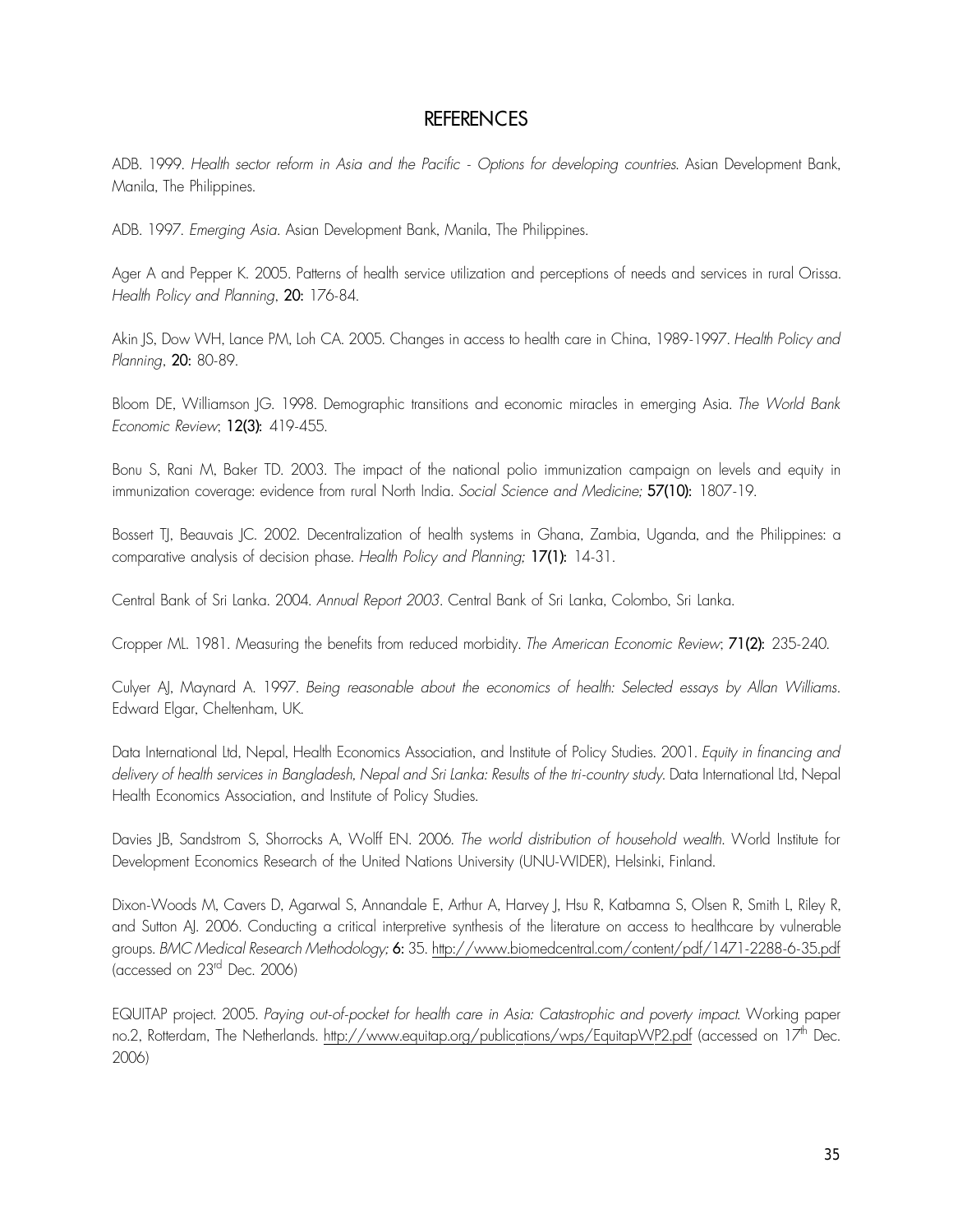EQUITAP Project. 2005a. *Who pays for health care in Asia?* Working paper no.1, Thessaloniki, Greece. http:// www.equitap.org/publications/wps/EquitapWP1.pdf (Accessed on 17<sup>th</sup> December 2006)

Gilson L. 1997. The lessons of user fee experience in Africa. *Health Policy and Planning;* **12**: 273-85.

Government of India. 2005. *National Rural Health Mission*, 2005-12. Ministry of Health and Family Welfare, New Delhi, India.

Government of India. 2002. *Tenth Five Year Plan 2002-07*. Indian Planning Commission, New Delhi, India.

Gotsadze G, Bennett S, Ranson K, Gzirishvili D. 2005. Health care seeking behavior and out-of-pocket payments in Tbilisi, Georgia. *Health Policy and Planning*; **20:** 232-42.

Gunatilleke G, Perera M, Tennekoon HSB. 1998. *Equity in health - the case of Sri Lanka*. Marga Institute, Sri Lanka Centre for Development Studies in collaboration with the WHO, Colombo, Sri Lanka.

Gwatkin DR, Bhuyia A, Victora CG. 2004. Making health systems more equitable. *The Lancet;* **364:** 1273-80.

Hardeman W, Damme WV, Pelt MV, Por IR, Kimvan H, Meessen B. 2004. Access to health care for all? User fee plus a Health Equity Fund in Sotnikum, Cambodia. *Health Policy and Planning;* **19(1):** 22-32.

Hemachandran K. Burden. 2003. *Cause and Cost of Caesarean sections*. Working paper no. 2, Sree Chitra Tirunal Institute for Medical Sciences and Technology, Trivandrum, India.

IIPS. 2006. *Health system performance assessment. World Health Survey, 2003 - India.* International Institute of Population Sciences, Mumbai, India.

IIPS. 2000. *National Family Health Survey-2.* International Institute of Population Sciences, Mumbai, India.

International Organization for Migration. 2005. *World Migration 2005: Costs and benefits of international migration*. International Organization for Migration, Geneva, Switzerland.

Jacobs B and Price N. 2004. The impact of the introduction of user fees at a district hospital in Cambodia. *Health Policy and Planning;***19(5):** 310-21.

Laverack G. 2006. Improving Health Outcomes through Community Empowerment: A Review of the Literature. *Journal of Health, Population, and Nutrition;* **24(1):**113-120.

Levy JI, Chemerynski SM, Tuchmann JL. 2006. Incorporating concepts of inequality and inequity into health benefit analysis. *Int. J Equity Health;* **1:** 1-20.

Liu GG, Zhao Z, Cai R, Yamada T, and Yamada T. 2002. Equity in health care access to: assessing the urban health insurance reform in China. *Social Science and Medicine;* **55(10):** 1779-94.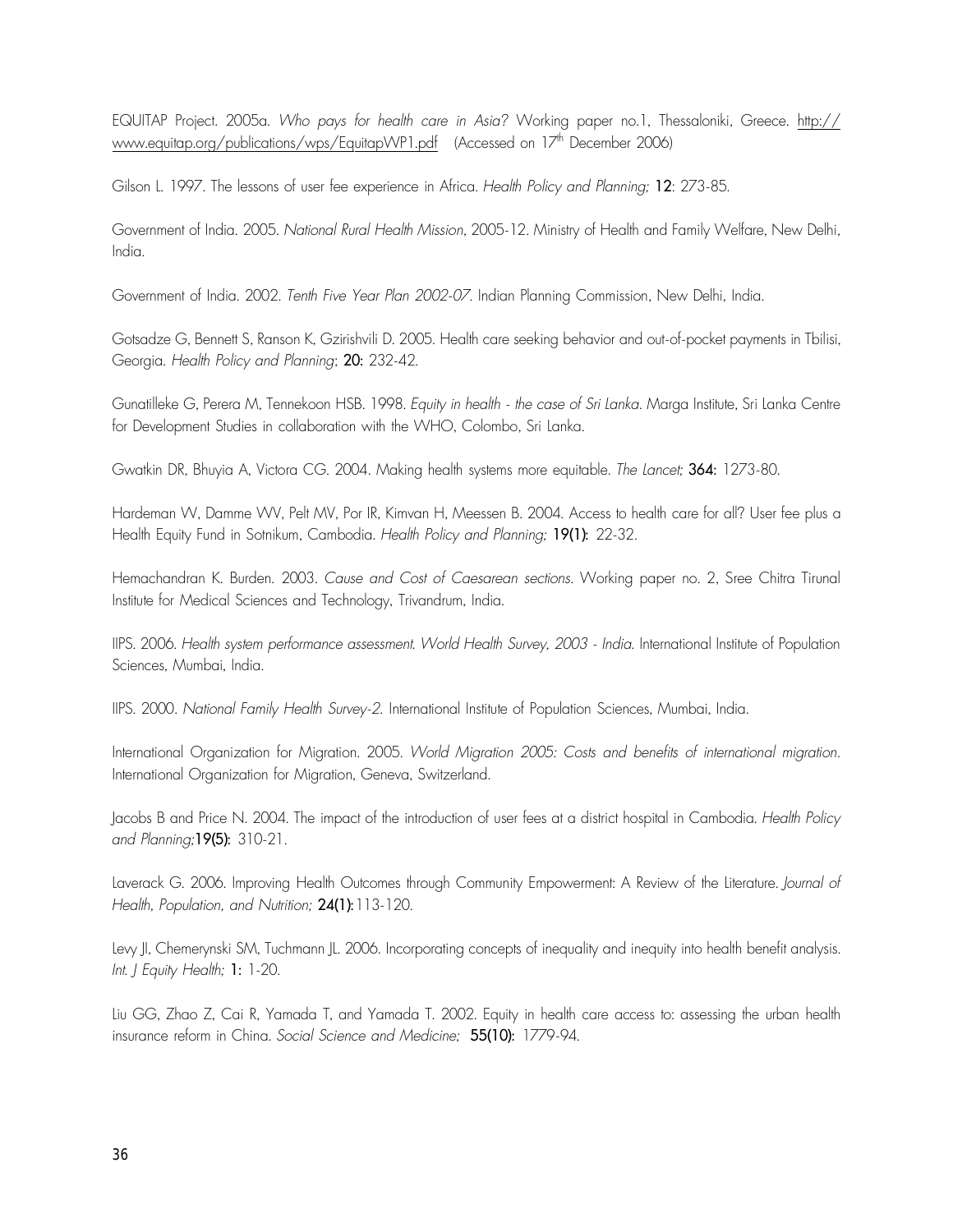Liu GG, Hsiao, W, and Eggleston, K. 1999. Equity in health and health care: The Chinese experience. *Social Science and Medicine;* **49(10):** 1349-56.

Liu Y, Rao K, Hsiao WC. 2003. Medical Expenditure and Rural Impoverishment in China. *Journal of Health, Population and Nutrition;* **21(3):** 216-22.

Lu JR, Leung GM, Kwon S, Tin KYK, Doorslaer EV, O'Donnell O. 2007. Horizontal equity in health care utilization evidence from three high-income Asian economies. *Social Science and Medicine;* **64(1):** 199-212.

Macinko JA, Starfield B. 2002. Annotated bibliography on equity in health, 1980-2001. *Int. J Equity Health;* **1:** 1-20.

Mahapatra P, Berman P. 1995. Resource allocation for public hospitals in Andhra Pradesh, India. *Health Policy and Planning;* **10(1):** 29-39.

NCMH. 2005. *Report of the National Commission on Macroeconomics and Health.* National Commission on Macroeconomics and Health, Ministry of Health and Family Welfare, Government of India, New Delhi, India.

Pachanee C, and Wibulpolprasert S. 2006. Incoherent policies on universal coverage of health insurance and promotion of international trade in health services in Thailand. *Health Policy and Planning;* **21:** 310-18.

Rannan-Eliya RP, De mel Nishan, Easha R, Dahanayake S. 1998. *Ageing and pension study*. Institute of Policy Studies, Colombo, Sri Lanka.

Ronsmans C, Holtz S, Stanton C. 2006. Socioeconomic differentials in caesarean rates in developing countries: a retrospective analysis. *Lancet;* **368(9546):** 1516-23.

Roy K and Howard DH. 2007. Equity in out of pocket payment for hospital care: Evidence from India. *Health Policy;* **80(2):** 297-307.

Sachs JD, Werner AM. 1997. Fundamental sources of long term growth. *The American Economic Review;* **87:** 184-88.

Saleh K and Ibrahim MI. 2005. Are essential medicines in Malaysia accessible, affordable and available? *Pharmacy World and Science;* **27(6):** 442-46.

Sanderatne N. 2000. *Economic growth and social transformations: Five lectures on Sri Lanka*. Tamarind Publications, Colombo, Sri Lanka.

Sen A. 1999. Health in development. *Bulletin of the World Health Organization;* **77(8):** 619-23.

Senthil Arasi D. 2004. *Managing drug delivery to Primary Health Centres in Tamil Nadu.* Unpublished MPH dissertation, Achutha Menon Centre for Health Science Studies, Sree Chitra Tirunal Institute for Medical Sciences and Technology, Trivandrum, India.

Sepehri A, Chernomas R, and Akram-Lodhi H. 2005. Penalizing patients and rewarding providers: User charges and health care utilization in Vietnam. *Health Policy and Planning;* **20:** 90-99.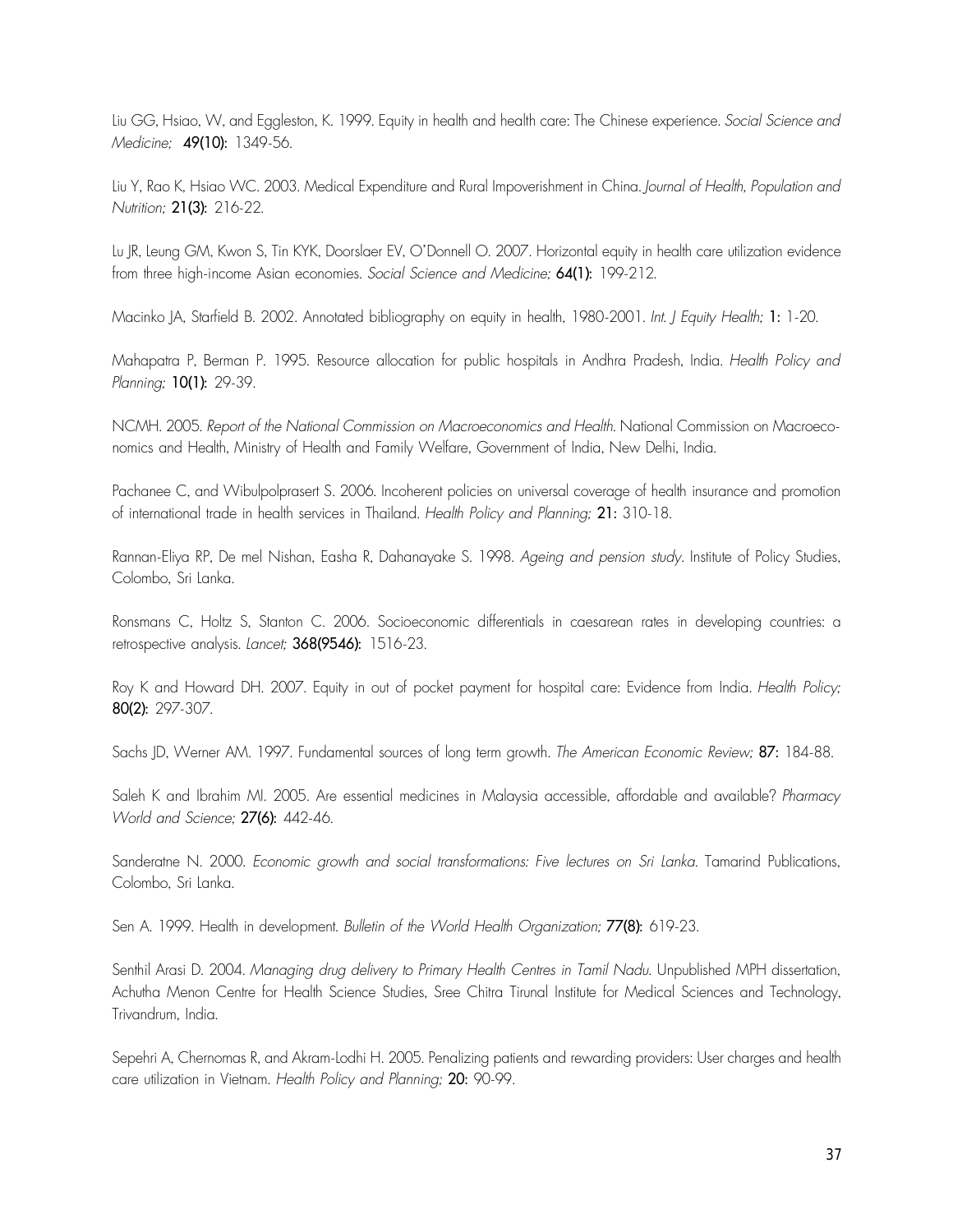Shultz TW. 1961. Investment in human capital. *The American Economic Review;* **51(1):** 1-17.

Strauss J, Thomas D. 1998. Health, nutrition and economic development. *Journal of Economic Literature;* **36:** 766-817.

Strong L, Wali A, Sondrop E. 2005. *Health policy in Afghanistan: Two years of rapid change.* London School of Hygiene and Tropical Medicine, London, UK.

UNDP. 2006. *Spain and UNDP launch new fund to advance progress towards MDGs.* United Nations Development Programme, New York, USA.

UNDP. 2006a. *Thailand's best practices and lessons learned: Community-based microfinance*. United Nations Development Programme, Bangkok, Thailand.

UNDP. 1990. *Human Development Report 1990.* Oxford University Press; New York, USA.

UNESCAP. 2007. *Development of health systems in the context of enhancing economic growth towards achievement of the MDGs in Asia and The Pacific,* Theme Study for 63rd Commission Session, Bangkok, UNESCAP.

UNESCAP. 2006. Unpublished working paper contributed by Tukuitonga C. *Health Systems Development in the Context of Enhancing Economic Growth Towards Achievement of the MDGs in Asia and the Pacific for* Theme topic for the 63rd UNESCAP Commission Session, Bangkok, UNESCAP, 2007.

UNFPA. 2006. *Achieving the MDGs in Asia: Policies and strategies for institutional development in population and reproductive health.* United Nations Population Fund, UNFPA Country Technical Services Teams in Bangkok and Kathmandu, Bangkok, Thailand.

UNICEF. 2007. *The state of the world's children 2007*. The United Nations Children's' Fund, New York, USA. http:// www.unicef.org/publications/files/The\_State\_of\_the\_Worlds\_\_Children\_\_2007\_e.pdf (accessed on 17<sup>th</sup> Dec. 2006)

United Nations. 2006. *Millennium Development Goals Indicators.* Department of Economic and Social Affairs, United Nations Statistics Division, New York, USA. http://data.un.org/unsd/mdg/Data.aspx?cr=4 (accessed on 28<sup>th</sup> November 2006)

United Nations Health Partners Group in China. 2005. A health situation assessment of the People's Republic of China. United Nations Health Partners Group in China, Beijing, China.

Varatharajan D, Muralikannan M, Saji S Gopalan. 2006. *Streamlining out-of-pocket spending though medisave: Rural womenûs willingness and ability to pay for medisave in the Indian state of Karnataka.* PSP conference, Shandong University, Jinan, China, September 2006.

Varatharajan D, Anandan DWA. 2006. *Re-activating Primary Health Centres through industrial partnership In Tamilnadu: Is it a sustainable model of partnership?* Working paper no. 10, Sree Chitra Tirunal Institute for Medical Sciences and Technology, Triavndrum, India.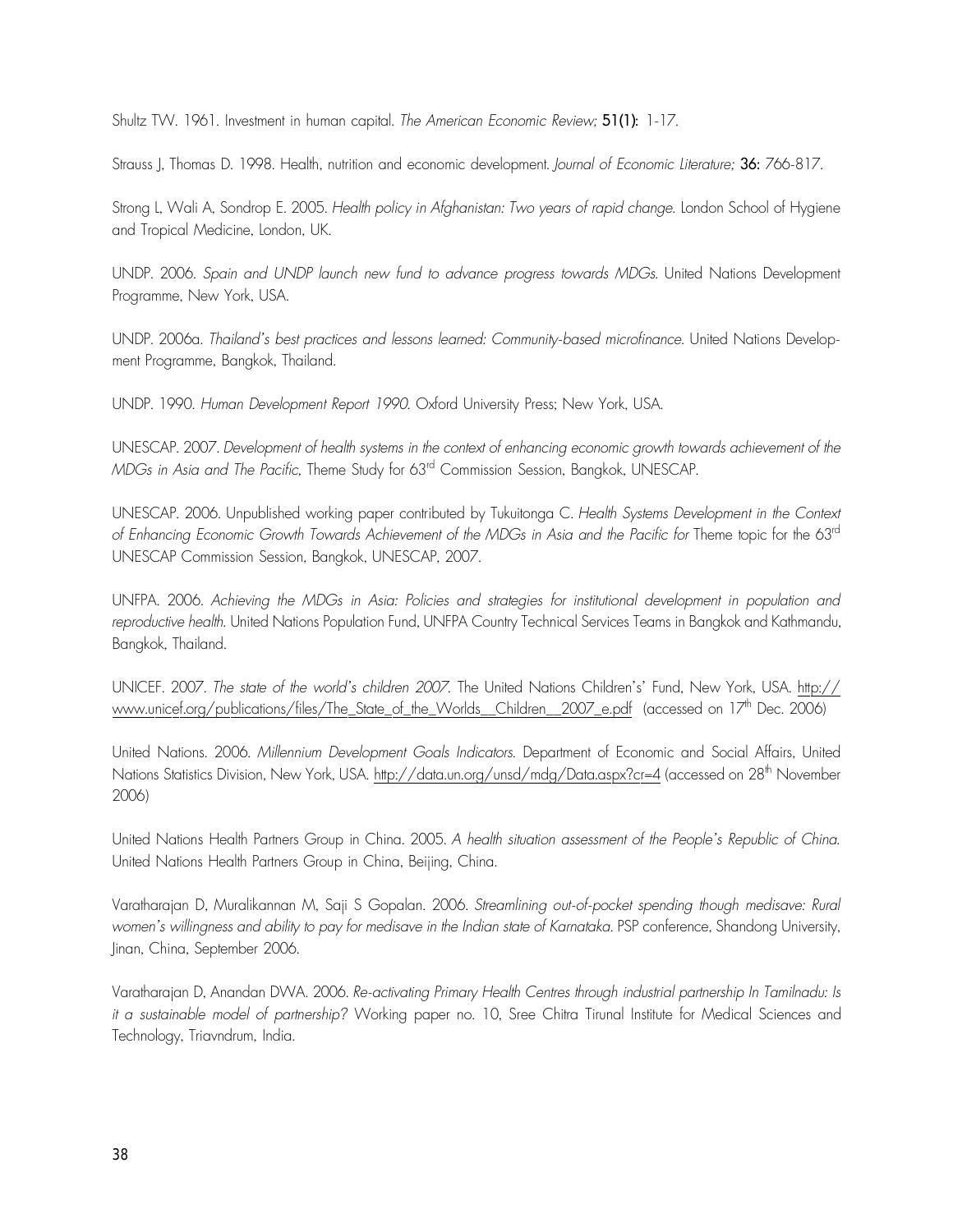Varatharajan D, Thankappan KR, Sabeena Jayapalan. 2004. Assessing the performance of primary health centres under decentralised government in Kerala, India. *Health Policy and Planning;* **19(1):** 41-51.

Wagstaff A. 2007. *Health insurance for the poor: Initial impacts of Vietnam's Health Care Fund for the Poor.* Impact Evaluation Series No. 11, World Bank Policy Research Working Paper 4134, The World Bank, Washington DC, USA.

Wagstaff A. 2007a. The economic consequences of health shocks: Evidence from Vietnam. *Journal of Health Economics;* **26(1):** 82-100.

Whitehead M. 1992. The concepts and principles of equity in health. *Int. J Equity Services;* **22:** 429-45.

WHO. 2007. *World Health Indicators 2007*. World Health Organization, Geneva, Switzerland.

WHO. 2007a. *Director-General's speeches: Address to Sixtieth World Health Assembly.* World Health Organization, Geneva, Switzerland. http://www.who.int/dg/speeches/2007/150507/en/index.html (accessed on 23rd May 2007)

WHO. 2007b. *Child and adolescent health and development: An overview of CAH.* World Health Organization, Geneva, Switzerland. http://www.who.int/child-adolescent-health/over.htm (accessed on 23<sup>rd</sup> May 2007)

WHO. 2006. *Country NHA data, 2006.* World Health Organization, Geneva, Switzerland. http://www.who.int/nha/ country (accessed on 23<sup>rd</sup> Dec. 2006)

WHO. 2006a. *Health system performance assessment: World Health Survey 2003.* World Health Organization, Geneva, Switzerland. http://www.who.int/healthinfo/survey/whsresults/en/index.html (accessed on 16<sup>th</sup> Dec. 2006).

WHO. 2006b. *Country NHA data - Viet Nam.* World Health Organization, Geneva, Switzerland. http://www.who.int/ nha/country/VNM.xls (accessed on 23rd Dec. 2006)

WHO. 2006c. *Tough choices: Investing in health for development - Experiences from national follow-up to the commission on macroeconomics and health.* World Health Organization, Geneva, Switzerland.

WHO. 2005. *National Health Accounts India: 2001-02.* World Health Organization, New Delhi, India. http:// www.whoindia.org/EN/Section2/Section227/Section241\_1211.htm (accessed on 29<sup>th</sup> Jan. 2007)

WHO. 2005a. *Health financing and social protection: Strategy on health care financing for countries of the Western Pacific and South-East Asia regions (2006-10).* Regional Office for the Western Pacific, World Health Organization, Manila. http://www.wpro.who.int/sites/hcf/documents/hcf\_strategy.htm (accessed on 11<sup>th</sup> May 2007)

WHO. 2004. *Estimated total DALYs by cause.* Department of Measurement and Health Information, World Health Organization, Geneva; Switzerland. http://www.who.int/healthinfo/statistics/bodgbddeathdalyestimates.xls (accessed on  $17^{th}$  Dec. 2006)

WHO. 2004a. *Country cooperation strategy: Strategic priorities for 2004-2008.* Department of Measurement and Health Information, Beijing, China. http://www.who.int/countries/en/cooperation\_strategy\_chn\_en.pdf (accessed on 23<sup>rd</sup> Dec. 2006)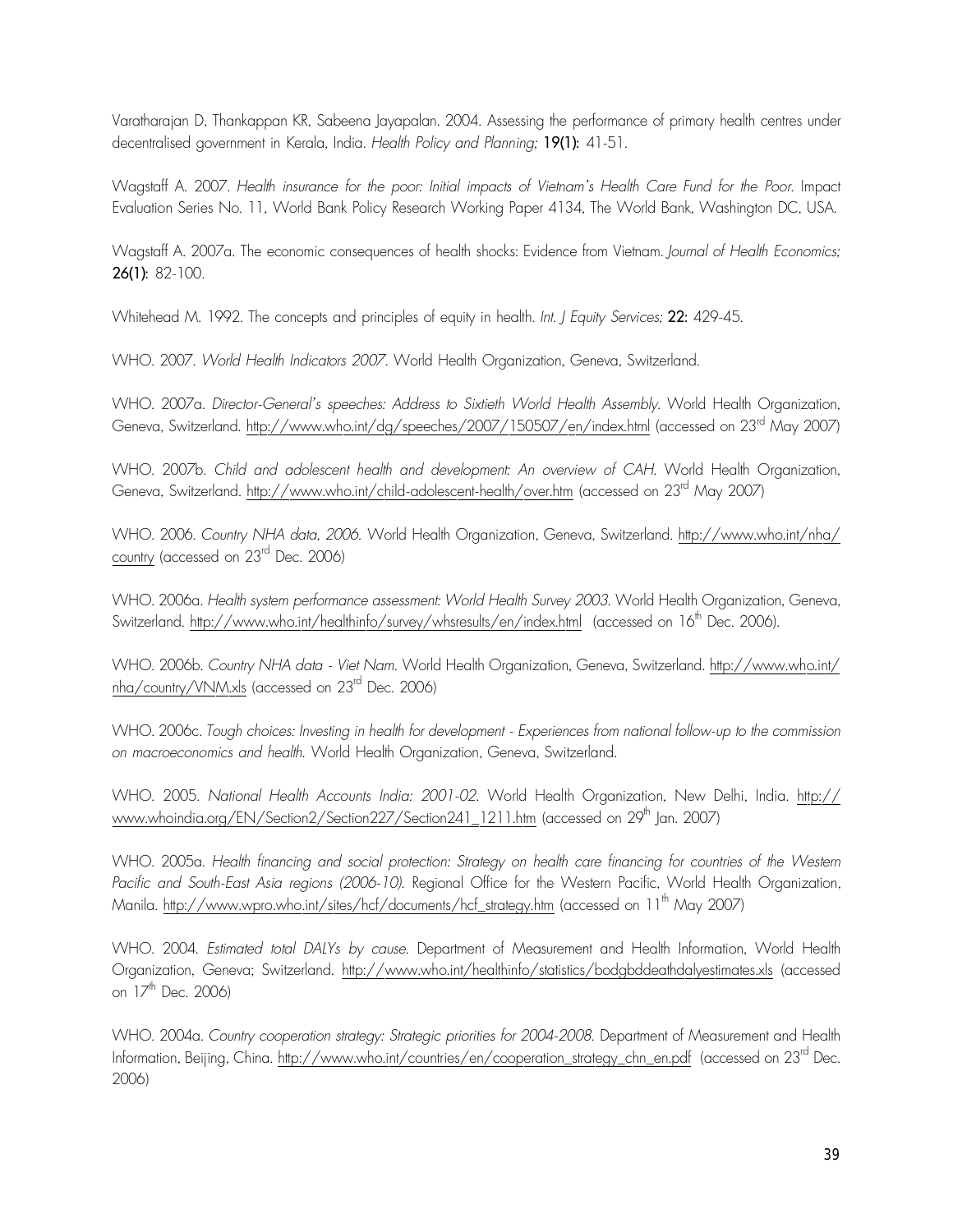WHO. 2003. *World Health Report 2003 - Shaping the future*. World Health Organization, Geneva, Switzerland. http:/ /www.who.int/whr/2003/en/Chapter2-en.pdf (accessed on  $18^{\text{th}}$  Dec. 2006)

WHO. 2003a. *Maternal mortality reduction in Sri Lanka.* World Health Organization; Colombo, Sri Lanka.

WHO. 2002. *Country cooperation strategy 2003-06.* World Health Organization, Ha Noi., Viet Nam. http://www.who.int/ countries/en/cooperation\_strategy\_vnm\_en.pdf (accessed on 23<sup>rd</sup> Dec. 2006)

WHO. 2002a. *Malaysia - Country cooperation strategy.* World Health Organization, Kuala Lumpur, Malaysia. http:// www.who.int/countries/en/cooperation\_strategy\_mys\_en.pdf (Accessed on 23<sup>rd</sup> Dec. 2006)

WHO. 2002b. *Macroeconomics and health initiatives: Sri Lanka.* World Health Organization, Colombo, Sri Lanka.

WHO. 2001. *Macroeconomics and health: Investing in health.* Commission on Macroeconomics and Health, World Health Organization, Geneva, Switzerland. http://www3.who.int/whosis/cmh/cmhreport/e/pdf/021-128.pdf (accessed on  $16^{th}$  May 2007).

WHO. 2001a. *Background paper for the technical consultation on effective coverage of health systems.* 27-29 August 2001, World Health Organization, Rio de Janeiro, Brazil.

WHO. 2001b. *Draft report of technical consultation on effective coverage in health systems.* 27-29 August 2001. World Health Organization, Rio de Janeiro, Brazil.

WHO. 1999. *World Health Report 1999 - Making a difference*. World Health Organization, Geneva, Switzerland.

WHO. 1981. *Global strategy for Health for All by the year 2000.* World Health Organization, Geneva, Switzerland.

WHO and Government of China. 2006. *China: Health, poverty and economic development.* Office of the World Health Organization Representative in China and Social Development Department of China State Council Development Research Centre, Beijing, China. http://www.wpro.who.int/NR/rdonlyres/A1F18401-BE93-44EF-9F76-55DDA2C6E12D/0/ hped\_en.pdf (Accessed on 23<sup>rd</sup> Dec. 2006)

Willis CY and Leighton C. 1995. Protecting the poor under cost recovery: The role of means testing. *Health Policy and Planning;* **10:** 241-56.

World Bank . 2006. *World development indicators 2006.* The World Bank, Washington DC., USA.

World Bank. 2006a. IDA programme document for a proposed programmatic development policy grant - The Republic of Tajikistan. Central Asia Country Unit, Report no. 35000-TJ. http://www-wds.worldbank.org/external/default/ WDSContentServer/WDSP/IB/2006/08/16/000090341\_20060816092418/Rendered/PDF/36929.pdf (Accessed on 17<sup>th</sup> Dec. 2006).

World Bank. 2006b. Joint IDA-IMF staff advisory note on the Poverty Reduction Strategy Papers - Country progress reports. http://www-wds.worldbank.org/external/default/WDSContentServer/WDSP/IB/2006.pdf and http://www-wds. worldbank.org/external/default/WDSContentServer/WDSP/IB/2005.pdf (Accessed on 17<sup>th</sup> Dec. 2006)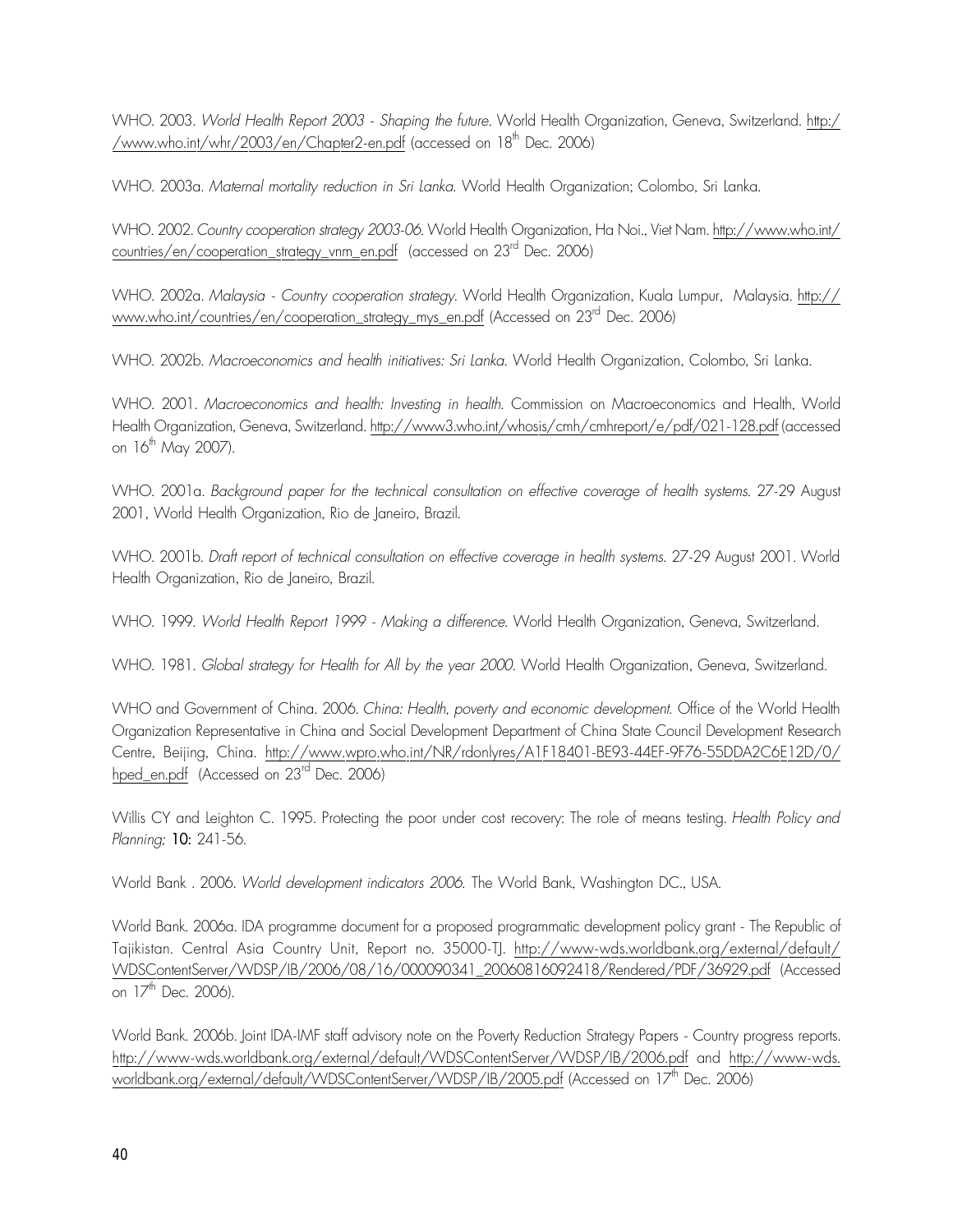World Bank. 2006. Country assistance strategy for the Islamic Republic of Pakistan. Report of the International Bank for Reconstruction and Development and the International Development Association and the International Finance Corporation, Report No. 35718-PAK. http://www-wds.worldbank.org/external/default/WDSContentServer/WDSP/IB/2006/05/ 10/000090341\_20060510132445/Rendered/PDF/35718.pdf (Accessed on 18<sup>th</sup> December 2006)

World Bank. 2005. Poverty Reduction Strategy Paper progress report and joint staff advisory note - Mongolia. Report no. 33580. http://www-wds.worldbank.org/external/default/WDSContentServer/WDSP/IB/2005/09/27/ 000160016\_20050927105905/Rendered/PDF/33580a.pdf (Accessed on 18<sup>th</sup> Dec. 2006).

World Bank. 2004. *Millennium Development Goals, 2004.* The World Bank, Washington DC., USA. http://ddp-ext. worldbank.org/ext/GMIS/gdmis.do?siteId=2&menuId=LNAV01REGSUB1, (accessed on 28<sup>th</sup> Nov. 2006)

World Bank. 2002. *Sri Lanka: Poverty assessment.* Washington DC: The World Bank, Poverty Reduction and Economic Management Sector Unit, South Asia Region.

World Bank. 1995. India: Policy and Finance Strategies for Strengthening Primary Health Care Services. Report No. 13042-IN. Population and Human Resources Division; South Asia Country Department II (Bhutan, India, Nepal).

World Bank. 1993. World Development Report 1993 - Investing in health. Washington DC, The World Bank.

Xu B, Dong HJ, Zhao Q, and Bogg L. 2006. DOTS in China - Removing barriers or moving barriers? *Health Policy and Planning;* **21:** 365-72.

Zere E, Moeti M, Kirigia J, Mwase T, Kataika E. 2007. Equity in health and health care in Malawi: Analysis of trends. *BMC Public Health;* **7(78).**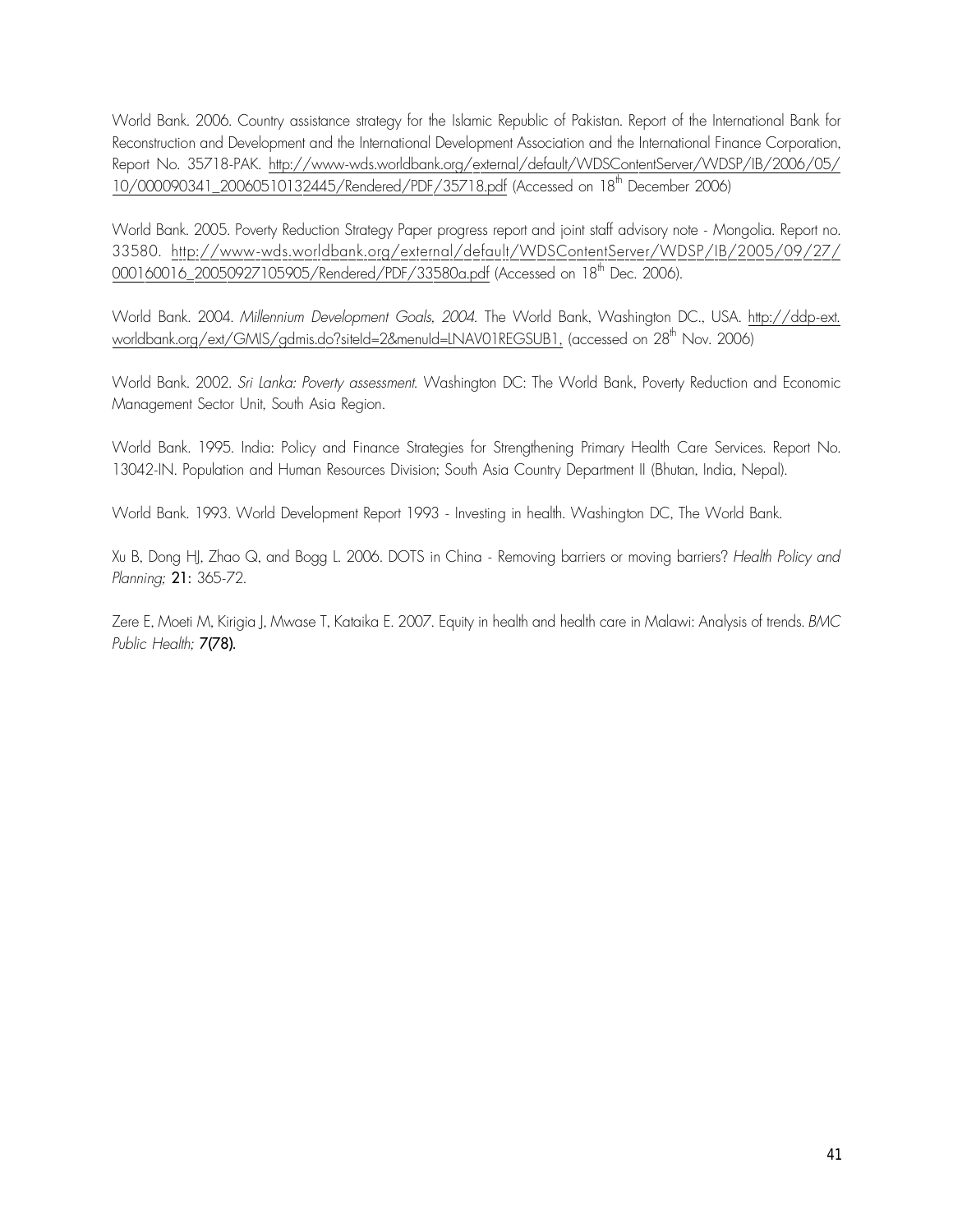|                    | Population |                 |              |            |  |
|--------------------|------------|-----------------|--------------|------------|--|
|                    |            | Share (%)       | <b>GDP</b>   | Per capita |  |
| Country            | Million    | in Asia-Pacific | (million \$) | GDP(S)     |  |
| China              | 1,304.5    | 33.307          | 1,931,714    | 1,480.8    |  |
| India              | 1,094.6    | 27.948          | 694,703      | 634.7      |  |
| Indonesia          | 220.6      | 5.631           | 254,298      | 1,153.0    |  |
| Pakistan           | 155.8      | 3.977           | 96,115       | 617.0      |  |
| Russian Federation | 143.2      | 3.655           | 590,365      | 4,124.1    |  |
| Bangladesh         | 141.8      | 3.621           | 56,590       | 399.0      |  |
| Japan              | 128.0      | 3.267           | 4,622,771    | 36,127.8   |  |
| Philippines        | 83.1       | 2.121           | 90,100       | 1,084.8    |  |
| Viet Nam           | 83.0       | 2.118           | 45,211       | 544.9      |  |
| Turkey             | 72.7       | 1.855           | 302,786      | 4,168.5    |  |
| Iran, Islamic Rep. | 67.7       | 1.729           | 163,447      | 2,414.3    |  |
| Thailand           | 64.2       | 1.640           | 161,688      | 2,517.2    |  |
| Myanmar            | 50.5       | 1.290           | 11,064       | 219.0      |  |
| Korea, Rep.        | 48.3       | 1.233           | 688,962      | 14,266.0   |  |
| Afghanistan        | 28.6       | 0.730           | 5,952        | 208.3      |  |
| Nepal              | 27.2       | 0.693           | 6,716        | 247.5      |  |
| Uzbekistan         | 26.6       | 0.679           | 12,030       | 452.4      |  |
| Malaysia           | 25.4       | 0.647           | 118,318      | 4,667.9    |  |
| Korea, Dem. Rep.   | 22.5       | 0.574           | 13,763       | 612.0      |  |
| Australia          | 20.3       | 0.519           | 637,327      | 31,363.0   |  |
| Sri Lanka          | 19.6       | 0.500           | 20,055       | 1,024.2    |  |
| Kazakhstan         | 15.2       | 0.387           | 43,152       | 2,849.1    |  |
| Cambodia           | 14.1       | 0.359           | 4,884        | 347.1      |  |
| Azerbaijan         | 8.4        | 0.214           | 8,680        | 1,034.9    |  |
| Tajikistan         | 6.6        | 0.166           | 2,073        | 318.5      |  |
| Lao PDR            | 5.9        | 0.151           | 2,487        | 419.9      |  |
| Papua New Guinea   | 5.9        | 0.150           | 4,249        | 721.7      |  |
| Kyrgyzstan         | 5.2        | 0.132           | 2,145        | 416.0      |  |
| Turkmenistan       | 4.9        | 0.123           | 6,167        | 1,276.0    |  |
| Georgia            | 4.5        | 0.114           | 5,126        | 1,145.7    |  |
| Singapore          | 4.4        | 0.111           | 107,498      | 24,706.5   |  |
| New Zealand        | 4.1        | 0.105           | 98,944       | 24,073.9   |  |
| Armenia            | 3.1        | 0.077           | 3,577        | 1,185.9    |  |

# **Supplementary Tables Table-S1. Countries covered by this report**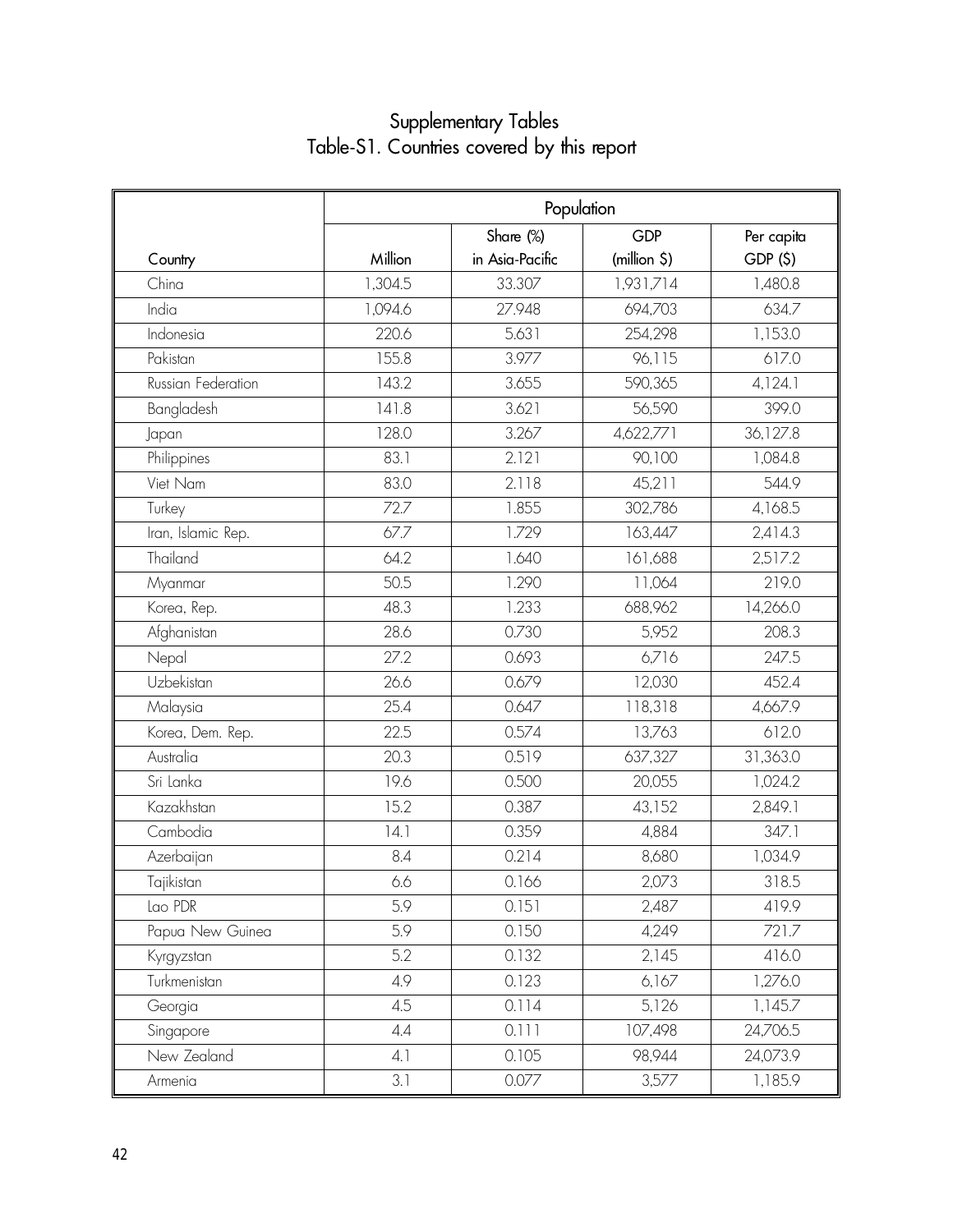|                       | Population |                 |                |            |  |  |
|-----------------------|------------|-----------------|----------------|------------|--|--|
|                       |            | Share (%)       | <b>GDP</b>     | Per capita |  |  |
| Country               | Million    | in Asia-Pacific | (million $$$ ) | GDP(S)     |  |  |
| Mongolia              | 2.6        | 0.065           | 1,612          | 631.2      |  |  |
| Timor-Leste           | 1.0        | 0.025           | 338            | 346.3      |  |  |
| Bhutan                | 1.0        | 0.023           | 729            | 794.1      |  |  |
| Fiji                  | 0.9        | 0.022           | 2,619          | 3,088.6    |  |  |
| Solomon Islands       | 0.5        | 0.012           | 258            | 540.0      |  |  |
| Maldives              | 0.3        | 0.008           | 800            | 2,430.5    |  |  |
| Vanuatu               | 0.2        | 0.005           | 316            | 1,499.3    |  |  |
| Samoa                 | 0.2        | 0.005           | 357            | 1,930.3    |  |  |
| Micronesia, Fed. Sts. | 0.1        | 0.003           | 226            | 2,058.2    |  |  |
| Tonga                 | 0.1        | 0.003           | 213            | 2,083.3    |  |  |
| Kiribati              | 0.1        | 0.003           | 73             | 737.7      |  |  |
| Marshall Islands      | 0.06       | 0.002           | 135            | 2,149.5    |  |  |
| Palau                 | 0.02       | 0.001           | 134            | 6,678.0    |  |  |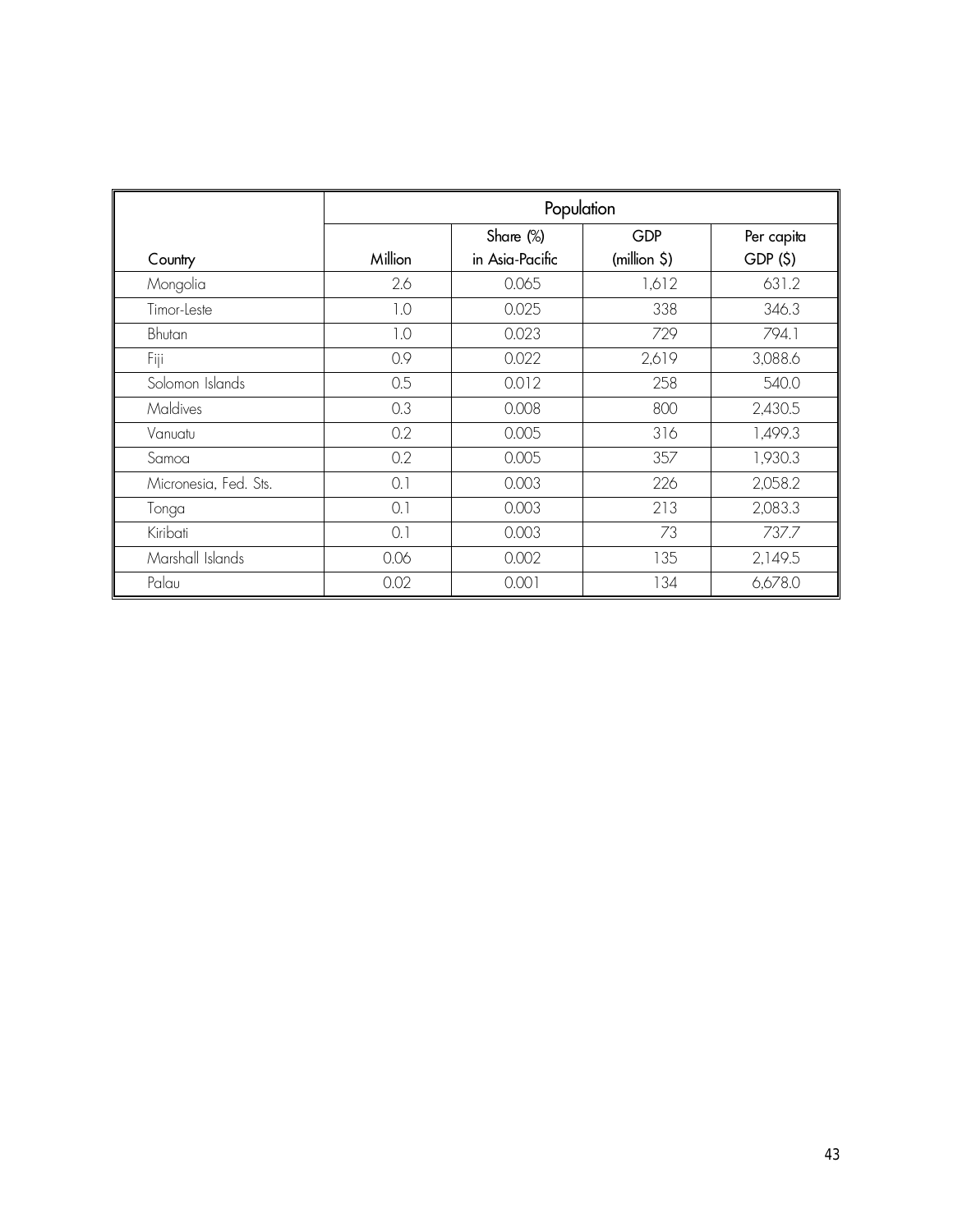| Country            | Life expectancy<br>(Years) | Distance (%) from<br>average in the |              | Distance from the<br>best in the |              | Person years<br>lost (million) <sup>15</sup> |
|--------------------|----------------------------|-------------------------------------|--------------|----------------------------------|--------------|----------------------------------------------|
|                    |                            | Sub-region                          | Asia-Pacific | Sub-region                       | Asia-Pacific |                                              |
| India              | 63.5                       | 5.0                                 | 7.9          | 17,2                             | 28.8         | 5,472.92                                     |
| Bangladesh         | 63.5                       | 5.0                                 | 7.9          | 17.2                             | 28.8         | 709.11                                       |
| Pakistan           | 64.9                       | 2.7                                 | 5.5          | 14.6                             | 26.0         | 560.78                                       |
| Russian Federation | 65.2                       | 3.4                                 | 5.1          | 10.9                             | 25.5         | 472.40                                       |
| Myanmar            | 60.8                       | 10.5                                | 12.7         | 20.9                             | 34.5         | 389.00                                       |
| Indonesia          | 67.4                       | $-0.3$                              | 1.6          | 9.1                              | 21.4         | 242.61                                       |
| Nepal              | 62.2                       | 7.2                                 | 10.1         | 19.6                             | 31.5         | 170.94                                       |
| Cambodia           | 56.6                       | 18.7                                | 21.0         | 29.9                             | 44.5         | 161.45                                       |
| Korea, DPR         | 63.6                       | 12.7                                | 7.7          | 28.6                             | 28.6         | 110.19                                       |
| Lao PDR            | 55.3                       | 21.5                                | 23.8         | 32.9                             | 47.9         | 78.20                                        |
| Papua New Guinea   | 56.0                       | 24.1                                | 22.3         | 42.7                             | 46.1         | 73.59                                        |
| Kazakhstan         | 65.4                       | 3.1                                 | 4.7          | 10.6                             | 25.1         | 46.95                                        |
| Uzbekistan         | 67.0                       | 0.6                                 | 2.2          | 7.9                              | 22.1         | 39.89                                        |
| Tajikistan         | 63.9                       | 5.5                                 | 7.2          | 4.9                              | 28.0         | 28.93                                        |
| Turkmenistan       | 62.7                       | 7.5                                 | 9.3          | 15.3                             | 30.5         | 28.00                                        |
| Mongolia           | 64.6                       | 11.0                                | 6.0          | 26.6                             | 26.6         | 9.96                                         |
| Bhutan             | 63.5                       | 5.0                                 | 7.9          | 17.2                             | 28.8         | 4.59                                         |
| Solomon Islands    | 62.7                       | 10.9                                | 9.3          | 27.4                             | 30.5         | 2.77                                         |
| Kyrgyz Republic    | 68.2                       | $-1.2$                              | 0.4          | 6.0                              | 19.9         | 1.55                                         |
| Maldives           | 67.2                       | $-0.8$                              | 1.9          | 10.7                             | 21.7         | 0.43                                         |
| Fiji               | 68.2                       | 1.9                                 | 0.4          | 17.1                             | 19.9         | 0.25                                         |
| Micronesia         | 67.9                       | 2.8                                 | 0.9          | 17.7                             | 20.5         | 0.07                                         |

**Table-S2 Countries with life expectancy below Asia-Pacific average in 2004**

*15 Person years lost = (average life expectancy in Asia-Pacific - actual life expectancy in the reference country)*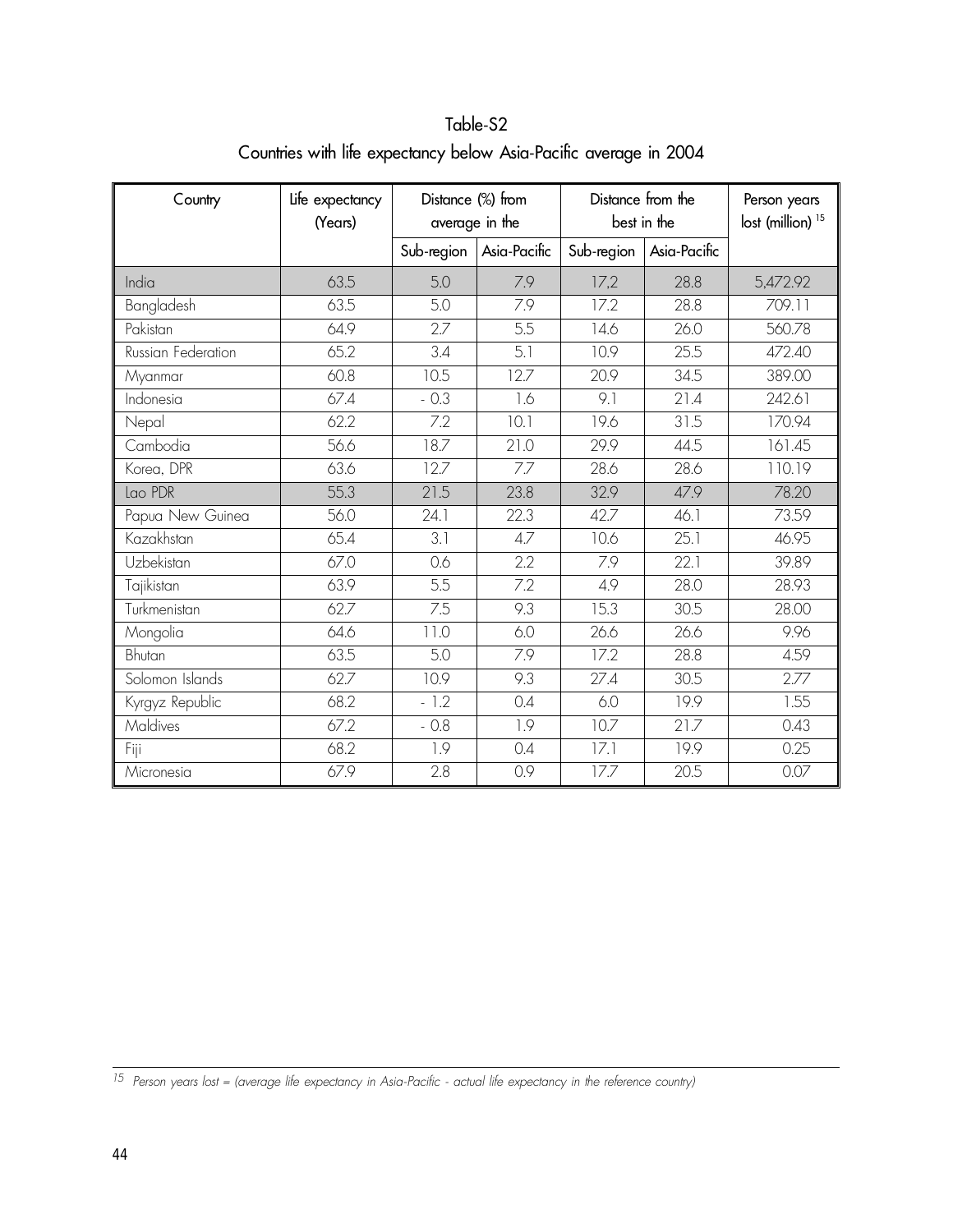# **Supplementary Figures**

# **Figure-S1**

**Distribution of population and wealth in Asia-Pacific**



Data source: Davies et al 2006